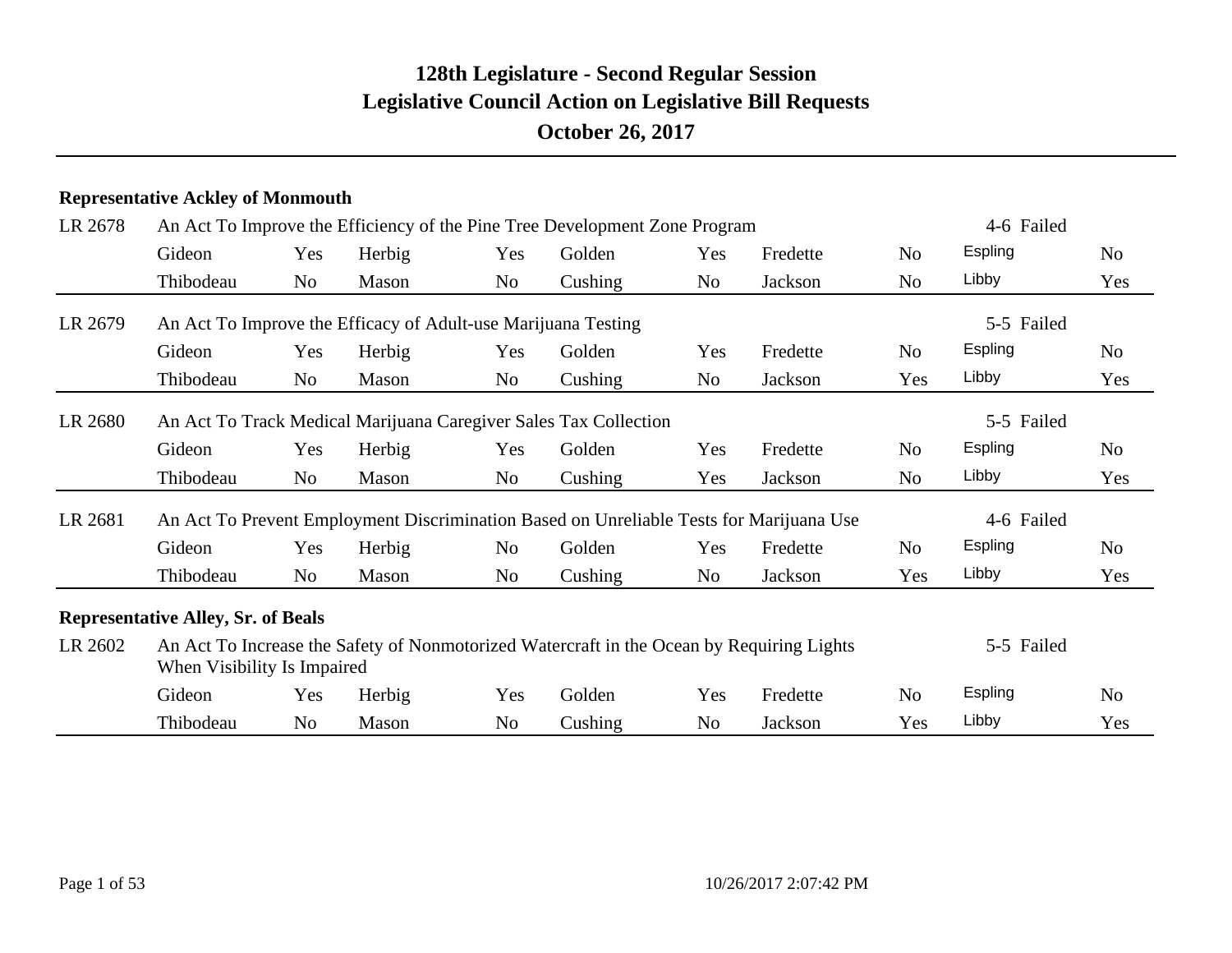#### **Representative Bailey of Saco**

| LR 2507<br>LR 2691<br>LR 2693<br>LR 2694<br>LR 2695 |                                                                |                | An Act To Enhance Protections for Certified Search Team Members Regarding Work Absences |                | 5-5 Failed                                                                                                                                                                                |                |                |                |            |                |
|-----------------------------------------------------|----------------------------------------------------------------|----------------|-----------------------------------------------------------------------------------------|----------------|-------------------------------------------------------------------------------------------------------------------------------------------------------------------------------------------|----------------|----------------|----------------|------------|----------------|
|                                                     | Gideon                                                         | Yes            | Herbig                                                                                  | Yes            | Golden                                                                                                                                                                                    | Yes            | Fredette       | N <sub>0</sub> | Espling    | N <sub>0</sub> |
|                                                     | Thibodeau                                                      | N <sub>o</sub> | Mason                                                                                   | N <sub>0</sub> | Cushing                                                                                                                                                                                   | N <sub>o</sub> | Jackson        | Yes            | Libby      | Yes            |
|                                                     |                                                                |                | An Act To Create an Access to Justice Income Tax Credit                                 |                |                                                                                                                                                                                           |                |                |                | 6-4 Passed |                |
|                                                     | Gideon                                                         | Yes            | Herbig                                                                                  | Yes            | Golden                                                                                                                                                                                    | Yes            | Fredette       | Yes            | Espling    | N <sub>o</sub> |
|                                                     | Thibodeau                                                      | N <sub>o</sub> | Mason                                                                                   | N <sub>o</sub> | Cushing                                                                                                                                                                                   | N <sub>o</sub> | Jackson        | Yes            | Libby      | Yes            |
|                                                     | <b>Representative Bear of Houlton Band of Maliseet Indians</b> |                |                                                                                         |                |                                                                                                                                                                                           |                |                |                |            |                |
|                                                     | <b>Maliseet Indians</b>                                        |                |                                                                                         |                | Resolve, To Acknowledge That a Ruling of the Supreme Court of the United States Applies To<br>Permit Gaming by the Houlton Band of Maliseet Indians on Tribal Land of the Houlton Band of |                |                |                | 2-8 Failed |                |
|                                                     | Gideon                                                         | N <sub>o</sub> | Herbig                                                                                  | N <sub>0</sub> | Golden                                                                                                                                                                                    | N <sub>0</sub> | Fredette       | N <sub>o</sub> | Espling    | N <sub>o</sub> |
|                                                     | Thibodeau                                                      | N <sub>o</sub> | Mason                                                                                   | N <sub>0</sub> | Cushing                                                                                                                                                                                   | N <sub>o</sub> | Jackson        | Yes            | Libby      | Yes            |
|                                                     | Hunt Moose in this State                                       |                |                                                                                         |                | Resolve, To Acknowledge That the Houlton Band of Maliseet Indians Has the Right by Treaty To                                                                                              |                |                |                | 4-6 Failed |                |
|                                                     | Gideon                                                         | Yes            | Herbig                                                                                  | Yes            | Golden                                                                                                                                                                                    | Yes            | Fredette       | N <sub>o</sub> | Espling    | N <sub>0</sub> |
|                                                     | Thibodeau                                                      | N <sub>o</sub> | Mason                                                                                   | N <sub>o</sub> | Cushing                                                                                                                                                                                   | N <sub>o</sub> | <b>Jackson</b> | N <sub>o</sub> | Libby      | Yes            |
|                                                     | Communities                                                    |                |                                                                                         |                | Resolve, To Acknowledge That Federally Recognized Indian Tribes in this State Have a Right to<br>Equitable Settlement of Claims for the Wrongful Removal of Tribal Children from Tribal   |                |                |                | 5-5 Failed |                |
|                                                     | Gideon                                                         | Yes            | Herbig                                                                                  | Yes            | Golden                                                                                                                                                                                    | Yes            | Fredette       | N <sub>0</sub> | Espling    | N <sub>o</sub> |
|                                                     | Thibodeau                                                      | N <sub>o</sub> | Mason                                                                                   | N <sub>o</sub> | Cushing                                                                                                                                                                                   | N <sub>o</sub> | Jackson        | Yes            | Libby      | Yes            |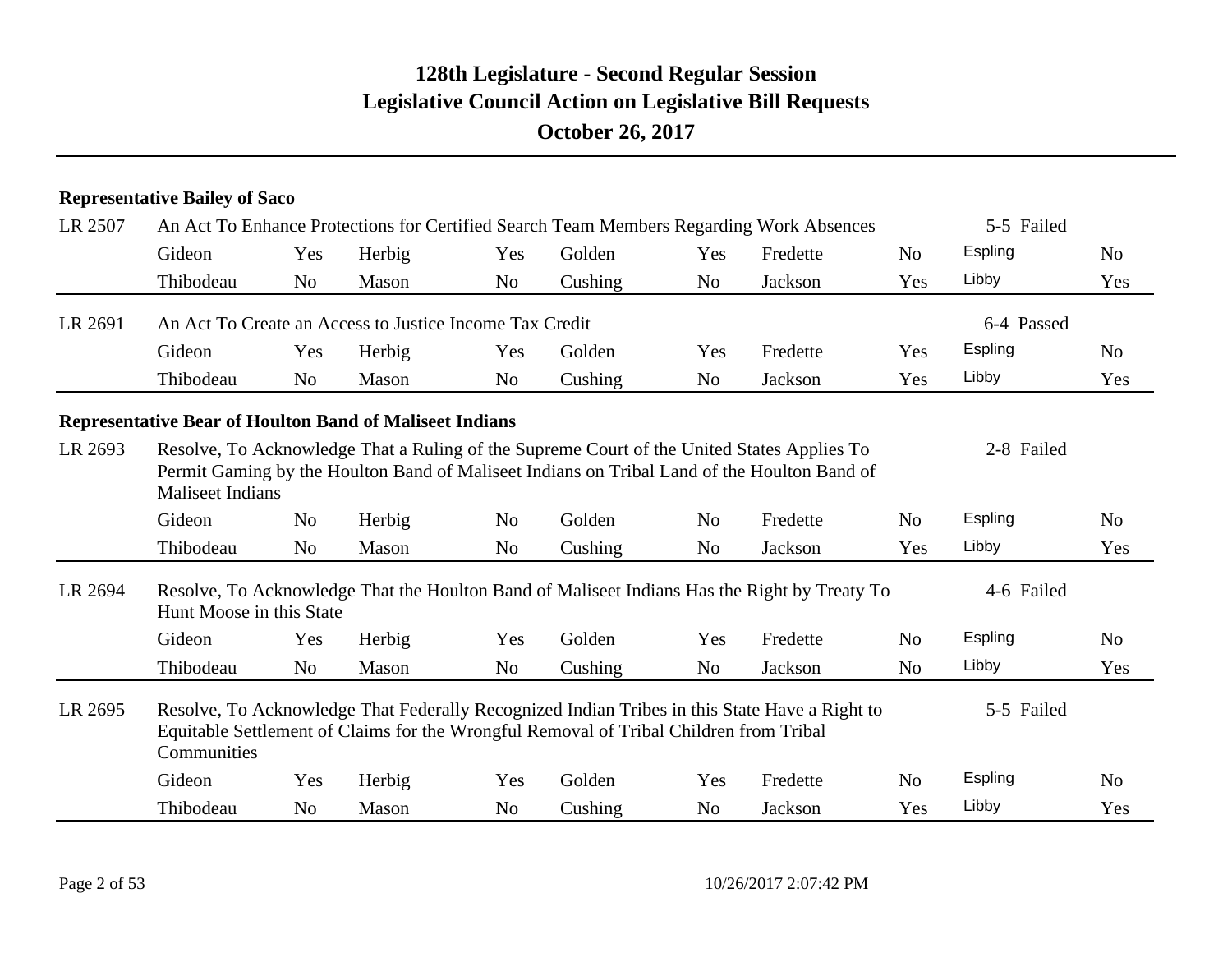|         | <b>Representative Bear of Houlton Band of Maliseet Indians</b> |                |                                             |                |                                                                                                                                                                    |                |                                                                                                                                                                                            |                |            |                |  |
|---------|----------------------------------------------------------------|----------------|---------------------------------------------|----------------|--------------------------------------------------------------------------------------------------------------------------------------------------------------------|----------------|--------------------------------------------------------------------------------------------------------------------------------------------------------------------------------------------|----------------|------------|----------------|--|
| LR 2696 |                                                                |                |                                             |                | Compensation for Unceded Land, Including Aroostook County, Not Covered by the Federal<br>Maine Indian Claims Settlement Act of 1980 and the Maine Implementing Act |                | Resolve, To Acknowledge That the Houlton Band of Maliseet Indians Has the Right to Equitable                                                                                               |                | 4-6 Failed |                |  |
|         | Gideon                                                         | Yes            | Herbig                                      | Yes            | Golden                                                                                                                                                             | Yes            | Fredette                                                                                                                                                                                   | N <sub>o</sub> | Espling    | N <sub>0</sub> |  |
|         | Thibodeau                                                      | No             | Mason                                       | N <sub>o</sub> | Cushing                                                                                                                                                            | N <sub>o</sub> | Jackson                                                                                                                                                                                    | N <sub>o</sub> | Libby      | Yes            |  |
| LR 2697 |                                                                |                |                                             |                | Resolve, To Accept WhiteSand Gaming's Final Report on Its Market Feasibility Study of<br>Expanded Gaming in Maine Commissioned by the 126th Legislature            |                |                                                                                                                                                                                            |                | 1-9 Failed |                |  |
|         | Gideon                                                         | N <sub>o</sub> | Herbig                                      | N <sub>o</sub> | Golden                                                                                                                                                             | N <sub>o</sub> | Fredette                                                                                                                                                                                   | N <sub>o</sub> | Espling    | N <sub>o</sub> |  |
|         | Thibodeau                                                      | N <sub>o</sub> | Mason                                       | N <sub>o</sub> | Cushing                                                                                                                                                            | N <sub>o</sub> | Jackson                                                                                                                                                                                    | N <sub>0</sub> | Libby      | Yes            |  |
| LR 2698 |                                                                |                | Maine Indian Tribal-State Commission        |                |                                                                                                                                                                    |                | Resolve, To Accept the Report on Research Findings and Initial Observations on the Drafting and<br>Enactment of the Federal Maine Indian Claims Settlement Act of 1980 Commissioned by the |                | 5-5 Failed |                |  |
|         | Gideon                                                         | Yes            | Herbig                                      | Yes            | Golden                                                                                                                                                             | Yes            | Fredette                                                                                                                                                                                   | N <sub>o</sub> | Espling    | N <sub>o</sub> |  |
|         | Thibodeau                                                      | N <sub>o</sub> | Mason                                       | N <sub>o</sub> | Cushing                                                                                                                                                            | N <sub>o</sub> | Jackson                                                                                                                                                                                    | Yes            | Libby      | Yes            |  |
| LR 2699 |                                                                |                |                                             |                | An Act To Establish Representation for the Houlton Band of Maliseet Indians in the Senate                                                                          |                |                                                                                                                                                                                            |                | 4-6 Failed |                |  |
|         | Gideon                                                         | Yes            | Herbig                                      | Yes            | Golden                                                                                                                                                             | Yes            | Fredette                                                                                                                                                                                   | Yes            | Espling    | N <sub>o</sub> |  |
|         | Thibodeau                                                      | N <sub>o</sub> | Mason                                       | N <sub>o</sub> | Cushing                                                                                                                                                            | N <sub>o</sub> | Jackson                                                                                                                                                                                    | N <sub>o</sub> | Libby      | N <sub>o</sub> |  |
|         | <b>Representative Beebe-Center of Rockland</b>                 |                |                                             |                |                                                                                                                                                                    |                |                                                                                                                                                                                            |                |            |                |  |
| LR 2700 |                                                                |                | <b>Compensation for Direct Care Workers</b> |                | An Act To Preserve the Community Mental Health System in the State by Increasing                                                                                   |                |                                                                                                                                                                                            |                | 5-5 Failed |                |  |
|         | Gideon                                                         | Yes            | Herbig                                      | Yes            | Golden                                                                                                                                                             | Yes            | Fredette                                                                                                                                                                                   | N <sub>o</sub> | Espling    | N <sub>o</sub> |  |
|         | Thibodeau                                                      | N <sub>0</sub> | Mason                                       | No             | Cushing                                                                                                                                                            | N <sub>0</sub> | Jackson                                                                                                                                                                                    | Yes            | Libby      | Yes            |  |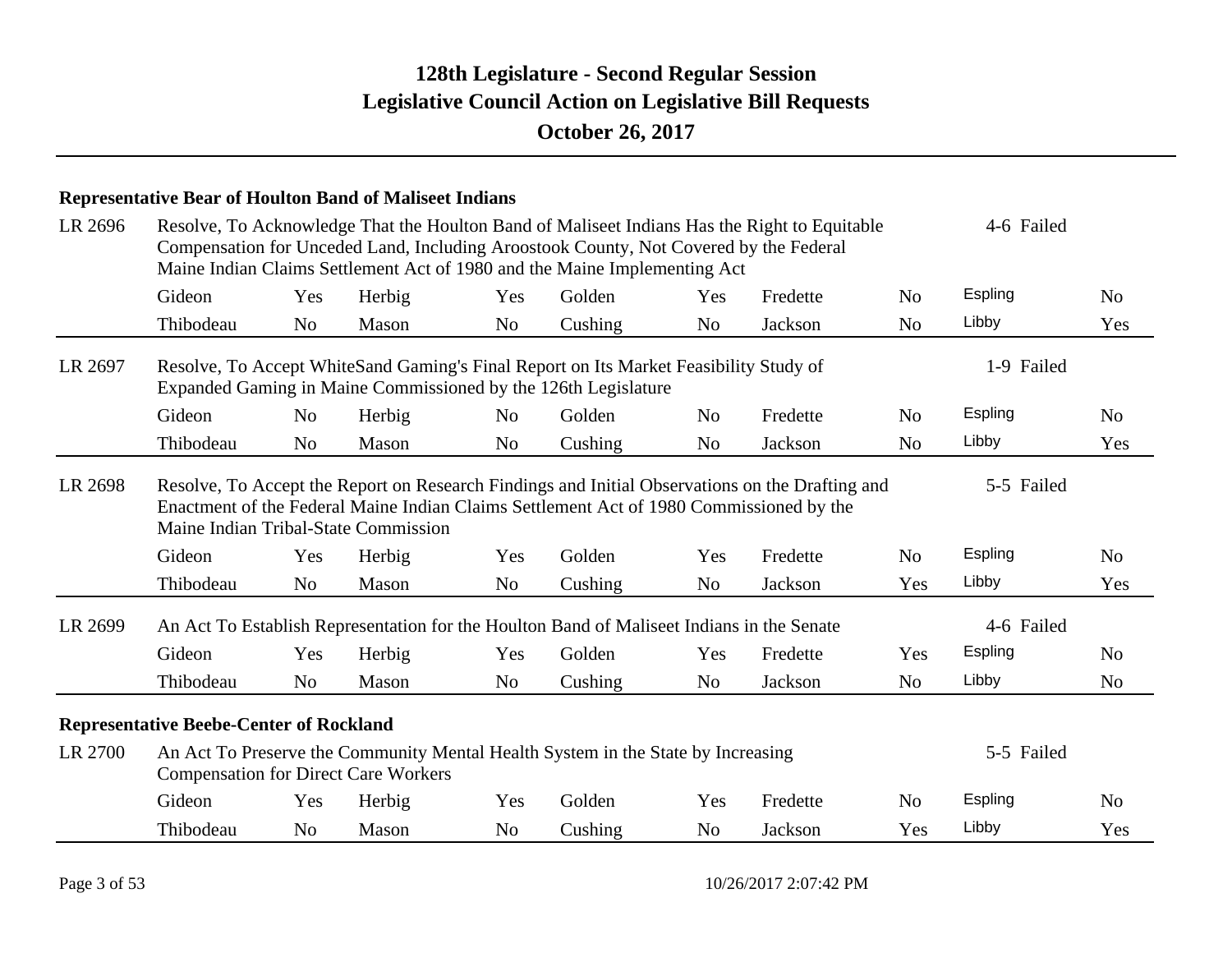|         | <b>Representative Beebe-Center of Rockland</b> |                |                                                              |                |                                                                                             |                |                                                                                           |                |            |                |
|---------|------------------------------------------------|----------------|--------------------------------------------------------------|----------------|---------------------------------------------------------------------------------------------|----------------|-------------------------------------------------------------------------------------------|----------------|------------|----------------|
| LR 2701 |                                                |                | An Act To Protect the Privacy of Conversations               |                |                                                                                             |                |                                                                                           |                | 4-6 Failed |                |
|         | Gideon                                         | Yes            | Herbig                                                       | Yes            | Golden                                                                                      | Yes            | Fredette                                                                                  | N <sub>o</sub> | Espling    | N <sub>0</sub> |
|         | Thibodeau                                      | N <sub>o</sub> | Mason                                                        | N <sub>o</sub> | Cushing                                                                                     | N <sub>o</sub> | Jackson                                                                                   | N <sub>o</sub> | Libby      | Yes            |
|         | <b>Senator Bellows of Kennebec</b>             |                |                                                              |                |                                                                                             |                |                                                                                           |                |            |                |
| LR 2512 |                                                |                | An Act To Restore the Funding of School-based Health Centers |                |                                                                                             |                |                                                                                           |                | 5-5 Failed |                |
|         | Gideon                                         | Yes            | Herbig                                                       | Yes            | Golden                                                                                      | Yes            | Fredette                                                                                  | N <sub>o</sub> | Espling    | N <sub>0</sub> |
|         | Thibodeau                                      | No             | Mason                                                        | N <sub>o</sub> | Cushing                                                                                     | N <sub>o</sub> | Jackson                                                                                   | Yes            | Libby      | Yes            |
| LR 2521 |                                                |                |                                                              |                | An Act To Ensure Quality of and Increase Access to Recovery Residences                      |                |                                                                                           |                | 5-5 Failed |                |
|         | Gideon                                         | Yes            | Herbig                                                       | Yes            | Golden                                                                                      | Yes            | Fredette                                                                                  | N <sub>o</sub> | Espling    | N <sub>o</sub> |
|         | Thibodeau                                      | N <sub>o</sub> | Mason                                                        | N <sub>o</sub> | Cushing                                                                                     | N <sub>o</sub> | Jackson                                                                                   | Yes            | Libby      | Yes            |
| LR 2600 | Transplants                                    |                |                                                              |                | An Act To Facilitate the Provision of Disability Benefits for State Workers Requiring Organ |                |                                                                                           |                | 5-5 Failed |                |
|         | Gideon                                         | Yes            | Herbig                                                       | Yes            | Golden                                                                                      | Yes            | Fredette                                                                                  | N <sub>o</sub> | Espling    | N <sub>0</sub> |
|         | Thibodeau                                      | N <sub>o</sub> | Mason                                                        | N <sub>o</sub> | Cushing                                                                                     | N <sub>o</sub> | Jackson                                                                                   | Yes            | Libby      | Yes            |
| LR 2683 | <b>State</b>                                   |                |                                                              |                |                                                                                             |                | An Act To Provide an Income Tax Credit To Encourage Employee Stock Ownership Plans in the |                | 5-5 Failed |                |
|         | Gideon                                         | Yes            | Herbig                                                       | Yes            | Golden                                                                                      | Yes            | Fredette                                                                                  | N <sub>o</sub> | Espling    | N <sub>0</sub> |
|         | Thibodeau                                      | N <sub>o</sub> | Mason                                                        | N <sub>o</sub> | Cushing                                                                                     | N <sub>o</sub> | Jackson                                                                                   | Yes            | Libby      | Yes            |
| LR 2724 |                                                |                |                                                              |                | An Act To Ensure the Health and Safety of Consumers of Home Care Services                   |                |                                                                                           |                | 5-5 Failed |                |
|         | Gideon                                         | Yes            | Herbig                                                       | Yes            | Golden                                                                                      | Yes            | Fredette                                                                                  | N <sub>o</sub> | Espling    | N <sub>o</sub> |
|         | Thibodeau                                      | N <sub>o</sub> | Mason                                                        | N <sub>o</sub> | Cushing                                                                                     | N <sub>o</sub> | Jackson                                                                                   | Yes            | Libby      | Yes            |
|         |                                                |                |                                                              |                |                                                                                             |                |                                                                                           |                |            |                |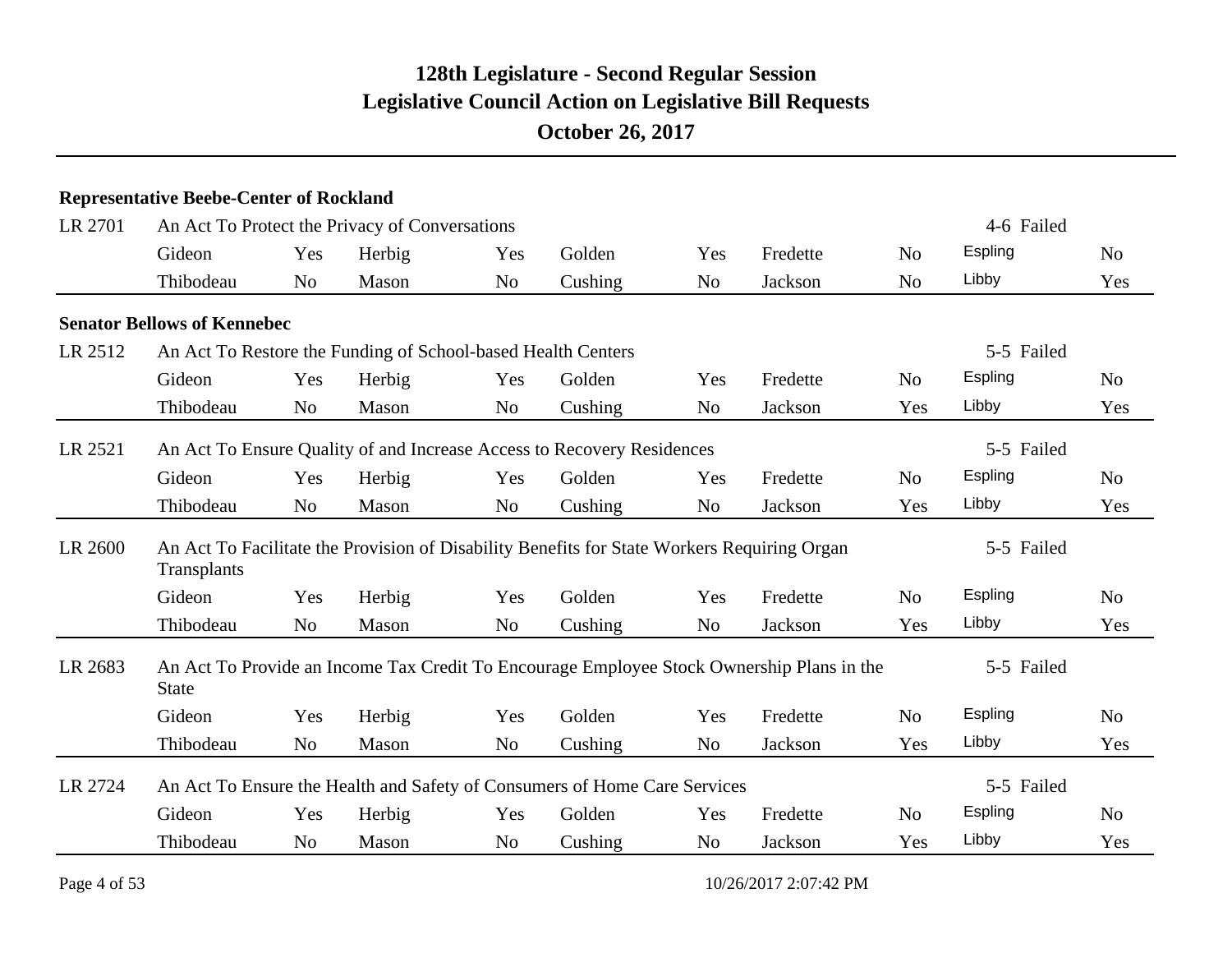|         | <b>Senator Bellows of Kennebec</b>                                             |                |        |                |                                                                           |                |                                                                                            |                |                |                |
|---------|--------------------------------------------------------------------------------|----------------|--------|----------------|---------------------------------------------------------------------------|----------------|--------------------------------------------------------------------------------------------|----------------|----------------|----------------|
| LR 2777 | An Act To Support Maine Guides                                                 |                |        |                |                                                                           |                |                                                                                            |                | 5-5 Failed     |                |
|         | Gideon                                                                         | Yes            | Herbig | Yes            | Golden                                                                    | Yes            | Fredette                                                                                   | N <sub>0</sub> | Espling        | N <sub>o</sub> |
|         | Thibodeau                                                                      | N <sub>o</sub> | Mason  | N <sub>o</sub> | Cushing                                                                   | No             | Jackson                                                                                    | Yes            | Libby          | Yes            |
|         | <b>Representative Berry of Bowdoinham</b>                                      |                |        |                |                                                                           |                |                                                                                            |                |                |                |
| LR 2455 | Weather                                                                        |                |        |                |                                                                           |                | An Act To Allow an Alternative Method To Make Up School Days Cancelled Due to Inclement    |                | 0-10 Failed    |                |
|         | Gideon                                                                         | No             | Herbig | No             | Golden                                                                    | N <sub>o</sub> | Fredette                                                                                   | No             | Espling        | No             |
|         | Thibodeau                                                                      | N <sub>o</sub> | Mason  | N <sub>o</sub> | Cushing                                                                   | N <sub>o</sub> | Jackson                                                                                    | N <sub>o</sub> | Libby          | N <sub>o</sub> |
| LR 2460 |                                                                                |                |        |                | An Act To Prohibit Price Gouging on Essential Off-patent or Generic Drugs |                |                                                                                            |                | 1-9 Failed     |                |
|         | Gideon                                                                         | No             | Herbig | No             | Golden                                                                    | N <sub>o</sub> | Fredette                                                                                   | N <sub>o</sub> | <b>Espling</b> | No             |
|         | Thibodeau                                                                      | No             | Mason  | N <sub>o</sub> | Cushing                                                                   | N <sub>o</sub> | Jackson                                                                                    | N <sub>o</sub> | Libby          | Yes            |
| LR 2503 | <b>Usage Fees</b>                                                              |                |        |                |                                                                           |                | An Act To Provide for the Discontinuance of Water to Customers Who Fail To Pay Their Sewer |                | 0-10 Failed    |                |
|         | Gideon                                                                         | N <sub>o</sub> | Herbig | No             | Golden                                                                    | N <sub>o</sub> | Fredette                                                                                   | N <sub>o</sub> | <b>Espling</b> | No             |
|         | Thibodeau                                                                      | N <sub>o</sub> | Mason  | N <sub>o</sub> | Cushing                                                                   | N <sub>o</sub> | Jackson                                                                                    | N <sub>o</sub> | Libby          | No             |
| LR 2786 | An Act To Protect Maine Residents and Businesses from Rising Electricity Costs |                |        |                |                                                                           |                |                                                                                            |                | 5-5 Failed     |                |
|         | Gideon                                                                         | Yes            | Herbig | Yes            | Golden                                                                    | Yes            | Fredette                                                                                   | N <sub>o</sub> | <b>Espling</b> | No             |
|         | Thibodeau                                                                      | N <sub>o</sub> | Mason  | No             | Cushing                                                                   | No             | Jackson                                                                                    | Yes            | Libby          | Yes            |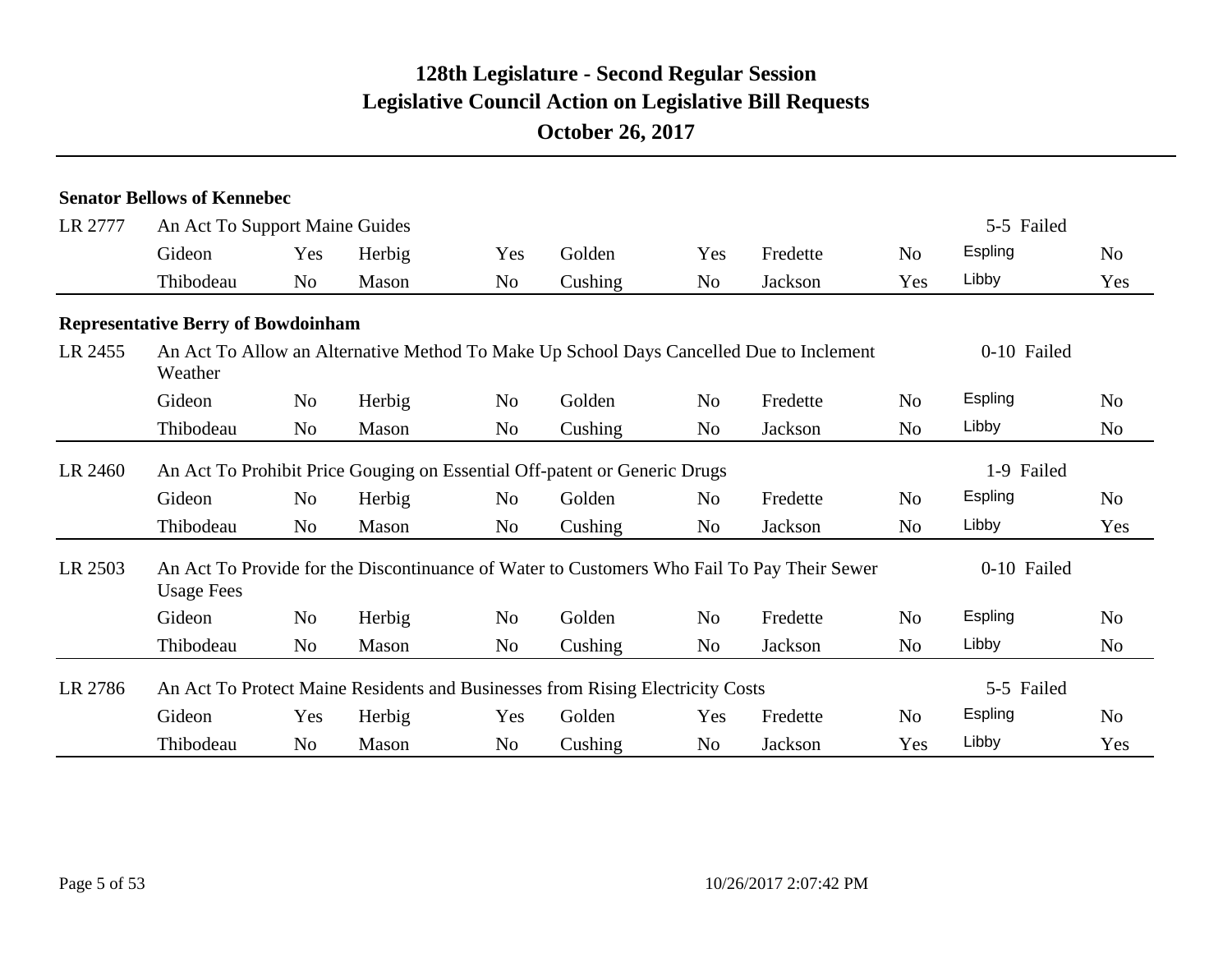|         | <b>Representative Berry of Bowdoinham</b>            |                |        |                |                                                                                           |                |                                                                                             |                |             |                |
|---------|------------------------------------------------------|----------------|--------|----------------|-------------------------------------------------------------------------------------------|----------------|---------------------------------------------------------------------------------------------|----------------|-------------|----------------|
| LR 2787 | <b>Electricity Transmission Corridors</b>            |                |        |                | An Act To Provide Tangible Benefits to Maine's Economy by Amending Laws Governing         |                |                                                                                             |                | 5-5 Failed  |                |
|         | Gideon                                               | Yes            | Herbig | Yes            | Golden                                                                                    | Yes            | Fredette                                                                                    | N <sub>0</sub> | Espling     | N <sub>0</sub> |
|         | Thibodeau                                            | N <sub>o</sub> | Mason  | N <sub>o</sub> | Cushing                                                                                   | N <sub>o</sub> | Jackson                                                                                     | Yes            | Libby       | Yes            |
|         | <b>Representative Blume of York</b>                  |                |        |                |                                                                                           |                |                                                                                             |                |             |                |
| LR 2719 | Turnpike by Requiring All Electronic Toll Collection |                |        |                |                                                                                           |                | An Act To Increase Safety, Ensure Efficient Operation and Improve Traffic Flow on the Maine |                | 5-5 Failed  |                |
|         | Gideon                                               | Yes            | Herbig | Yes            | Golden                                                                                    | Yes            | Fredette                                                                                    | N <sub>0</sub> | Espling     | Yes            |
|         | Thibodeau                                            | N <sub>o</sub> | Mason  | N <sub>o</sub> | Cushing                                                                                   | N <sub>o</sub> | Jackson                                                                                     | N <sub>o</sub> | Libby       | Yes            |
|         | <b>Senator Brakey of Androscoggin</b>                |                |        |                |                                                                                           |                |                                                                                             |                |             |                |
| LR 2468 |                                                      |                |        |                | An Act To Designate June 27th as Post-traumatic Stress Injury Awareness Day               |                |                                                                                             |                | 0-10 Failed |                |
|         | Gideon                                               | N <sub>o</sub> | Herbig | N <sub>o</sub> | Golden                                                                                    | N <sub>o</sub> | Fredette                                                                                    | N <sub>0</sub> | Espling     | N <sub>0</sub> |
|         | Thibodeau                                            | N <sub>o</sub> | Mason  | N <sub>o</sub> | Cushing                                                                                   | N <sub>o</sub> | Jackson                                                                                     | N <sub>o</sub> | Libby       | N <sub>0</sub> |
| LR 2473 |                                                      |                |        |                | An Act To Increase the Number of Retail Liquor Licenses Allowed in Certain Municipalities |                |                                                                                             |                | 4-6 Failed  |                |
|         | Gideon                                               | Yes            | Herbig | N <sub>o</sub> | Golden                                                                                    | N <sub>o</sub> | Fredette                                                                                    | N <sub>o</sub> | Espling     | Yes            |
|         | Thibodeau                                            | Yes            | Mason  | Yes            | Cushing                                                                                   | N <sub>0</sub> | Jackson                                                                                     | N <sub>o</sub> | Libby       | N <sub>0</sub> |
| LR 2482 |                                                      |                |        |                | An Act To Amend the Laws Governing the Use of Personal Flotation Devices in Boats         |                |                                                                                             |                | 1-9 Failed  |                |
|         | Gideon                                               | N <sub>o</sub> | Herbig | N <sub>o</sub> | Golden                                                                                    | N <sub>o</sub> | Fredette                                                                                    | N <sub>o</sub> | Espling     | N <sub>0</sub> |
|         | Thibodeau                                            | N <sub>o</sub> | Mason  | N <sub>o</sub> | Cushing                                                                                   | N <sub>o</sub> | Jackson                                                                                     | N <sub>o</sub> | Libby       | Yes            |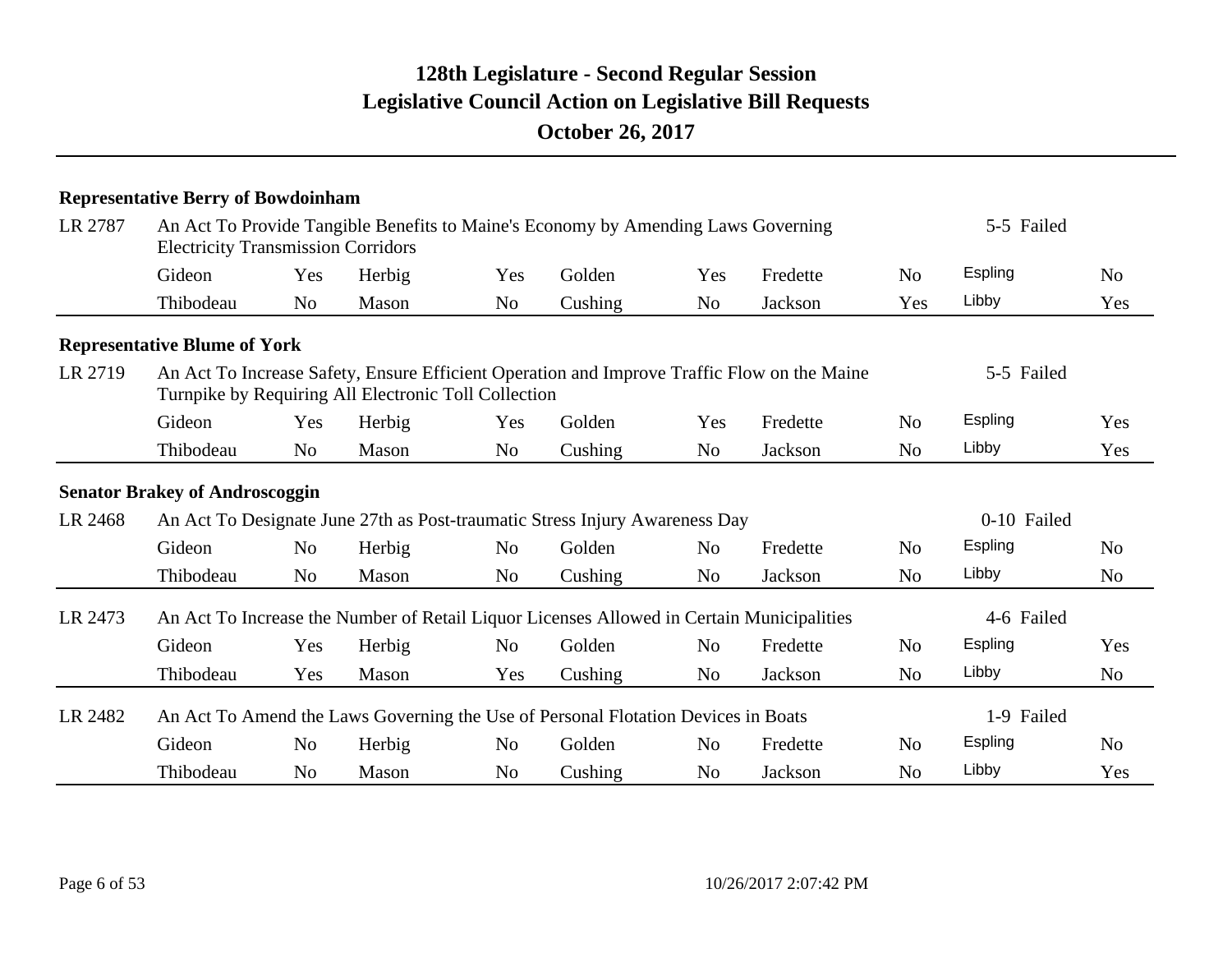|         | <b>Senator Brakey of Androscoggin</b>       |                |                                                  |                |                                                                                       |                |                                                                                             |                |             |                |
|---------|---------------------------------------------|----------------|--------------------------------------------------|----------------|---------------------------------------------------------------------------------------|----------------|---------------------------------------------------------------------------------------------|----------------|-------------|----------------|
| LR 2649 | <b>Annual Projections</b>                   |                |                                                  |                | An Act To Allow a Municipality To Retain 50 Percent of Sales Tax Revenues That Exceed |                |                                                                                             |                | 0-10 Failed |                |
|         | Gideon                                      | N <sub>0</sub> | Herbig                                           | N <sub>0</sub> | Golden                                                                                | N <sub>o</sub> | Fredette                                                                                    | N <sub>0</sub> | Espling     | N <sub>0</sub> |
|         | Thibodeau                                   | N <sub>0</sub> | Mason                                            | N <sub>o</sub> | Cushing                                                                               | N <sub>o</sub> | Jackson                                                                                     | N <sub>o</sub> | Libby       | N <sub>0</sub> |
|         | <b>Senator Breen of Cumberland</b>          |                |                                                  |                |                                                                                       |                |                                                                                             |                |             |                |
| LR 2648 |                                             |                |                                                  |                | An Act To Preserve Medication Management for Persons with Mental Health Needs         |                |                                                                                             |                | 5-5 Failed  |                |
|         | Gideon                                      | Yes            | Herbig                                           | Yes            | Golden                                                                                | Yes            | Fredette                                                                                    | N <sub>o</sub> | Espling     | N <sub>0</sub> |
|         | Thibodeau                                   | N <sub>0</sub> | Mason                                            | N <sub>o</sub> | Cushing                                                                               | N <sub>o</sub> | Jackson                                                                                     | Yes            | Libby       | Yes            |
|         | <b>Representative Campbell of Orrington</b> |                |                                                  |                |                                                                                       |                |                                                                                             |                |             |                |
| LR 2763 |                                             |                | the Maine Historic Preservation Commission       |                |                                                                                       |                | An Act To Restore Bond Funding for the Historic Preservation Revolving Fund Administered by |                | 6-4 Passed  |                |
|         | Gideon                                      | Yes            | Herbig                                           | Yes            | Golden                                                                                | Yes            | Fredette                                                                                    | N <sub>o</sub> | Espling     | N <sub>0</sub> |
|         | Thibodeau                                   | N <sub>0</sub> | Mason                                            | Yes            | Cushing                                                                               | N <sub>o</sub> | Jackson                                                                                     | Yes            | Libby       | Yes            |
|         | <b>Representative Cardone of Bangor</b>     |                |                                                  |                |                                                                                       |                |                                                                                             |                |             |                |
| LR 2537 |                                             |                | An Act To Revise the Grandparents Visitation Act |                |                                                                                       |                |                                                                                             |                | 6-4 Passed  |                |
|         | Gideon                                      | Yes            | Herbig                                           | Yes            | Golden                                                                                | Yes            | Fredette                                                                                    | Yes            | Espling     | N <sub>0</sub> |
|         | Thibodeau                                   | N <sub>o</sub> | Mason                                            | N <sub>o</sub> | Cushing                                                                               | N <sub>o</sub> | Jackson                                                                                     | Yes            | Libby       | Yes            |
|         | <b>Senator Carpenter of Aroostook</b>       |                |                                                  |                |                                                                                       |                |                                                                                             |                |             |                |
| LR 2739 |                                             |                |                                                  |                | An Act To Protect Consumers from Bank Overdraft Fees by Prohibiting Resequencing      |                |                                                                                             |                | 8-2 Passed  |                |
|         | Gideon                                      | Yes            | Herbig                                           | Yes            | Golden                                                                                | Yes            | Fredette                                                                                    | Yes            | Espling     | Yes            |
|         | Thibodeau                                   | N <sub>0</sub> | Mason                                            | N <sub>o</sub> | Cushing                                                                               | Yes            | <b>Jackson</b>                                                                              | Yes            | Libby       | Yes            |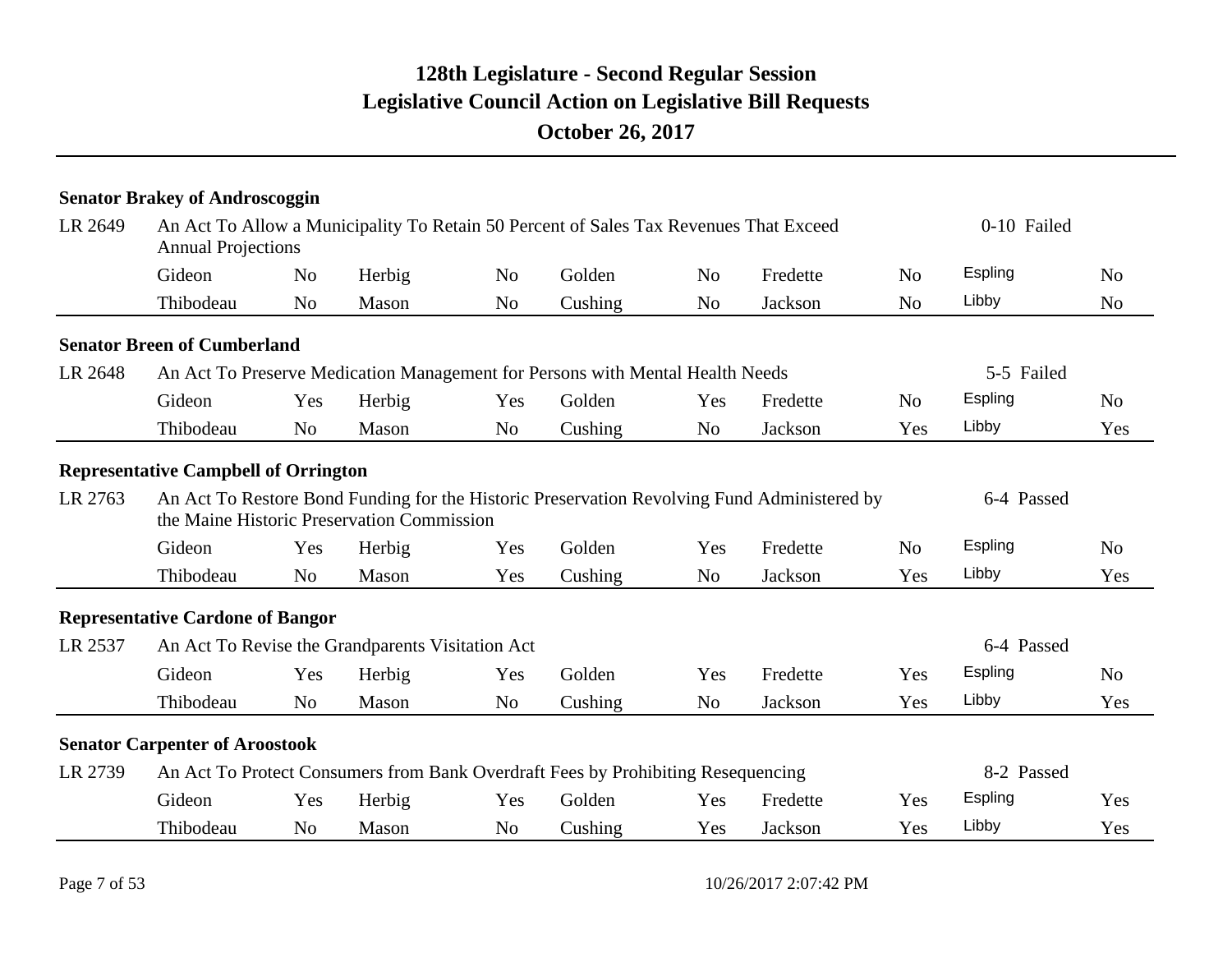|         | <b>Representative Chace of Durham</b>        |                |        |                |                                                                                              |                |          |                |                |                |
|---------|----------------------------------------------|----------------|--------|----------------|----------------------------------------------------------------------------------------------|----------------|----------|----------------|----------------|----------------|
| LR 2655 |                                              |                |        |                | An Act To Establish the Position of Civil Deputy To Serve Process throughout a County        |                |          |                | 5-5 Failed     |                |
|         | Gideon                                       | N <sub>0</sub> | Herbig | N <sub>o</sub> | Golden                                                                                       | N <sub>o</sub> | Fredette | Yes            | Espling        | Yes            |
|         | Thibodeau                                    | Yes            | Mason  | Yes            | Cushing                                                                                      | Yes            | Jackson  | N <sub>o</sub> | Libby          | N <sub>o</sub> |
|         | <b>Representative Chapman of Brooksville</b> |                |        |                |                                                                                              |                |          |                |                |                |
| LR 2779 | Act                                          |                |        |                | An Act To Include the Natural Resources Protection Act in the Maine Metallic Mineral Mining  |                |          |                | 0-10 Failed    |                |
|         | Gideon                                       | N <sub>o</sub> | Herbig | N <sub>o</sub> | Golden                                                                                       | N <sub>o</sub> | Fredette | N <sub>o</sub> | <b>Espling</b> | N <sub>o</sub> |
|         | Thibodeau                                    | N <sub>o</sub> | Mason  | N <sub>o</sub> | Cushing                                                                                      | N <sub>o</sub> | Jackson  | N <sub>o</sub> | Libby          | N <sub>o</sub> |
| LR 2781 | Act                                          |                |        |                | An Act To Include the Site Location of Development Laws in the Maine Metallic Mineral Mining |                |          |                | 0-10 Failed    |                |
|         | Gideon                                       | N <sub>o</sub> | Herbig | No             | Golden                                                                                       | N <sub>o</sub> | Fredette | N <sub>o</sub> | <b>Espling</b> | N <sub>o</sub> |
|         | Thibodeau                                    | N <sub>o</sub> | Mason  | No             | Cushing                                                                                      | N <sub>o</sub> | Jackson  | N <sub>o</sub> | Libby          | N <sub>o</sub> |
| LR 2785 |                                              |                |        |                | An Act To Limit Eligibility for a Metallic Mineral Mining Permit                             |                |          |                | 0-10 Failed    |                |
|         | Gideon                                       | N <sub>o</sub> | Herbig | No             | Golden                                                                                       | N <sub>o</sub> | Fredette | N <sub>o</sub> | <b>Espling</b> | N <sub>o</sub> |
|         | Thibodeau                                    | N <sub>o</sub> | Mason  | No             | Cushing                                                                                      | N <sub>o</sub> | Jackson  | N <sub>o</sub> | Libby          | N <sub>o</sub> |
|         | <b>Senator Chenette of York</b>              |                |        |                |                                                                                              |                |          |                |                |                |
| LR 2467 | An Act To Cap Insurance Rate Hikes           |                |        |                |                                                                                              |                |          |                | 5-5 Failed     |                |
|         | Gideon                                       | Yes            | Herbig | Yes            | Golden                                                                                       | Yes            | Fredette | N <sub>o</sub> | Espling        | N <sub>o</sub> |
|         | Thibodeau                                    | N <sub>o</sub> | Mason  | No             | Cushing                                                                                      | N <sub>o</sub> | Jackson  | Yes            | Libby          | Yes            |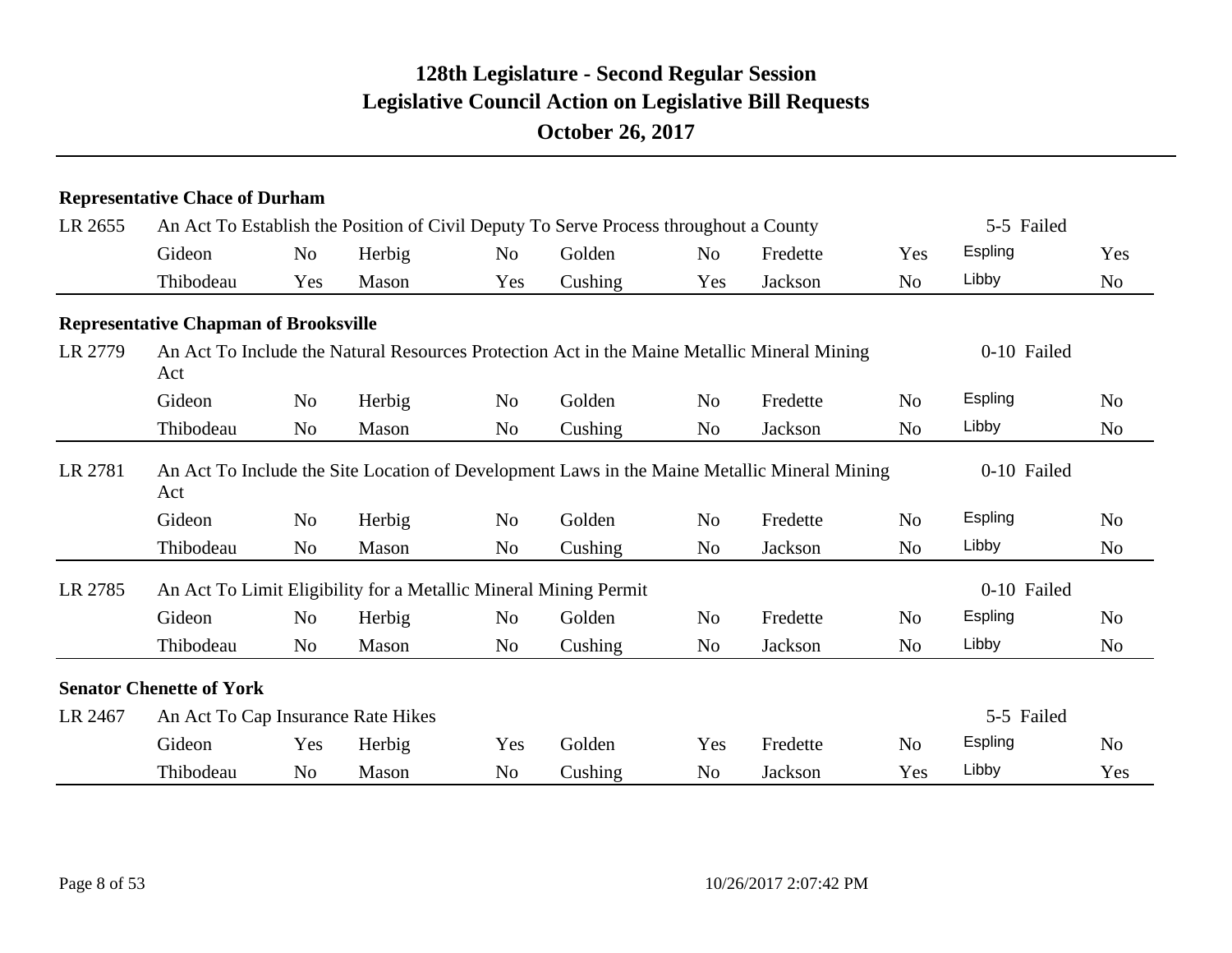|         | <b>Senator Chenette of York</b>    |                |                                      |                |                                                                                              |                |          |                |            |                |
|---------|------------------------------------|----------------|--------------------------------------|----------------|----------------------------------------------------------------------------------------------|----------------|----------|----------------|------------|----------------|
| LR 2513 | An Act To Increase Blood Donations |                |                                      |                |                                                                                              |                |          |                | 5-5 Failed |                |
|         | Gideon                             | Yes            | Herbig                               | Yes            | Golden                                                                                       | Yes            | Fredette | N <sub>0</sub> | Espling    | N <sub>o</sub> |
|         | Thibodeau                          | N <sub>o</sub> | Mason                                | N <sub>o</sub> | Cushing                                                                                      | No             | Jackson  | Yes            | Libby      | Yes            |
| LR 2514 | Residents                          |                |                                      |                | An Act To Amend the Law Governing the Alteration of Birth Certificates of Transgender Maine  |                |          |                | 5-5 Failed |                |
|         | Gideon                             | Yes            | Herbig                               | Yes            | Golden                                                                                       | Yes            | Fredette | N <sub>0</sub> | Espling    | N <sub>0</sub> |
|         | Thibodeau                          | N <sub>o</sub> | Mason                                | No             | Cushing                                                                                      | No             | Jackson  | Yes            | Libby      | Yes            |
| LR 2515 |                                    |                | An Act To Increase Wage Transparency |                |                                                                                              |                |          |                | 5-5 Failed |                |
|         | Gideon                             | Yes            | Herbig                               | Yes            | Golden                                                                                       | Yes            | Fredette | N <sub>o</sub> | Espling    | N <sub>o</sub> |
|         | Thibodeau                          | N <sub>o</sub> | Mason                                | N <sub>o</sub> | Cushing                                                                                      | No             | Jackson  | Yes            | Libby      | Yes            |
| LR 2516 | Basis of Marijuana Use             |                |                                      |                | An Act To Prevent Employers from Testing for Marijuana Use or Denying Employment on the      |                |          |                | 2-8 Failed |                |
|         | Gideon                             | N <sub>0</sub> | Herbig                               | N <sub>0</sub> | Golden                                                                                       | N <sub>0</sub> | Fredette | N <sub>o</sub> | Espling    | N <sub>o</sub> |
|         | Thibodeau                          | N <sub>0</sub> | Mason                                | N <sub>0</sub> | Cushing                                                                                      | N <sub>0</sub> | Jackson  | Yes            | Libby      | Yes            |
| LR 2519 | -of-state Graduate Schools         |                |                                      |                | An Act To Expand the Tax Credit for Educational Opportunity To Include Student Debt from Out |                |          |                | 5-5 Failed |                |
|         | Gideon                             | Yes            | Herbig                               | Yes            | Golden                                                                                       | Yes            | Fredette | N <sub>o</sub> | Espling    | N <sub>o</sub> |
|         | Thibodeau                          | N <sub>0</sub> | Mason                                | N <sub>0</sub> | Cushing                                                                                      | No             | Jackson  | Yes            | Libby      | Yes            |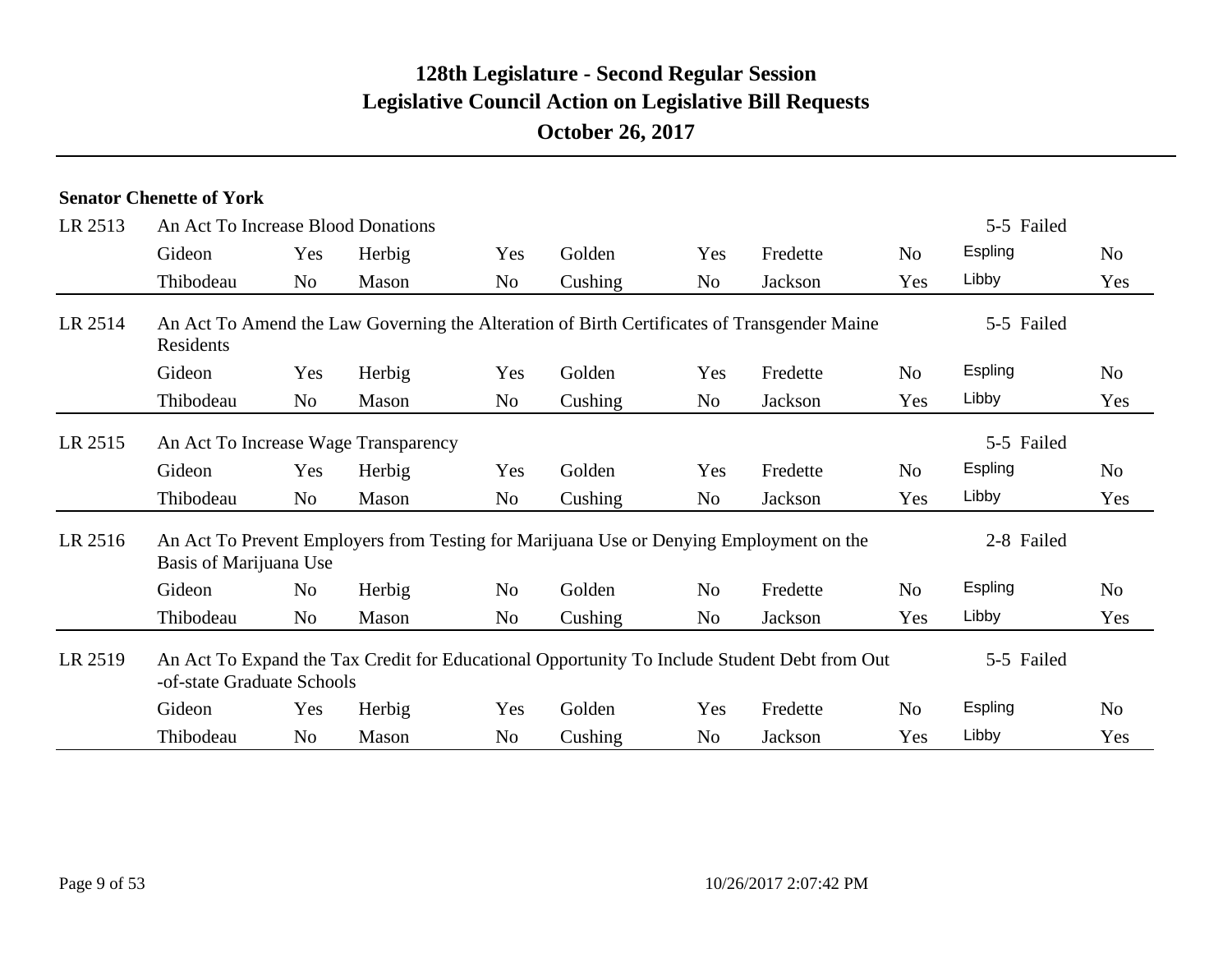|         | <b>Senator Chenette of York</b>       |                |        |                |                                                                                     |                |                                                                                           |                |             |                |
|---------|---------------------------------------|----------------|--------|----------------|-------------------------------------------------------------------------------------|----------------|-------------------------------------------------------------------------------------------|----------------|-------------|----------------|
| LR 2650 | <b>Committees for Personal Profit</b> |                |        |                |                                                                                     |                | An Act To Close Loopholes in Election Laws and Ban the Use of Leadership Political Action |                | 5-5 Failed  |                |
|         | Gideon                                | Yes            | Herbig | Yes            | Golden                                                                              | Yes            | Fredette                                                                                  | No.            | Espling     | N <sub>o</sub> |
|         | Thibodeau                             | N <sub>o</sub> | Mason  | N <sub>o</sub> | Cushing                                                                             | N <sub>o</sub> | Jackson                                                                                   | Yes            | Libby       | Yes            |
| LR 2651 | <b>Expenses Reports</b>               |                |        |                | An Act To Clarify the Difference between Late and Unfiled Campaign Expenditures and |                |                                                                                           |                | 5-5 Failed  |                |
|         | Gideon                                | Yes            | Herbig | Yes            | Golden                                                                              | Yes            | Fredette                                                                                  | N <sub>o</sub> | Espling     | N <sub>o</sub> |
|         | Thibodeau                             | N <sub>o</sub> | Mason  | N <sub>o</sub> | Cushing                                                                             | N <sub>o</sub> | Jackson                                                                                   | Yes            | Libby       | Yes            |
| LR 2659 |                                       |                |        |                | An Act To Include Cursive Writing in High School Graduation Standards               |                |                                                                                           |                | 1-9 Failed  |                |
|         | Gideon                                | N <sub>o</sub> | Herbig | N <sub>o</sub> | Golden                                                                              | N <sub>0</sub> | Fredette                                                                                  | N <sub>o</sub> | Espling     | N <sub>o</sub> |
|         | Thibodeau                             | N <sub>o</sub> | Mason  | N <sub>o</sub> | Cushing                                                                             | N <sub>o</sub> | Jackson                                                                                   | N <sub>o</sub> | Libby       | Yes            |
| LR 2660 |                                       |                |        |                | An Act To Ensure Equality in the Property Valuation Appeal Process                  |                |                                                                                           |                | 5-5 Failed  |                |
|         | Gideon                                | Yes            | Herbig | Yes            | Golden                                                                              | Yes            | Fredette                                                                                  | N <sub>o</sub> | Espling     | N <sub>o</sub> |
|         | Thibodeau                             | N <sub>o</sub> | Mason  | N <sub>o</sub> | Cushing                                                                             | N <sub>o</sub> | Jackson                                                                                   | Yes            | Libby       | Yes            |
| LR 2661 |                                       |                |        |                | An Act To Properly Notify Taxpayers of Property Valuation Changes                   |                |                                                                                           |                | 5-5 Failed  |                |
|         | Gideon                                | Yes            | Herbig | Yes            | Golden                                                                              | Yes            | Fredette                                                                                  | N <sub>o</sub> | Espling     | N <sub>o</sub> |
|         | Thibodeau                             | N <sub>o</sub> | Mason  | N <sub>o</sub> | Cushing                                                                             | N <sub>o</sub> | Jackson                                                                                   | Yes            | Libby       | Yes            |
| LR 2662 |                                       |                |        |                | An Act To Create a Lifetime Ban on Lawmakers Becoming Lobbyists                     |                |                                                                                           |                | 0-10 Failed |                |
|         | Gideon                                | N <sub>o</sub> | Herbig | N <sub>o</sub> | Golden                                                                              | N <sub>o</sub> | Fredette                                                                                  | N <sub>o</sub> | Espling     | N <sub>o</sub> |
|         | Thibodeau                             | No             | Mason  | N <sub>o</sub> | Cushing                                                                             | N <sub>o</sub> | Jackson                                                                                   | N <sub>o</sub> | Libby       | N <sub>o</sub> |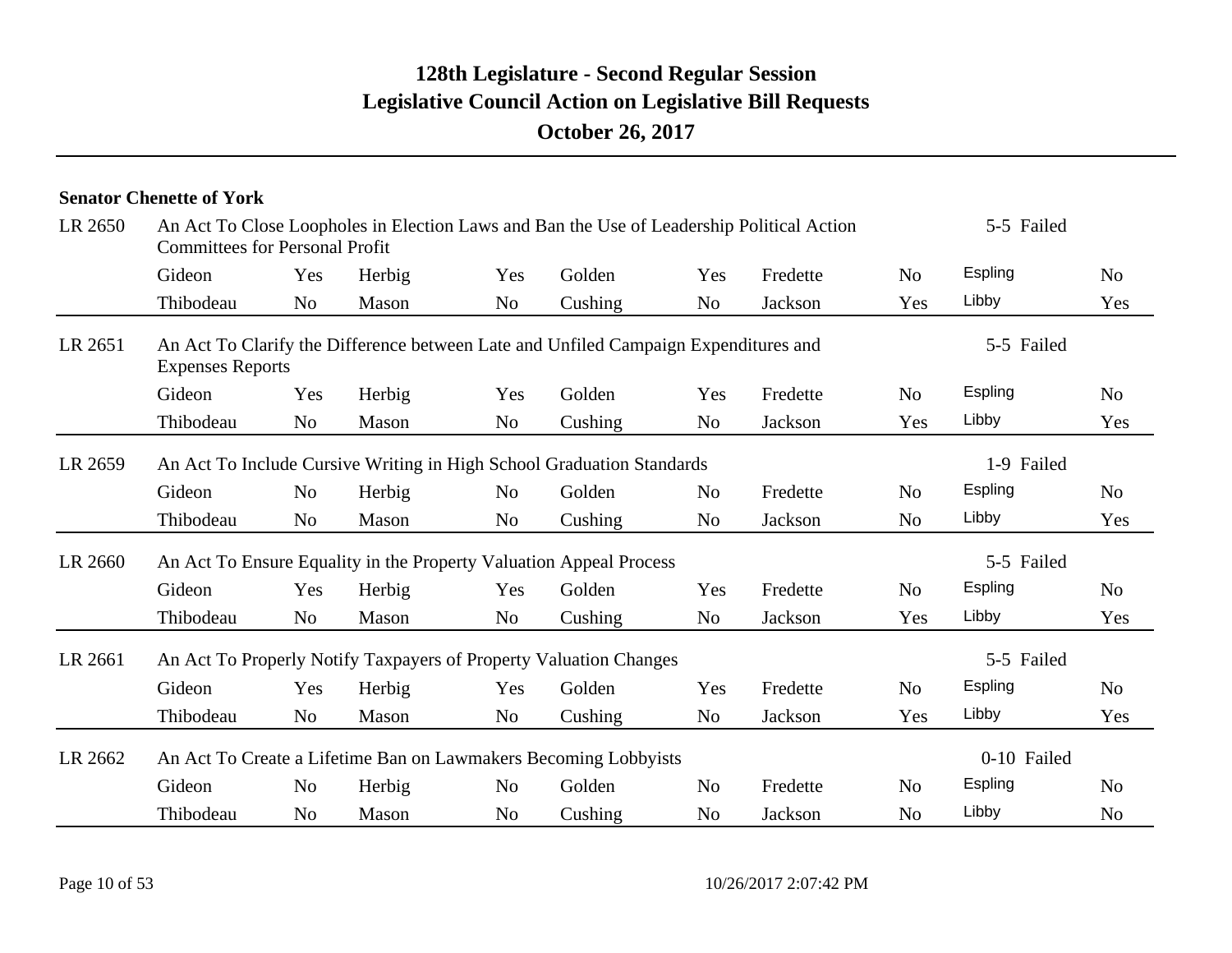|         | <b>Senator Chenette of York</b>                                                                                                                                                                                        |                |        |                |         |                |          |                |            |                |
|---------|------------------------------------------------------------------------------------------------------------------------------------------------------------------------------------------------------------------------|----------------|--------|----------------|---------|----------------|----------|----------------|------------|----------------|
| LR 2663 | RESOLUTION, Proposing an Amendment to the Constitution of Maine To Eliminate the<br>Governor's Ability To Remove County Sheriffs from Office                                                                           |                |        |                |         |                |          |                | 3-7 Failed |                |
|         | Gideon                                                                                                                                                                                                                 | N <sub>o</sub> | Herbig | Yes            | Golden  | N <sub>0</sub> | Fredette | N <sub>0</sub> | Espling    | N <sub>0</sub> |
|         | Thibodeau                                                                                                                                                                                                              | N <sub>o</sub> | Mason  | N <sub>o</sub> | Cushing | N <sub>o</sub> | Jackson  | Yes            | Libby      | Yes            |
| LR 2690 | RESOLUTION, Proposing an Amendment to the Constitution of Maine To Prohibit for One Year<br>the Enactment of Legislation That Amends or Repeals a Law Proposed by Citizen Initiative That<br>Was Enacted by Referendum |                |        |                |         |                |          |                | 2-8 Failed |                |
|         | Gideon                                                                                                                                                                                                                 | N <sub>0</sub> | Herbig | N <sub>o</sub> | Golden  | N <sub>o</sub> | Fredette | No             | Espling    | N <sub>o</sub> |
|         | Thibodeau                                                                                                                                                                                                              | N <sub>o</sub> | Mason  | N <sub>o</sub> | Cushing | N <sub>0</sub> | Jackson  | Yes            | Libby      | Yes            |
| LR 2702 | An Act To Increase Access to the Aspirations Program for Students Returning to High School To<br>Earn a Diploma                                                                                                        |                |        |                |         |                |          |                | 5-5 Failed |                |
|         | Gideon                                                                                                                                                                                                                 | Yes            | Herbig | Yes            | Golden  | Yes            | Fredette | N <sub>o</sub> | Espling    | N <sub>o</sub> |
|         | Thibodeau                                                                                                                                                                                                              | N <sub>o</sub> | Mason  | N <sub>o</sub> | Cushing | N <sub>0</sub> | Jackson  | Yes            | Libby      | Yes            |
| LR 2723 | An Act To Protect Children Subject to Custody and Visitation Decisions from Domestic Abuse                                                                                                                             |                |        |                |         |                |          |                | 5-5 Failed |                |
|         | Gideon                                                                                                                                                                                                                 | Yes            | Herbig | Yes            | Golden  | Yes            | Fredette | N <sub>0</sub> | Espling    | N <sub>o</sub> |
|         | Thibodeau                                                                                                                                                                                                              | N <sub>0</sub> | Mason  | N <sub>0</sub> | Cushing | N <sub>o</sub> | Jackson  | Yes            | Libby      | Yes            |
|         | <b>Senator Chipman of Cumberland</b>                                                                                                                                                                                   |                |        |                |         |                |          |                |            |                |
| LR 2780 | An Act To Increase Safety for Persons with Visual Impairments on Public Transportation                                                                                                                                 |                |        |                |         |                |          |                | 5-5 Failed |                |
|         | Gideon                                                                                                                                                                                                                 | Yes            | Herbig | Yes            | Golden  | Yes            | Fredette | N <sub>o</sub> | Espling    | N <sub>o</sub> |
|         | Thibodeau                                                                                                                                                                                                              | N <sub>o</sub> | Mason  | No             | Cushing | N <sub>o</sub> | Jackson  | Yes            | Libby      | Yes            |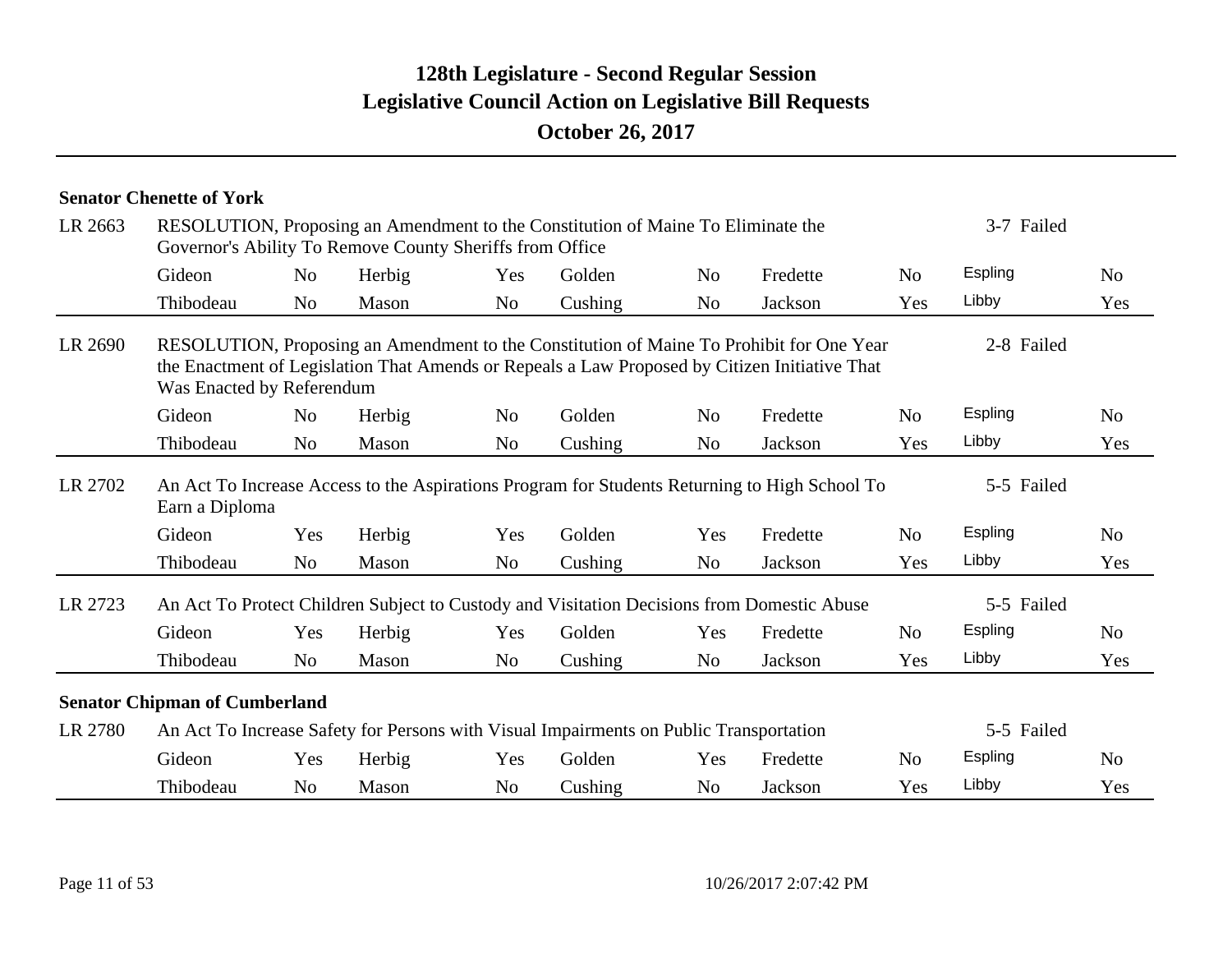# Gideon Yes Herbig Yes Golden Yes Fredette Yes Espling Yes Thibodeau No Mason No Cushing Yes Jackson Yes Libby Yes LR 2622 An Act To Allow Qualifying Medicaid Recipients To Hire Spouses and Legal Guardians 8-2 Passed Gideon No Herbig No Golden No Fredette No Espling No Thibodeau No Mason No Cushing No Jackson No Libby No LR 2485 An Act To Increase Firearm Safety by Establishing a Tax Credit for Gun Safes 0-10 Failed **Representative Corey of Windham** Gideon Yes Herbig Yes Golden Yes Fredette No Espling No Thibodeau No Mason No Cushing No Jackson Yes Libby Yes LR 2524 An Act To Expand the Rights of Residential Tenants 5-5 Failed **Representative Cooper of Yarmouth** Gideon No Herbig No Golden No Fredette No Espling No Thibodeau Yes Mason Yes Cushing No Jackson No Libby No LR 2606 An Act To Allow Municipalities To Reduce Motor Vehicle Excise Tax Rates 2-8 Failed Gideon No Herbig No Golden No Fredette No Espling No Thibodeau Yes Mason Yes Cushing No Jackson No Libby No LR 2595 Resolve, Directing the Department of Transportation To Install a Traffic Signal in Wells 2-8 Failed **Senator Collins of York**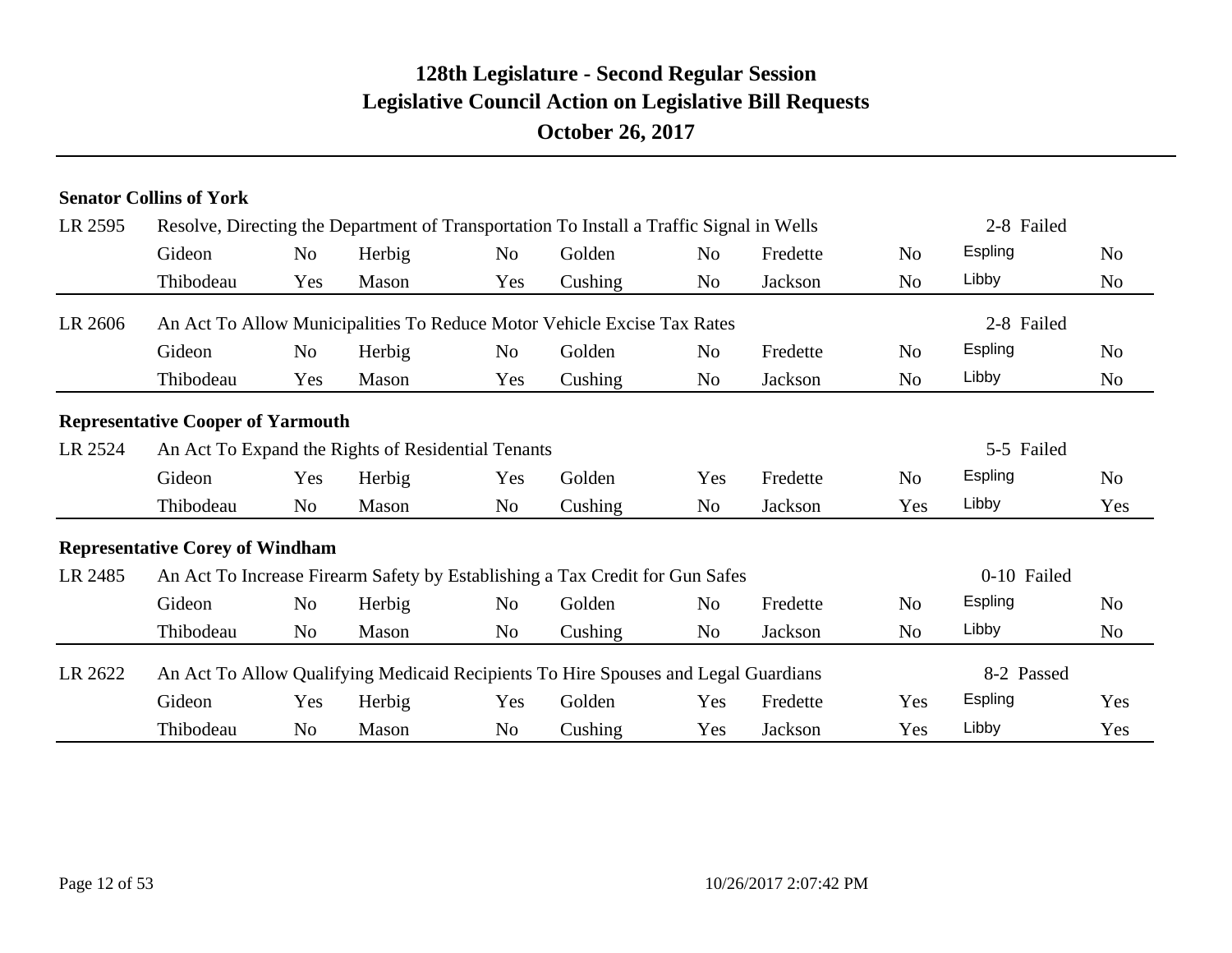|         | <b>Senator Cushing of Penobscot</b>         |                |        |                |                                                                                       |                |                                                                                             |                |             |                |
|---------|---------------------------------------------|----------------|--------|----------------|---------------------------------------------------------------------------------------|----------------|---------------------------------------------------------------------------------------------|----------------|-------------|----------------|
| LR 2604 | Accompanying Adult To Possess a Firearm     |                |        |                | An Act To Increase Safety on Youth Hunting Day for Hunting Bear by Allowing an        |                |                                                                                             |                | 4-6 Failed  |                |
|         | Gideon                                      | N <sub>0</sub> | Herbig | N <sub>o</sub> | Golden                                                                                | N <sub>o</sub> | Fredette                                                                                    | Yes            | Espling     | N <sub>o</sub> |
|         | Thibodeau                                   | Yes            | Mason  | Yes            | Cushing                                                                               | Yes            | Jackson                                                                                     | N <sub>o</sub> | Libby       | N <sub>0</sub> |
| LR 2754 |                                             |                |        |                | Resolve, To Study Methods for Better Transportation for Students and Workers in Maine |                |                                                                                             |                | 5-5 Failed  |                |
|         | Gideon                                      | N <sub>o</sub> | Herbig | Yes            | Golden                                                                                | N <sub>o</sub> | Fredette                                                                                    | Yes            | Espling     | N <sub>o</sub> |
|         | Thibodeau                                   | Yes            | Mason  | Yes            | Cushing                                                                               | Yes            | Jackson                                                                                     | N <sub>o</sub> | Libby       | N <sub>o</sub> |
|         | <b>Senator Cyrway of Kennebec</b>           |                |        |                |                                                                                       |                |                                                                                             |                |             |                |
| LR 2457 | An Act Regarding Marijuana Odor             |                |        |                |                                                                                       |                |                                                                                             |                | 2-8 Failed  |                |
|         | Gideon                                      | N <sub>o</sub> | Herbig | N <sub>0</sub> | Golden                                                                                | N <sub>o</sub> | Fredette                                                                                    | N <sub>o</sub> | Espling     | N <sub>o</sub> |
|         | Thibodeau                                   | Yes            | Mason  | Yes            | Cushing                                                                               | N <sub>o</sub> | Jackson                                                                                     | N <sub>o</sub> | Libby       | N <sub>o</sub> |
| LR 2539 |                                             |                |        |                | An Act To Reduce Dependency on Medication-assisted Treatment                          |                |                                                                                             |                | 0-10 Failed |                |
|         | Gideon                                      | N <sub>o</sub> | Herbig | N <sub>o</sub> | Golden                                                                                | N <sub>o</sub> | Fredette                                                                                    | N <sub>o</sub> | Espling     | N <sub>o</sub> |
|         | Thibodeau                                   | N <sub>0</sub> | Mason  | N <sub>o</sub> | Cushing                                                                               | N <sub>o</sub> | Jackson                                                                                     | N <sub>o</sub> | Libby       | N <sub>o</sub> |
| LR 2549 |                                             |                |        |                |                                                                                       |                | An Act To Award to the Family of Nathan Desjarding His Workers' Compensation Death Benefits |                | 1-9 Failed  |                |
|         | Gideon                                      | N <sub>o</sub> | Herbig | N <sub>o</sub> | Golden                                                                                | N <sub>o</sub> | Fredette                                                                                    | N <sub>o</sub> | Espling     | N <sub>o</sub> |
|         | Thibodeau                                   | Yes            | Mason  | N <sub>o</sub> | Cushing                                                                               | N <sub>o</sub> | Jackson                                                                                     | N <sub>o</sub> | Libby       | N <sub>o</sub> |
| LR 2550 | <b>Workers' Compensation Death Benefits</b> |                |        |                |                                                                                       |                | An Act To Include a Deceased Person's Immediate Family Members in the Group of People Paid  |                | 1-9 Failed  |                |
|         | Gideon                                      | N <sub>0</sub> | Herbig | N <sub>0</sub> | Golden                                                                                | N <sub>o</sub> | Fredette                                                                                    | N <sub>o</sub> | Espling     | N <sub>0</sub> |
|         | Thibodeau                                   | Yes            | Mason  | N <sub>0</sub> | Cushing                                                                               | N <sub>o</sub> | Jackson                                                                                     | N <sub>o</sub> | Libby       | N <sub>o</sub> |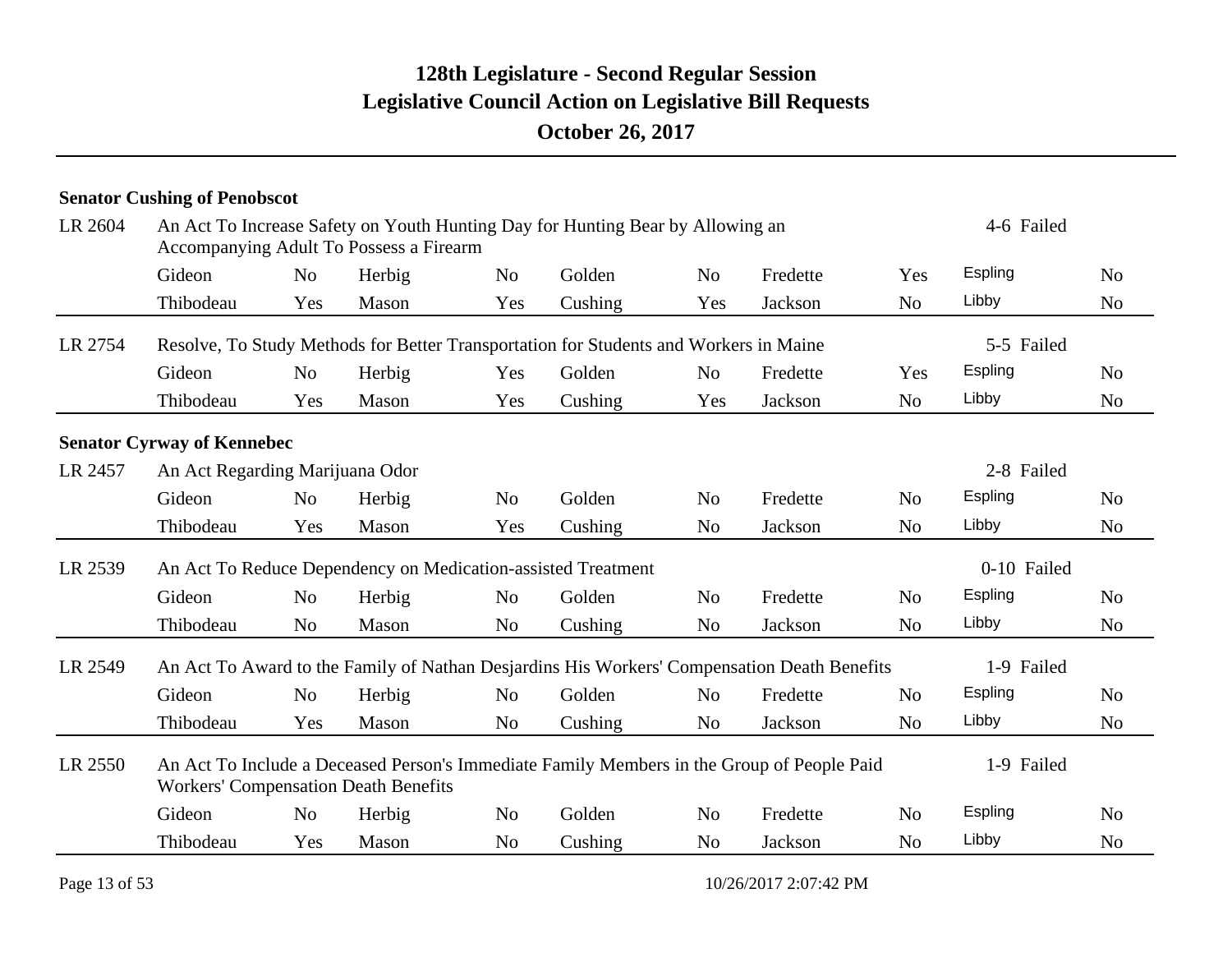|         | <b>Senator Cyrway of Kennebec</b>                                       |                |        |                |         |                |                                                                                                 |                |                |                |
|---------|-------------------------------------------------------------------------|----------------|--------|----------------|---------|----------------|-------------------------------------------------------------------------------------------------|----------------|----------------|----------------|
| LR 2617 |                                                                         |                |        |                |         |                | An Act To Eliminate the Prohibition on Feeding or Baiting Deer during Certain Parts of the Year |                | 5-5 Failed     |                |
|         | Gideon                                                                  | N <sub>o</sub> | Herbig | N <sub>o</sub> | Golden  | N <sub>0</sub> | Fredette                                                                                        | N <sub>0</sub> | <b>Espling</b> | Yes            |
|         | Thibodeau                                                               | Yes            | Mason  | Yes            | Cushing | Yes            | Jackson                                                                                         | Yes            | Libby          | N <sub>o</sub> |
|         | <b>Senator Davis, Sr. of Piscataquis</b>                                |                |        |                |         |                |                                                                                                 |                |                |                |
| LR 2465 |                                                                         |                |        |                |         |                | An Act To Protect the Employment of Veterans during Layoffs and in Certain Union Contracts      |                | 0-10 Failed    |                |
|         | Gideon                                                                  | N <sub>o</sub> | Herbig | N <sub>o</sub> | Golden  | N <sub>o</sub> | Fredette                                                                                        | N <sub>0</sub> | <b>Espling</b> | N <sub>o</sub> |
|         | Thibodeau                                                               | N <sub>o</sub> | Mason  | No             | Cushing | No             | Jackson                                                                                         | N <sub>o</sub> | Libby          | N <sub>o</sub> |
| LR 2527 | An Act To Strengthen the Laws Regarding Child Abuse                     |                |        |                |         |                |                                                                                                 |                | 5-5 Failed     |                |
|         | Gideon                                                                  | N <sub>o</sub> | Herbig | Yes            | Golden  | N <sub>0</sub> | Fredette                                                                                        | N <sub>o</sub> | Espling        | N <sub>o</sub> |
|         | Thibodeau                                                               | Yes            | Mason  | Yes            | Cushing | No             | Jackson                                                                                         | Yes            | Libby          | Yes            |
| LR 2646 | An Act To Amend the Registered Maine Guide Background Check Requirement |                |        |                |         |                |                                                                                                 |                | 2-8 Failed     |                |
|         | Gideon                                                                  | No             | Herbig | N <sub>o</sub> | Golden  | N <sub>o</sub> | Fredette                                                                                        | N <sub>0</sub> | <b>Espling</b> | N <sub>0</sub> |
|         | Thibodeau                                                               | Yes            | Mason  | Yes            | Cushing | N <sub>o</sub> | Jackson                                                                                         | N <sub>o</sub> | Libby          | N <sub>o</sub> |
|         | <b>Representative DeChant of Bath</b>                                   |                |        |                |         |                |                                                                                                 |                |                |                |
| LR 2789 |                                                                         |                |        |                |         |                | An Act To Encourage Major Investments in Shipbuilding Facilities and the Preservation of Jobs   |                | 10-0 Passed    |                |
|         | Gideon                                                                  | Yes            | Herbig | Yes            | Golden  | Yes            | Fredette                                                                                        | Yes            | Espling        | Yes            |
|         | Thibodeau                                                               | Yes            | Mason  | Yes            | Cushing | Yes            | Jackson                                                                                         | Yes            | Libby          | Yes            |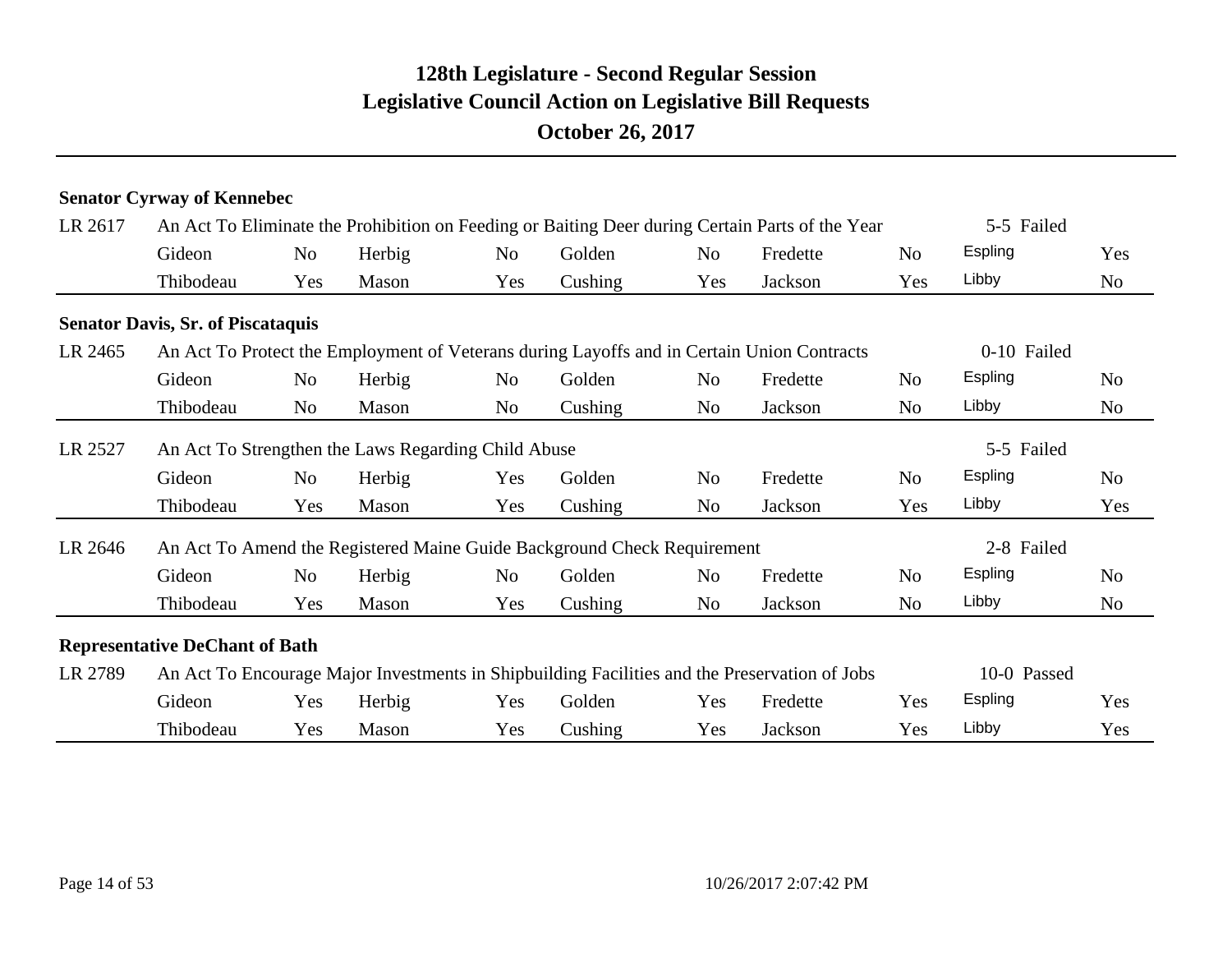|         | <b>Representative Denno of Cumberland</b>                                                                                                 |                |        |                |         |                |          |                |            |                |
|---------|-------------------------------------------------------------------------------------------------------------------------------------------|----------------|--------|----------------|---------|----------------|----------|----------------|------------|----------------|
| LR 2500 | An Act To Reestablish the Office of Advocacy                                                                                              |                |        |                |         |                |          |                | 5-5 Failed |                |
|         | Gideon                                                                                                                                    | Yes            | Herbig | Yes            | Golden  | Yes            | Fredette | N <sub>o</sub> | Espling    | N <sub>o</sub> |
|         | Thibodeau                                                                                                                                 | N <sub>o</sub> | Mason  | N <sub>o</sub> | Cushing | N <sub>o</sub> | Jackson  | Yes            | Libby      | Yes            |
|         | <b>Senator Deschambault of York</b>                                                                                                       |                |        |                |         |                |          |                |            |                |
| LR 2745 | An Act To Amend the Definition of "Premises" for Purposes of the Alcoholic Beverage Laws To<br>Include Real Estate That Is Not Contiguous |                |        |                |         |                |          |                | 8-2 Passed |                |
|         | Gideon                                                                                                                                    | Yes            | Herbig | Yes            | Golden  | Yes            | Fredette | N <sub>o</sub> | Espling    | N <sub>o</sub> |
|         | Thibodeau                                                                                                                                 | Yes            | Mason  | Yes            | Cushing | Yes            | Jackson  | Yes            | Libby      | Yes            |
|         | <b>Representative Devin of Newcastle</b>                                                                                                  |                |        |                |         |                |          |                |            |                |
| LR 2466 | Resolve, To Establish a Task Force To Investigate the High Rate of Addiction among Persons<br>Who Fish Commercially                       |                |        |                |         |                |          |                | 5-5 Failed |                |
|         | Gideon                                                                                                                                    | Yes            | Herbig | Yes            | Golden  | Yes            | Fredette | N <sub>o</sub> | Espling    | N <sub>o</sub> |
|         | Thibodeau                                                                                                                                 | N <sub>o</sub> | Mason  | No             | Cushing | N <sub>o</sub> | Jackson  | Yes            | Libby      | Yes            |
| LR 2475 | An Act To Improve the Research Capabilities of State Employees                                                                            |                |        |                |         |                |          |                | 5-5 Failed |                |
|         | Gideon                                                                                                                                    | Yes            | Herbig | Yes            | Golden  | Yes            | Fredette | N <sub>o</sub> | Espling    | N <sub>o</sub> |
|         | Thibodeau                                                                                                                                 | N <sub>o</sub> | Mason  | No             | Cushing | N <sub>o</sub> | Jackson  | Yes            | Libby      | Yes            |
| LR 2569 | Resolve, To Use a Comprehensive Approach To Restore and Protect Pollinator Populations                                                    |                |        |                |         |                |          |                | 5-5 Failed |                |
|         | Gideon                                                                                                                                    | Yes            | Herbig | Yes            | Golden  | Yes            | Fredette | N <sub>0</sub> | Espling    | N <sub>o</sub> |
|         | Thibodeau                                                                                                                                 | N <sub>o</sub> | Mason  | N <sub>o</sub> | Cushing | N <sub>o</sub> | Jackson  | Yes            | Libby      | Yes            |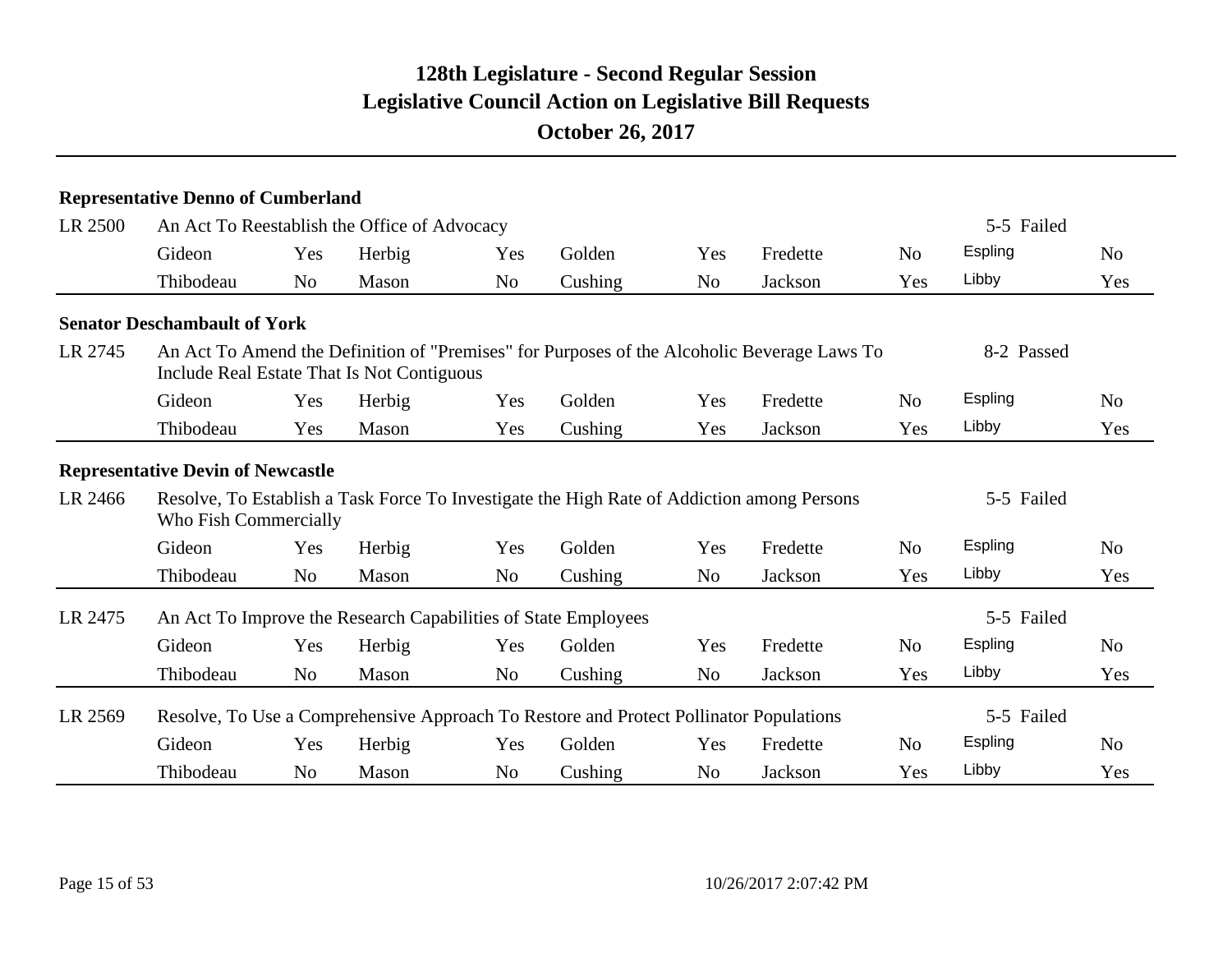|         | <b>Representative Devin of Newcastle</b> |                |        |                |                                                                                                 |                |          |                |            |                |
|---------|------------------------------------------|----------------|--------|----------------|-------------------------------------------------------------------------------------------------|----------------|----------|----------------|------------|----------------|
| LR 2626 |                                          |                |        |                | Resolve, To Join the International Alliance To Combat Ocean Acidification                       |                |          |                | 5-5 Failed |                |
|         | Gideon                                   | Yes            | Herbig | Yes            | Golden                                                                                          | Yes            | Fredette | N <sub>o</sub> | Espling    | N <sub>o</sub> |
|         | Thibodeau                                | No             | Mason  | N <sub>o</sub> | Cushing                                                                                         | N <sub>o</sub> | Jackson  | Yes            | Libby      | Yes            |
|         | <b>Senator Dill of Penobscot</b>         |                |        |                |                                                                                                 |                |          |                |            |                |
| LR 2508 | <b>Funded Research Facilities</b>        |                |        |                | An Act To Facilitate the Adoption of Dogs and Cats That Have Been in the Possession of Publicly |                |          |                | 5-5 Failed |                |
|         | Gideon                                   | Yes            | Herbig | Yes            | Golden                                                                                          | Yes            | Fredette | N <sub>o</sub> | Espling    | N <sub>o</sub> |
|         | Thibodeau                                | N <sub>o</sub> | Mason  | No             | Cushing                                                                                         | No             | Jackson  | Yes            | Libby      | Yes            |
| LR 2509 |                                          |                |        |                | An Act To Amend the Laws Governing Excise Tax on Automobiles                                    |                |          |                | 6-4 Passed |                |
|         | Gideon                                   | Yes            | Herbig | Yes            | Golden                                                                                          | Yes            | Fredette | Yes            | Espling    | N <sub>o</sub> |
|         | Thibodeau                                | N <sub>o</sub> | Mason  | No             | Cushing                                                                                         | N <sub>o</sub> | Jackson  | Yes            | Libby      | Yes            |
| LR 2510 | Be Inaccessible                          |                |        |                | An Act To Require That Railroads Provide Easements to Owners of Land That Would Otherwise       |                |          |                | 6-4 Passed |                |
|         | Gideon                                   | Yes            | Herbig | Yes            | Golden                                                                                          | Yes            | Fredette | N <sub>o</sub> | Espling    | N <sub>o</sub> |
|         | Thibodeau                                | N <sub>o</sub> | Mason  | No             | Cushing                                                                                         | Yes            | Jackson  | Yes            | Libby      | Yes            |
| LR 2743 |                                          |                |        |                | An Act To Support Vulnerable Seniors by Funding Assisted Living Programs                        |                |          |                | 6-4 Passed |                |
|         | Gideon                                   | Yes            | Herbig | Yes            | Golden                                                                                          | Yes            | Fredette | Yes            | Espling    | N <sub>o</sub> |
|         | Thibodeau                                | N <sub>0</sub> | Mason  | No             | Cushing                                                                                         | No             | Jackson  | Yes            | Libby      | Yes            |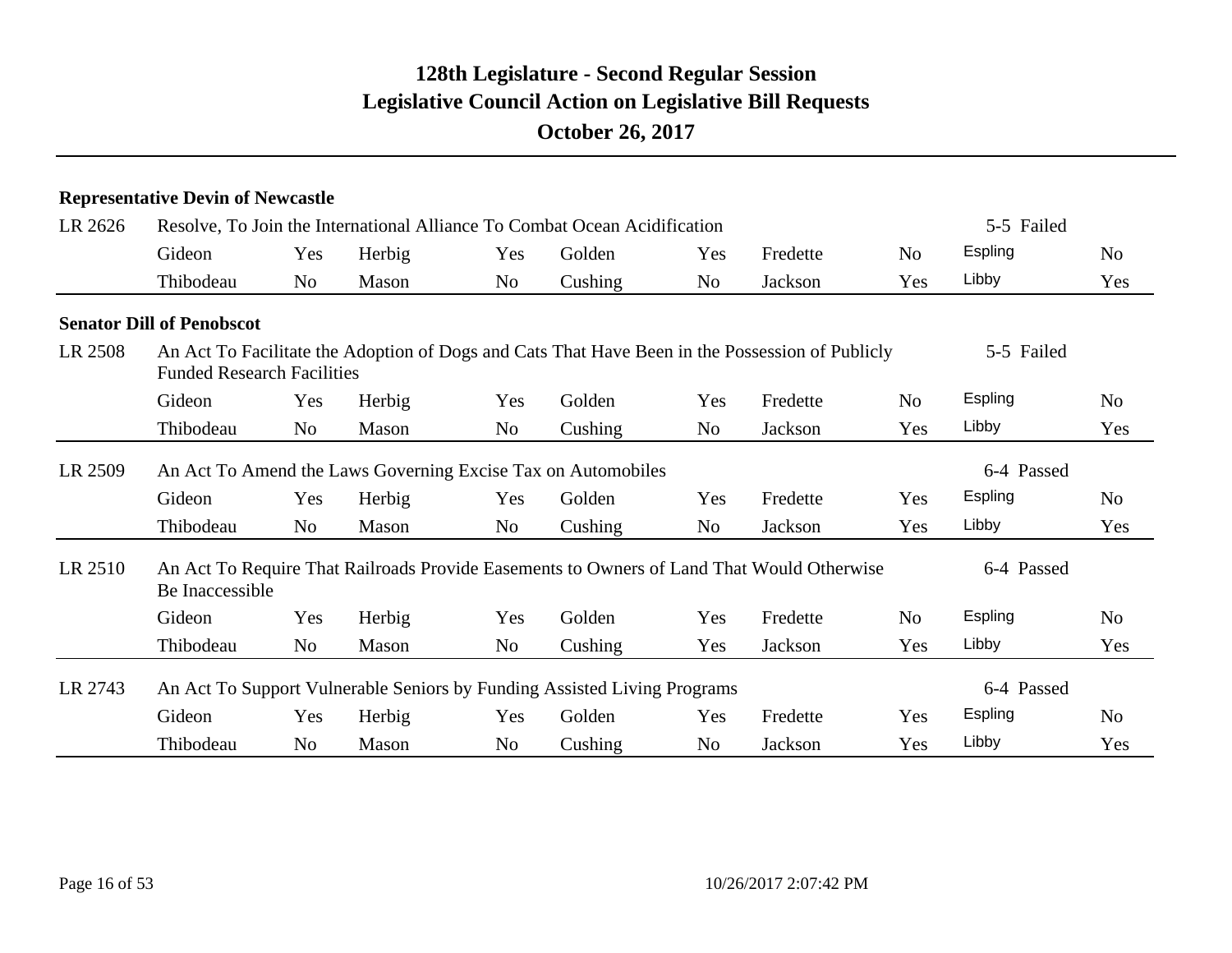|         | <b>Senator Dion of Cumberland</b> |                |                                      |                |                                                                                         |                |                                                                                            |                |             |                |
|---------|-----------------------------------|----------------|--------------------------------------|----------------|-----------------------------------------------------------------------------------------|----------------|--------------------------------------------------------------------------------------------|----------------|-------------|----------------|
| LR 2573 |                                   |                |                                      |                |                                                                                         |                | An Act To Modify the Number of Retail Liquor Licenses Allowed in a Jurisdiction per Person |                | 7-3 Passed  |                |
|         | Gideon                            | Yes            | Herbig                               | Yes            | Golden                                                                                  | Yes            | Fredette                                                                                   | Yes            | Espling     | N <sub>0</sub> |
|         | Thibodeau                         | <b>No</b>      | Mason                                | N <sub>o</sub> | Cushing                                                                                 | Yes            | Jackson                                                                                    | Yes            | Libby       | Yes            |
| LR 2575 | Weapons                           |                |                                      |                |                                                                                         |                | An Act To Grant Liquor Inspectors Law Enforcement Authority and To Allow Them To Carry     |                | 0-10 Failed |                |
|         | Gideon                            | N <sub>o</sub> | Herbig                               | No             | Golden                                                                                  | N <sub>o</sub> | Fredette                                                                                   | N <sub>o</sub> | Espling     | N <sub>0</sub> |
|         | Thibodeau                         | <b>No</b>      | Mason                                | No             | Cushing                                                                                 | N <sub>o</sub> | Jackson                                                                                    | N <sub>0</sub> | Libby       | N <sub>o</sub> |
| LR 2667 |                                   |                |                                      |                | An Act To Establish Legal Requirements for Training and Certification of Civil Deputies |                |                                                                                            |                | 7-3 Passed  |                |
|         | Gideon                            | Yes            | Herbig                               | Yes            | Golden                                                                                  | Yes            | Fredette                                                                                   | Yes            | Espling     | N <sub>o</sub> |
|         | Thibodeau                         | No             | Mason                                | No             | Cushing                                                                                 | Yes            | Jackson                                                                                    | Yes            | Libby       | Yes            |
| LR 2673 |                                   |                | Laws Governing Pilotage Requirements |                |                                                                                         |                | An Act To Promote Passenger Ferry Service between Maine and Nova Scotia by Amending the    |                | 7-3 Passed  |                |
|         | Gideon                            | Yes            | Herbig                               | No             | Golden                                                                                  | Yes            | Fredette                                                                                   | Yes            | Espling     | N <sub>o</sub> |
|         | Thibodeau                         | Yes            | Mason                                | Yes            | Cushing                                                                                 | Yes            | Jackson                                                                                    | Yes            | Libby       | N <sub>o</sub> |
| LR 2721 | and Community Development         |                |                                      |                |                                                                                         |                | An Act To Establish the Office of Broadband Development within the Department of Economic  |                | 5-5 Failed  |                |
|         | Gideon                            | Yes            | Herbig                               | Yes            | Golden                                                                                  | Yes            | Fredette                                                                                   | N <sub>o</sub> | Espling     | N <sub>o</sub> |
|         | Thibodeau                         | N <sub>o</sub> | Mason                                | No             | Cushing                                                                                 | No             | Jackson                                                                                    | Yes            | Libby       | Yes            |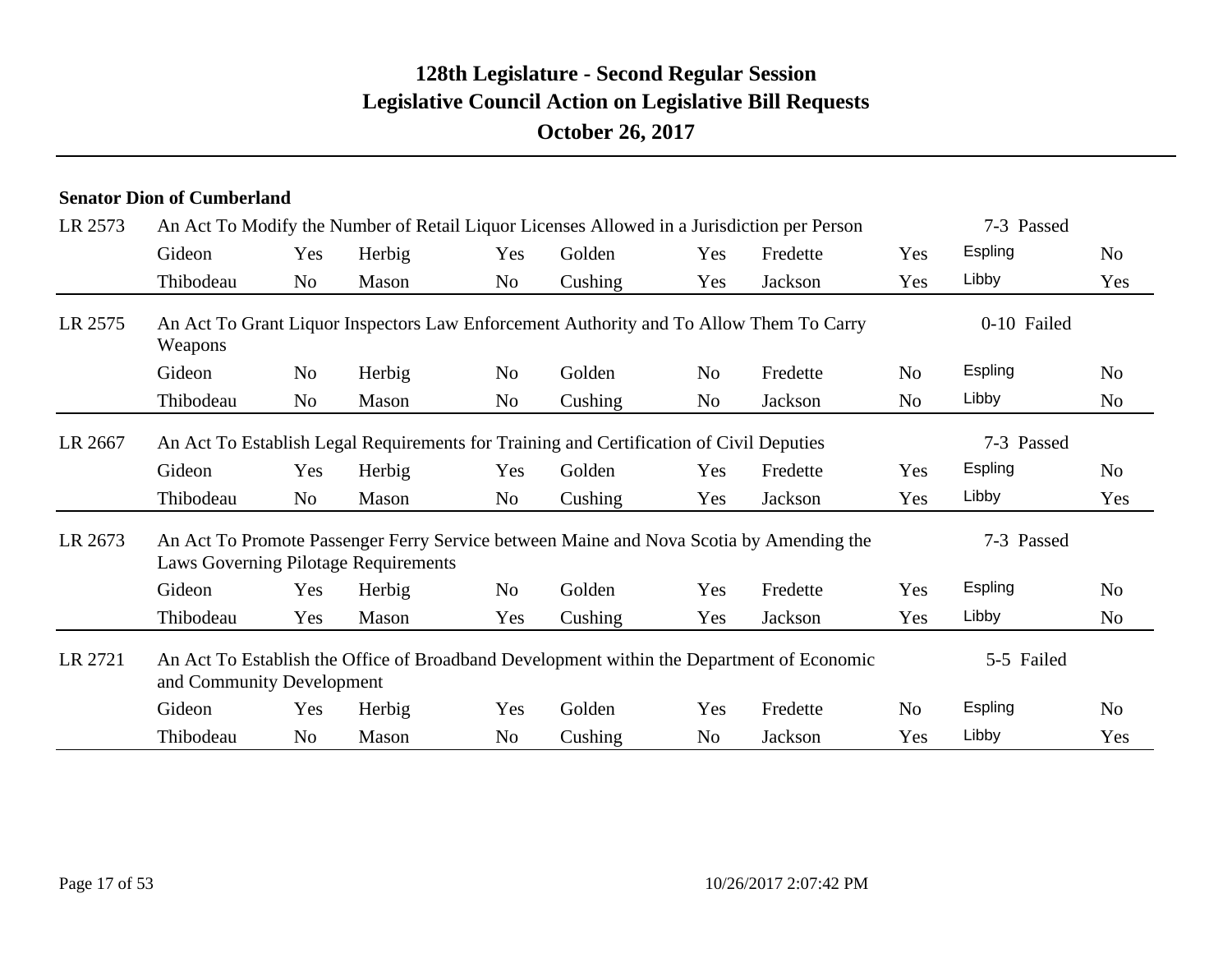|         | <b>Senator Dow of Lincoln</b>                             |                |        |                |                                                                                 |                |                                                                                             |                |             |                |  |
|---------|-----------------------------------------------------------|----------------|--------|----------------|---------------------------------------------------------------------------------|----------------|---------------------------------------------------------------------------------------------|----------------|-------------|----------------|--|
| LR 2528 | Plan                                                      |                |        |                |                                                                                 |                | Resolve, To Improve the Department of Transportation's Wiscasset Village Traffic Management | 4-6 Failed     |             |                |  |
|         | Gideon                                                    | Yes            | Herbig | N <sub>o</sub> | Golden                                                                          | Yes            | Fredette                                                                                    | Yes            | Espling     | N <sub>o</sub> |  |
|         | Thibodeau                                                 | N <sub>0</sub> | Mason  | N <sub>o</sub> | Cushing                                                                         | N <sub>o</sub> | Jackson                                                                                     | Yes            | Libby       | N <sub>o</sub> |  |
| LR 2586 |                                                           |                |        |                | An Act To Extend the Pine Tree Development Zone Program until December 31, 2021 |                |                                                                                             |                | 4-6 Failed  |                |  |
|         | Gideon                                                    | N <sub>0</sub> | Herbig | N <sub>o</sub> | Golden                                                                          | N <sub>o</sub> | Fredette                                                                                    | N <sub>o</sub> | Espling     | Yes            |  |
|         | Thibodeau                                                 | Yes            | Mason  | Yes            | Cushing                                                                         | Yes            | Jackson                                                                                     | N <sub>o</sub> | Libby       | No             |  |
| LR 2740 |                                                           |                |        |                | Resolve, Authorizing the Lease of the Colonial Pemaquid State Historic Site     |                |                                                                                             |                | 5-5 Failed  |                |  |
|         | Gideon                                                    | Yes            | Herbig | Yes            | Golden                                                                          | N <sub>o</sub> | Fredette                                                                                    | N <sub>o</sub> | Espling     | N <sub>o</sub> |  |
|         | Thibodeau                                                 | Yes            | Mason  | Yes            | Cushing                                                                         | Yes            | Jackson                                                                                     | N <sub>o</sub> | Libby       | N <sub>o</sub> |  |
|         | <b>Representative Duchesne of Hudson</b>                  |                |        |                |                                                                                 |                |                                                                                             |                |             |                |  |
| LR 2496 | Wildlife Management Area                                  |                |        |                |                                                                                 |                | An Act To Rename the Coast of Maine Wildlife Management Area as the Alan E. Hutchinson      |                | 10-0 Passed |                |  |
|         | Gideon                                                    | Yes            | Herbig | Yes            | Golden                                                                          | Yes            | Fredette                                                                                    | Yes            | Espling     | Yes            |  |
|         | Thibodeau                                                 | Yes            | Mason  | Yes            | Cushing                                                                         | Yes            | Jackson                                                                                     | Yes            | Libby       | Yes            |  |
|         | <b>Representative Dunphy of Old Town</b>                  |                |        |                |                                                                                 |                |                                                                                             |                |             |                |  |
| LR 2493 | An Act To Reinstate Part-time State Park Ranger Positions |                |        |                |                                                                                 |                |                                                                                             |                | 5-5 Failed  |                |  |
|         | Gideon                                                    | Yes            | Herbig | Yes            | Golden                                                                          | Yes            | Fredette                                                                                    | N <sub>o</sub> | Espling     | N <sub>o</sub> |  |
|         | Thibodeau                                                 | N <sub>0</sub> | Mason  | N <sub>o</sub> | Cushing                                                                         | N <sub>o</sub> | Jackson                                                                                     | Yes            | Libby       | Yes            |  |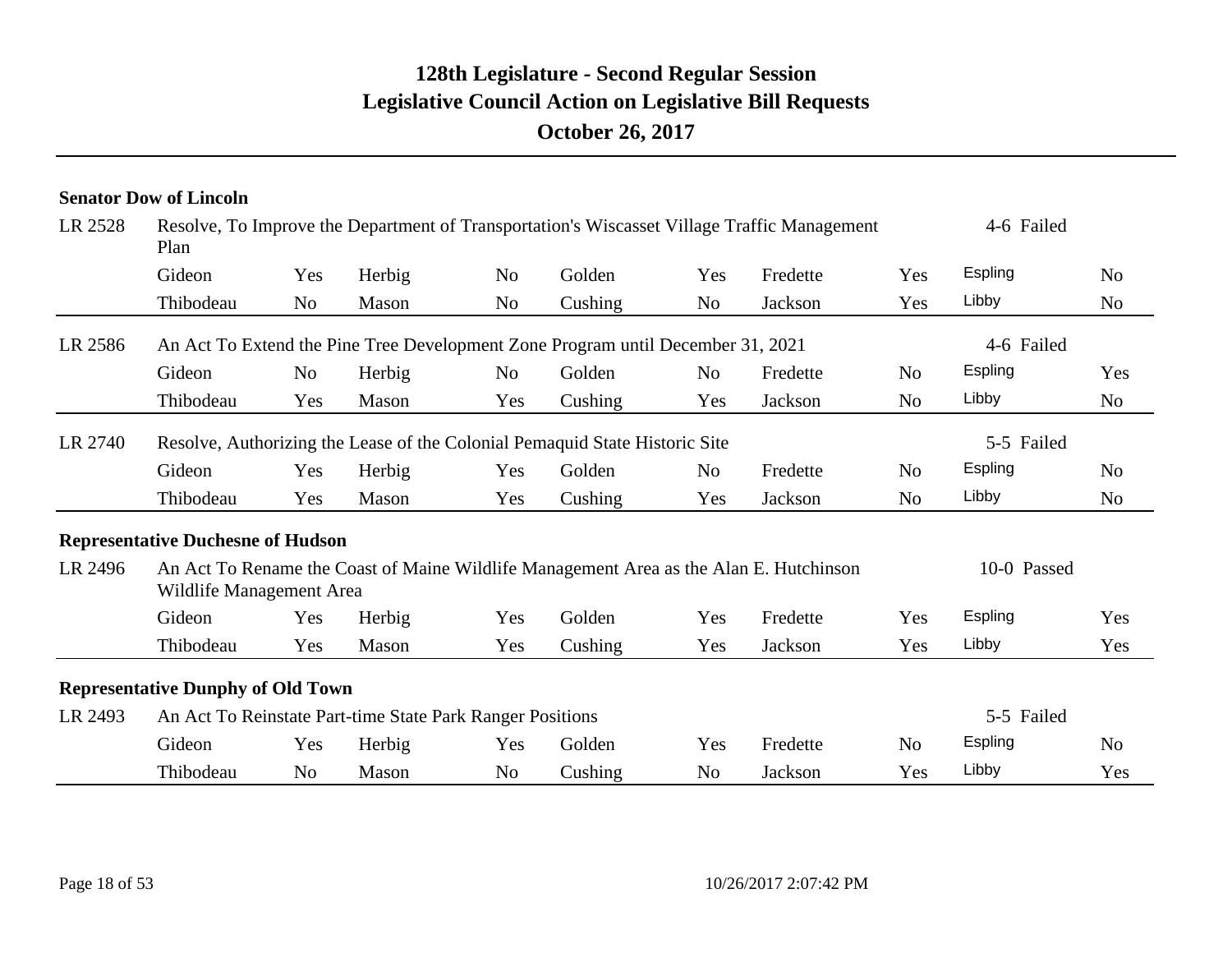|         | <b>Representative Espling of New Gloucester</b>                |                |        |                |                                                                                      |                |                                                                                          |                |            |                |
|---------|----------------------------------------------------------------|----------------|--------|----------------|--------------------------------------------------------------------------------------|----------------|------------------------------------------------------------------------------------------|----------------|------------|----------------|
| LR 2632 | An Act To Create Equity in Wine and Spirits Container Deposits |                |        |                |                                                                                      |                |                                                                                          |                | 5-5 Failed |                |
|         | Gideon                                                         | N <sub>o</sub> | Herbig | N <sub>o</sub> | Golden                                                                               | N <sub>o</sub> | Fredette                                                                                 | Yes            | Espling    | Yes            |
|         | Thibodeau                                                      | Yes            | Mason  | Yes            | Cushing                                                                              | Yes            | Jackson                                                                                  | N <sub>o</sub> | Libby      | N <sub>o</sub> |
|         | <b>Representative Farnsworth of Portland</b>                   |                |        |                |                                                                                      |                |                                                                                          |                |            |                |
| LR 2725 | Evaluations                                                    |                |        |                | Sheriff's Office To Develop a Proposal Designed To Improve the Process of Competency |                | Resolve, Directing the Department of Health and Human Services and the Cumberland County |                | 5-5 Failed |                |
|         | Gideon                                                         | Yes            | Herbig | Yes            | Golden                                                                               | Yes            | Fredette                                                                                 | N <sub>0</sub> | Espling    | N <sub>0</sub> |
|         | Thibodeau                                                      | N <sub>o</sub> | Mason  | N <sub>o</sub> | Cushing                                                                              | No             | Jackson                                                                                  | Yes            | Libby      | Yes            |
|         | <b>Representative Farrin of Norridgewock</b>                   |                |        |                |                                                                                      |                |                                                                                          |                |            |                |
| LR 2583 | An Act To Amend the Laws Governing Beano                       |                |        |                |                                                                                      |                |                                                                                          |                | 5-5 Failed |                |
|         | Gideon                                                         | N <sub>o</sub> | Herbig | N <sub>o</sub> | Golden                                                                               | N <sub>o</sub> | Fredette                                                                                 | Yes            | Espling    | Yes            |
|         | Thibodeau                                                      | Yes            | Mason  | Yes            | Cushing                                                                              | Yes            | Jackson                                                                                  | N <sub>o</sub> | Libby      | N <sub>o</sub> |
| LR 2715 |                                                                |                |        |                | An Act To Establish a Grant Program for Community-based Veterans' Organizations      |                |                                                                                          |                | 2-8 Failed |                |
|         | Gideon                                                         | N <sub>o</sub> | Herbig | N <sub>o</sub> | Golden                                                                               | N <sub>o</sub> | Fredette                                                                                 | Yes            | Espling    | N <sub>0</sub> |
|         | Thibodeau                                                      | Yes            | Mason  | N <sub>o</sub> | Cushing                                                                              | N <sub>o</sub> | Jackson                                                                                  | N <sub>o</sub> | Libby      | N <sub>o</sub> |
|         | <b>Representative Fay of Raymond</b>                           |                |        |                |                                                                                      |                |                                                                                          |                |            |                |
| LR 2526 | An Act To Protect Working and Service Animals                  |                |        |                |                                                                                      |                |                                                                                          |                | 6-4 Passed |                |
|         | Gideon                                                         | Yes            | Herbig | Yes            | Golden                                                                               | Yes            | Fredette                                                                                 | N <sub>o</sub> | Espling    | Yes            |
|         | Thibodeau                                                      | No             | Mason  | N <sub>o</sub> | Cushing                                                                              | N <sub>o</sub> | Jackson                                                                                  | Yes            | Libby      | Yes            |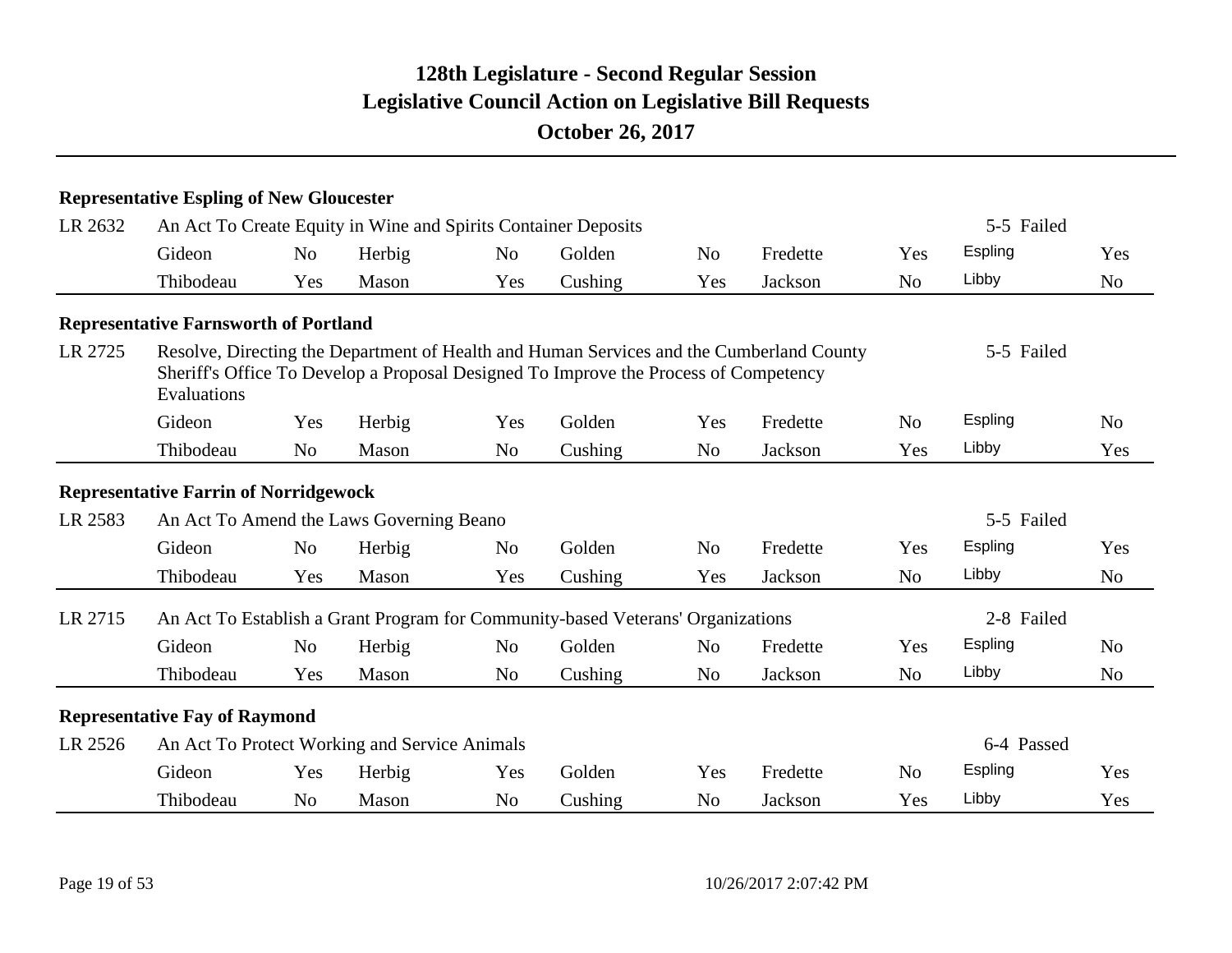#### **Representative Fecteau of Biddeford**

| LR 2458<br>LR 2459<br>LR 2544 | An Act Regarding Accounts Opened for Minors at Financial Institutions |                |        |                | 5-5 Failed                                                                                   |                |          |                |                |                |
|-------------------------------|-----------------------------------------------------------------------|----------------|--------|----------------|----------------------------------------------------------------------------------------------|----------------|----------|----------------|----------------|----------------|
|                               | Gideon                                                                | Yes            | Herbig | Yes            | Golden                                                                                       | Yes            | Fredette | N <sub>o</sub> | Espling        | N <sub>o</sub> |
|                               | Thibodeau                                                             | N <sub>o</sub> | Mason  | No             | Cushing                                                                                      | No             | Jackson  | Yes            | Libby          | Yes            |
|                               | Taxes                                                                 |                |        |                | An Act Regarding Levies Placed on Accounts at Financial Institutions for Unpaid State Income |                |          |                | 7-3 Passed     |                |
|                               | Gideon                                                                | Yes            | Herbig | Yes            | Golden                                                                                       | Yes            | Fredette | Yes            | <b>Espling</b> | Yes            |
|                               | Thibodeau                                                             | N <sub>o</sub> | Mason  | N <sub>o</sub> | Cushing                                                                                      | N <sub>0</sub> | Jackson  | Yes            | Libby          | Yes            |
|                               | <b>Representative Foley of Wells</b>                                  |                |        |                |                                                                                              |                |          |                |                |                |
|                               |                                                                       |                |        |                | An Act To Prohibit Nonmedical Switching by Health Insurance Providers                        |                |          |                | 3-7 Failed     |                |
|                               | Gideon                                                                | N <sub>o</sub> | Herbig | N <sub>o</sub> | Golden                                                                                       | N <sub>o</sub> | Fredette | N <sub>o</sub> | Espling        | Yes            |
|                               | Thibodeau                                                             | Yes            | Mason  | Yes            | Cushing                                                                                      | N <sub>0</sub> | Jackson  | N <sub>0</sub> | Libby          | N <sub>o</sub> |
|                               | <b>Representative Fredette of Newport</b>                             |                |        |                |                                                                                              |                |          |                |                |                |
| LR 2478                       |                                                                       |                |        |                | An Act To Strengthen Maine Families with Children by Changing the Income Tax Laws            |                |          |                | 3-7 Failed     |                |
|                               | Gideon                                                                | N <sub>o</sub> | Herbig | N <sub>o</sub> | Golden                                                                                       | N <sub>0</sub> | Fredette | Yes            | Espling        | Yes            |
|                               | Thibodeau                                                             | No             | Mason  | No             | Cushing                                                                                      | Yes            | Jackson  | N <sub>o</sub> | Libby          | No             |
| LR 2479                       | a High Incidence of Free and Reduced-price Lunches                    |                |        |                | An Act To Amend for Fiscal Year 2018-19 the School Funding Formula for School Districts with |                |          |                | 3-7 Failed     |                |
|                               | Gideon                                                                | No             | Herbig | N <sub>o</sub> | Golden                                                                                       | N <sub>o</sub> | Fredette | Yes            | Espling        | Yes            |
|                               | Thibodeau                                                             | N <sub>o</sub> | Mason  | N <sub>o</sub> | Cushing                                                                                      | Yes            | Jackson  | N <sub>o</sub> | Libby          | N <sub>o</sub> |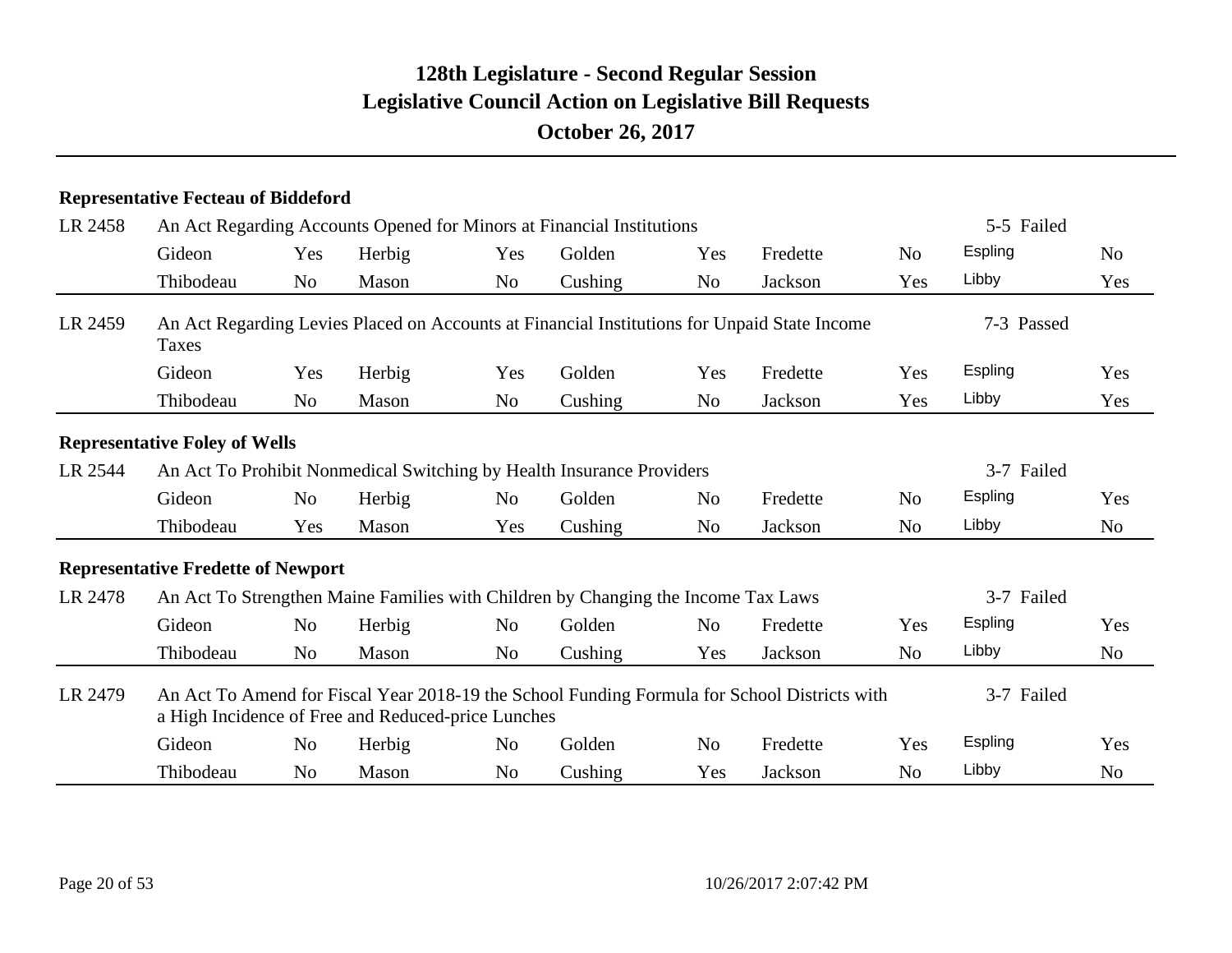|         | <b>Representative Fredette of Newport</b>  |                |        |                |                                                                                          |                |                                                                                           |                |            |                |
|---------|--------------------------------------------|----------------|--------|----------------|------------------------------------------------------------------------------------------|----------------|-------------------------------------------------------------------------------------------|----------------|------------|----------------|
| LR 2481 | <b>Consolidation and Repayment</b>         |                |        |                | An Act To Authorize a General Fund Bond Issue To Fund a Program of Student Debt          |                |                                                                                           |                | 2-8 Failed |                |
|         | Gideon                                     | N <sub>o</sub> | Herbig | No             | Golden                                                                                   | N <sub>o</sub> | Fredette                                                                                  | Yes            | Espling    | Yes            |
|         | Thibodeau                                  | No             | Mason  | No             | Cushing                                                                                  | No             | Jackson                                                                                   | N <sub>o</sub> | Libby      | N <sub>o</sub> |
| LR 2708 | Initiative of Legislation                  |                |        |                |                                                                                          |                | RESOLUTION, Proposing an Amendment to the Constitution of Maine Regarding the Direct      |                | 5-5 Failed |                |
|         | Gideon                                     | N <sub>o</sub> | Herbig | N <sub>o</sub> | Golden                                                                                   | N <sub>o</sub> | Fredette                                                                                  | Yes            | Espling    | Yes            |
|         | Thibodeau                                  | Yes            | Mason  | Yes            | Cushing                                                                                  | Yes            | Jackson                                                                                   | N <sub>o</sub> | Libby      | No             |
|         | <b>Representative Gattine of Westbrook</b> |                |        |                |                                                                                          |                |                                                                                           |                |            |                |
| LR 2744 |                                            |                |        |                |                                                                                          |                | An Act To Save Lives and Create the Homeless Opioid User Service Engagement Pilot Project |                | 5-5 Failed |                |
|         | Gideon                                     | Yes            | Herbig | Yes            | Golden                                                                                   | Yes            | Fredette                                                                                  | N <sub>o</sub> | Espling    | N <sub>o</sub> |
|         | Thibodeau                                  | N <sub>o</sub> | Mason  | No.            | Cushing                                                                                  | No             | Jackson                                                                                   | Yes            | Libby      | Yes            |
| LR 2748 |                                            |                |        |                | An Act To Improve Housing Support in the Bridging Rental Assistance Program              |                |                                                                                           |                | 5-5 Failed |                |
|         | Gideon                                     | Yes            | Herbig | Yes            | Golden                                                                                   | Yes            | Fredette                                                                                  | N <sub>o</sub> | Espling    | N <sub>o</sub> |
|         | Thibodeau                                  | N <sub>o</sub> | Mason  | No             | Cushing                                                                                  | N <sub>o</sub> | Jackson                                                                                   | Yes            | Libby      | Yes            |
| LR 2762 |                                            |                |        |                | An Act To Clarify Authority Pertaining to the Collection of Debts of MaineCare Providers |                |                                                                                           |                | 6-4 Passed |                |
|         | Gideon                                     | Yes            | Herbig | Yes            | Golden                                                                                   | Yes            | Fredette                                                                                  | No             | Espling    | N <sub>o</sub> |
|         | Thibodeau                                  | Yes            | Mason  | No             | Cushing                                                                                  | No             | Jackson                                                                                   | Yes            | Libby      | Yes            |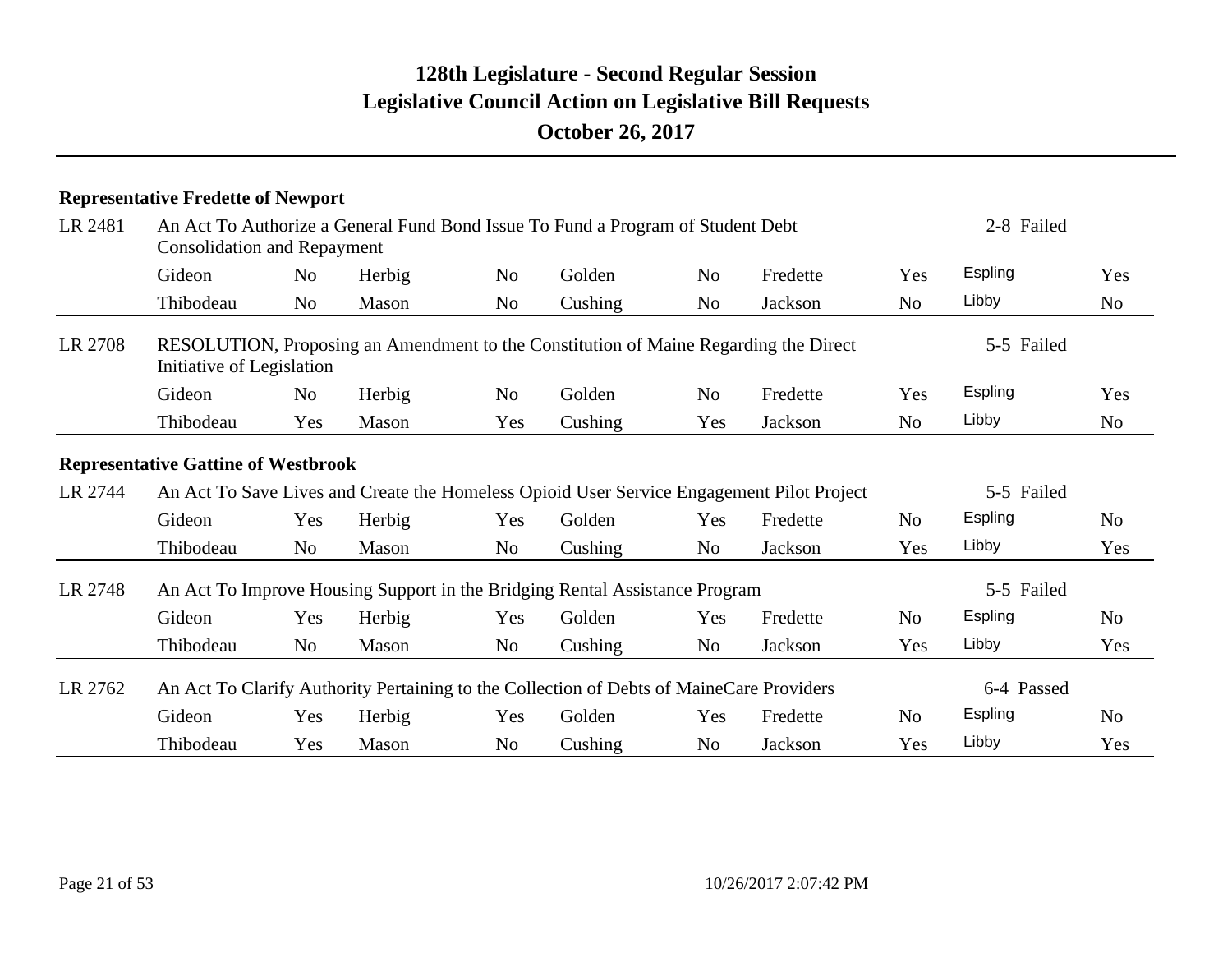#### **Representative Gerrish of Lebanon**

| LR 2491<br>LR 2492<br>LR 2614<br>LR 2710 | An Act To Clarify Residency Requirements for Municipal Officials                                               |                |        |                | 3-7 Failed                                                                                                                                                           |                |          |                |                |                |
|------------------------------------------|----------------------------------------------------------------------------------------------------------------|----------------|--------|----------------|----------------------------------------------------------------------------------------------------------------------------------------------------------------------|----------------|----------|----------------|----------------|----------------|
|                                          | Gideon                                                                                                         | N <sub>o</sub> | Herbig | N <sub>o</sub> | Golden                                                                                                                                                               | N <sub>o</sub> | Fredette | N <sub>o</sub> | <b>Espling</b> | N <sub>o</sub> |
|                                          | Thibodeau                                                                                                      | Yes            | Mason  | Yes            | Cushing                                                                                                                                                              | Yes            | Jackson  | N <sub>o</sub> | Libby          | N <sub>o</sub> |
|                                          |                                                                                                                |                |        |                | An Act To Create a Full-time Drug Interdiction Unit within the State                                                                                                 |                |          |                | 5-5 Failed     |                |
|                                          | Gideon                                                                                                         | N <sub>o</sub> | Herbig | N <sub>o</sub> | Golden                                                                                                                                                               | N <sub>o</sub> | Fredette | Yes            | <b>Espling</b> | Yes            |
|                                          | Thibodeau                                                                                                      | Yes            | Mason  | Yes            | Cushing                                                                                                                                                              | No             | Jackson  | Yes            | Libby          | N <sub>o</sub> |
|                                          | <b>Speaker Gideon of Freeport</b>                                                                              |                |        |                |                                                                                                                                                                      |                |          |                |                |                |
|                                          | An Act To Enhance Safety for Victims of Sexual Assault and Stalking                                            |                |        |                |                                                                                                                                                                      |                |          |                | 9-1 Passed     |                |
|                                          | Gideon                                                                                                         | Yes            | Herbig | Yes            | Golden                                                                                                                                                               | Yes            | Fredette | Yes            | Espling        | N <sub>0</sub> |
|                                          | Thibodeau                                                                                                      | Yes            | Mason  | Yes            | Cushing                                                                                                                                                              | Yes            | Jackson  | Yes            | Libby          | Yes            |
|                                          |                                                                                                                |                |        |                | An Act To Create a Tax Exemption for Nonprofit Educational Organizations That Provide<br>Educational Programs That Require Overnight Accommodations and Meal Service |                |          |                | 5-5 Failed     |                |
|                                          | Gideon                                                                                                         | Yes            | Herbig | Yes            | Golden                                                                                                                                                               | Yes            | Fredette | N <sub>o</sub> | Espling        | N <sub>o</sub> |
|                                          | Thibodeau                                                                                                      | N <sub>o</sub> | Mason  | N <sub>o</sub> | Cushing                                                                                                                                                              | No             | Jackson  | Yes            | Libby          | Yes            |
| LR 2747                                  | An Act To Reduce Child Poverty by Promoting Higher Wages for Families through Education and<br><b>Training</b> |                |        |                |                                                                                                                                                                      |                |          |                | 5-5 Failed     |                |
|                                          | Gideon                                                                                                         | Yes            | Herbig | Yes            | Golden                                                                                                                                                               | Yes            | Fredette | N <sub>o</sub> | <b>Espling</b> | N <sub>o</sub> |
|                                          | Thibodeau                                                                                                      | N <sub>o</sub> | Mason  | N <sub>o</sub> | Cushing                                                                                                                                                              | No             | Jackson  | Yes            | Libby          | Yes            |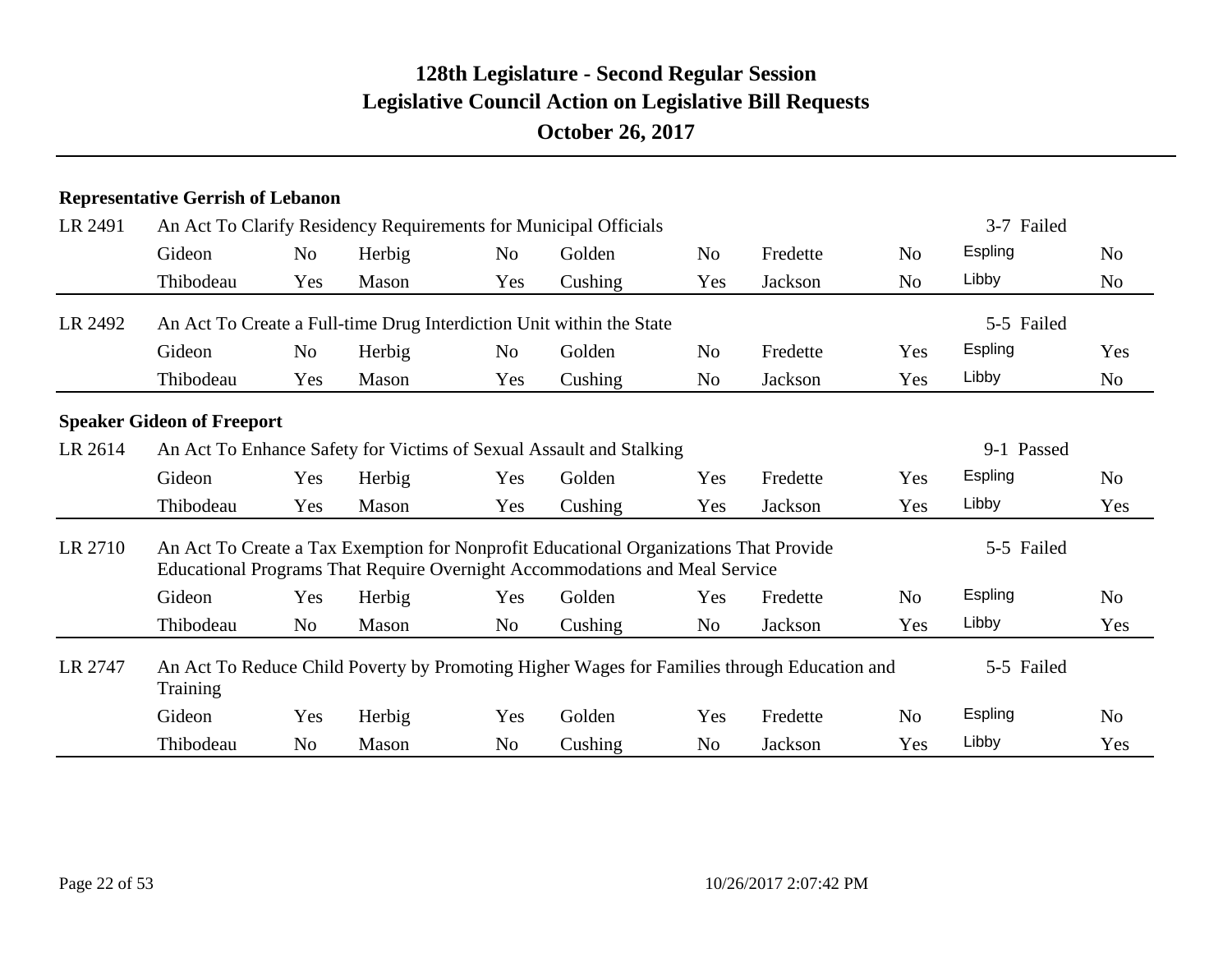|         | <b>Representative Golden of Lewiston</b> |                |                                                               |                |                                                                                         |                |                                                                                             |                |            |                |
|---------|------------------------------------------|----------------|---------------------------------------------------------------|----------------|-----------------------------------------------------------------------------------------|----------------|---------------------------------------------------------------------------------------------|----------------|------------|----------------|
| LR 2546 | Suicide                                  |                |                                                               |                |                                                                                         |                | Resolve, Directing the Department of Education To Adopt Protocols Designed To Prevent Youth |                | 8-2 Passed |                |
|         | Gideon                                   | Yes            | Herbig                                                        | Yes            | Golden                                                                                  | Yes            | Fredette                                                                                    | Yes            | Espling    | N <sub>o</sub> |
|         | Thibodeau                                | N <sub>o</sub> | Mason                                                         | Yes            | Cushing                                                                                 | Yes            | Jackson                                                                                     | Yes            | Libby      | Yes            |
|         | <b>Senator Gratwick of Penobscot</b>     |                |                                                               |                |                                                                                         |                |                                                                                             |                |            |                |
| LR 2489 |                                          |                | An Act To Protect Patients with Preexisting Health Conditions |                |                                                                                         |                |                                                                                             |                | 5-5 Failed |                |
|         | Gideon                                   | Yes            | Herbig                                                        | Yes            | Golden                                                                                  | Yes            | Fredette                                                                                    | N <sub>0</sub> | Espling    | N <sub>0</sub> |
|         | Thibodeau                                | N <sub>o</sub> | Mason                                                         | N <sub>o</sub> | Cushing                                                                                 | N <sub>o</sub> | Jackson                                                                                     | Yes            | Libby      | Yes            |
| LR 2532 | Maine                                    |                |                                                               |                | An Act To Establish a Statewide System of Regional Peer Recovery Support Center Hubs in |                |                                                                                             |                | 5-5 Failed |                |
|         | Gideon                                   | Yes            | Herbig                                                        | Yes            | Golden                                                                                  | Yes            | Fredette                                                                                    | N <sub>o</sub> | Espling    | N <sub>0</sub> |
|         | Thibodeau                                | No             | Mason                                                         | No             | Cushing                                                                                 | No             | Jackson                                                                                     | Yes            | Libby      | Yes            |
| LR 2592 |                                          |                |                                                               |                | <b>Rehabilitation Facilities or Secure Assisted Rehabilitation Facilities</b>           |                | An Act To Require Legislative Authorization for the Location and Funding of Secure Forensic |                | 5-5 Failed |                |
|         | Gideon                                   | Yes            | Herbig                                                        | Yes            | Golden                                                                                  | Yes            | Fredette                                                                                    | N <sub>o</sub> | Espling    | N <sub>0</sub> |
|         | Thibodeau                                | N <sub>o</sub> | Mason                                                         | N <sub>o</sub> | Cushing                                                                                 | N <sub>o</sub> | Jackson                                                                                     | Yes            | Libby      | Yes            |
| LR 2654 |                                          |                | An Act To Provide for the Safe Disposal of Drugs              |                |                                                                                         |                |                                                                                             |                | 5-5 Failed |                |
|         | Gideon                                   | Yes            | Herbig                                                        | Yes            | Golden                                                                                  | Yes            | Fredette                                                                                    | N <sub>o</sub> | Espling    | N <sub>0</sub> |
|         | Thibodeau                                | N <sub>o</sub> | Mason                                                         | N <sub>o</sub> | Cushing                                                                                 | N <sub>o</sub> | Jackson                                                                                     | Yes            | Libby      | Yes            |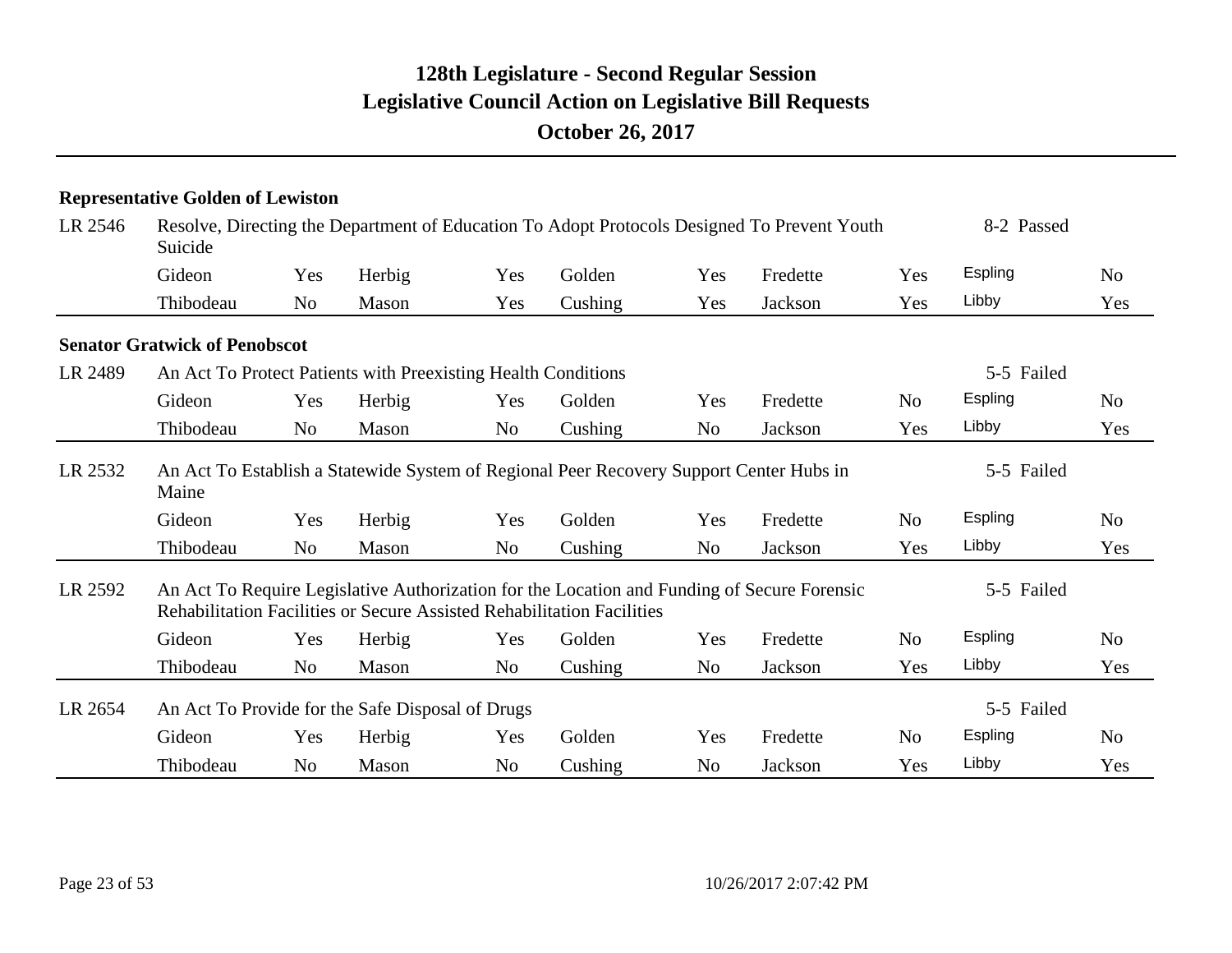|         | <b>Senator Gratwick of Penobscot</b>     |                |                                                  |                |                                                                       |                |                                                                                            |                |            |                |
|---------|------------------------------------------|----------------|--------------------------------------------------|----------------|-----------------------------------------------------------------------|----------------|--------------------------------------------------------------------------------------------|----------------|------------|----------------|
| LR 2670 |                                          |                | An Act To Reduce the Number of Vacant Properties |                |                                                                       |                |                                                                                            |                | 4-6 Failed |                |
|         | Gideon                                   | No             | Herbig                                           | Yes            | Golden                                                                | Yes            | Fredette                                                                                   | N <sub>o</sub> | Espling    | N <sub>0</sub> |
|         | Thibodeau                                | N <sub>o</sub> | Mason                                            | N <sub>o</sub> | Cushing                                                               | N <sub>o</sub> | Jackson                                                                                    | Yes            | Libby      | Yes            |
| LR 2682 |                                          |                |                                                  |                | An Act To Amend the Laws Governing the Keeping of a Dangerous Dog     |                |                                                                                            |                | 5-5 Failed |                |
|         | Gideon                                   | Yes            | Herbig                                           | Yes            | Golden                                                                | Yes            | Fredette                                                                                   | N <sub>o</sub> | Espling    | N <sub>0</sub> |
|         | Thibodeau                                | N <sub>0</sub> | Mason                                            | N <sub>o</sub> | Cushing                                                               | No             | Jackson                                                                                    | Yes            | Libby      | Yes            |
| LR 2689 |                                          |                |                                                  |                | An Act To Require Chaplaincy Staff at Certain Hospitals in the State  |                |                                                                                            |                | 2-8 Failed |                |
|         | Gideon                                   | N <sub>o</sub> | Herbig                                           | N <sub>o</sub> | Golden                                                                | N <sub>o</sub> | Fredette                                                                                   | N <sub>o</sub> | Espling    | N <sub>0</sub> |
|         | Thibodeau                                | N <sub>o</sub> | Mason                                            | No             | Cushing                                                               | No             | Jackson                                                                                    | Yes            | Libby      | Yes            |
|         | <b>Representative Grignon of Athens</b>  |                |                                                  |                |                                                                       |                |                                                                                            |                |            |                |
| LR 2692 |                                          |                |                                                  |                | An Act To Ensure Sustainable Health Care Access in the Jackman Region |                |                                                                                            |                | 2-8 Failed |                |
|         | Gideon                                   | N <sub>o</sub> | Herbig                                           | N <sub>o</sub> | Golden                                                                | N <sub>o</sub> | Fredette                                                                                   | Yes            | Espling    | Yes            |
|         | Thibodeau                                | N <sub>o</sub> | Mason                                            | N <sub>o</sub> | Cushing                                                               | N <sub>o</sub> | Jackson                                                                                    | N <sub>0</sub> | Libby      | N <sub>o</sub> |
|         | <b>Representative Guerin of Glenburn</b> |                |                                                  |                |                                                                       |                |                                                                                            |                |            |                |
| LR 2674 | <b>On-premises Consumption</b>           |                |                                                  |                |                                                                       |                | An Act To Amend the Liquor Laws To Allow Certain Businesses in Airports To Sell Liquor for |                | 3-7 Failed |                |
|         | Gideon                                   | N <sub>o</sub> | Herbig                                           | N <sub>o</sub> | Golden                                                                | N <sub>o</sub> | Fredette                                                                                   | Yes            | Espling    | Yes            |
|         | Thibodeau                                | N <sub>0</sub> | Mason                                            | N <sub>o</sub> | Cushing                                                               | Yes            | Jackson                                                                                    | N <sub>o</sub> | Libby      | No             |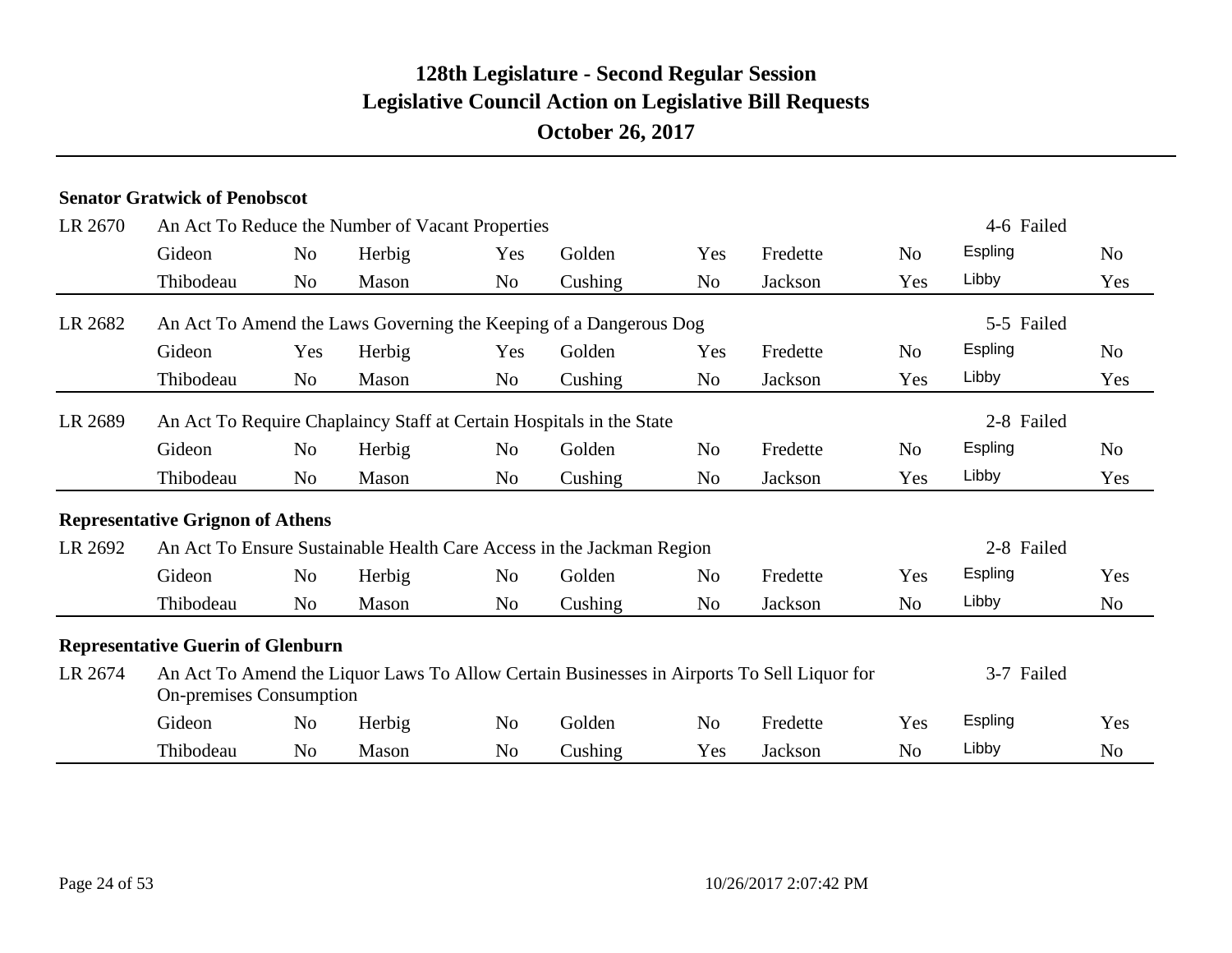|         | <b>Representative Guerin of Glenburn</b>       |                |                                                       |                |                                                                                         |                |                                                                                             |                |                |                |
|---------|------------------------------------------------|----------------|-------------------------------------------------------|----------------|-----------------------------------------------------------------------------------------|----------------|---------------------------------------------------------------------------------------------|----------------|----------------|----------------|
| LR 2675 | <b>Military Police Officers</b>                |                |                                                       |                | An Act To Waive the Fee for Attendance at the Maine Criminal Justice Academy for Former |                |                                                                                             |                | 8-2 Passed     |                |
|         | Gideon                                         | Yes            | Herbig                                                | Yes            | Golden                                                                                  | Yes            | Fredette                                                                                    | Yes            | <b>Espling</b> | Yes            |
|         | Thibodeau                                      | N <sub>o</sub> | Mason                                                 | N <sub>o</sub> | Cushing                                                                                 | Yes            | Jackson                                                                                     | Yes            | Libby          | Yes            |
|         | <b>Representative Hamann of South Portland</b> |                |                                                       |                |                                                                                         |                |                                                                                             |                |                |                |
| LR 2453 |                                                |                | An Act To Establish the Fund for Maine's Future       |                |                                                                                         |                |                                                                                             |                | 1-9 Failed     |                |
|         | Gideon                                         | N <sub>0</sub> | Herbig                                                | No             | Golden                                                                                  | N <sub>o</sub> | Fredette                                                                                    | No             | <b>Espling</b> | N <sub>0</sub> |
|         | Thibodeau                                      | N <sub>o</sub> | Mason                                                 | N <sub>o</sub> | Cushing                                                                                 | N <sub>o</sub> | Jackson                                                                                     | No.            | Libby          | Yes            |
|         | <b>Senator Hamper of Oxford</b>                |                |                                                       |                |                                                                                         |                |                                                                                             |                |                |                |
| LR 2664 | <b>Prescription Monitoring Program</b>         |                |                                                       |                |                                                                                         |                | An Act To Clarify the Role of Veterinary Medical Professionals in the Controlled Substances |                | 2-8 Failed     |                |
|         | Gideon                                         | N <sub>0</sub> | Herbig                                                | No             | Golden                                                                                  | N <sub>0</sub> | Fredette                                                                                    | N <sub>0</sub> | Espling        | N <sub>0</sub> |
|         | Thibodeau                                      | Yes            | Mason                                                 | Yes            | Cushing                                                                                 | N <sub>0</sub> | Jackson                                                                                     | No             | Libby          | N <sub>o</sub> |
|         | <b>Representative Handy of Lewiston</b>        |                |                                                       |                |                                                                                         |                |                                                                                             |                |                |                |
| LR 2456 |                                                |                | An Act To Restore Maine's School-based Health Centers |                |                                                                                         |                |                                                                                             |                | 6-4 Passed     |                |
|         | Gideon                                         | Yes            | Herbig                                                | Yes            | Golden                                                                                  | Yes            | Fredette                                                                                    | No             | <b>Espling</b> | N <sub>0</sub> |
|         | Thibodeau                                      | Yes            | Mason                                                 | No.            | Cushing                                                                                 | N <sub>o</sub> | Jackson                                                                                     | Yes            | Libby          | Yes            |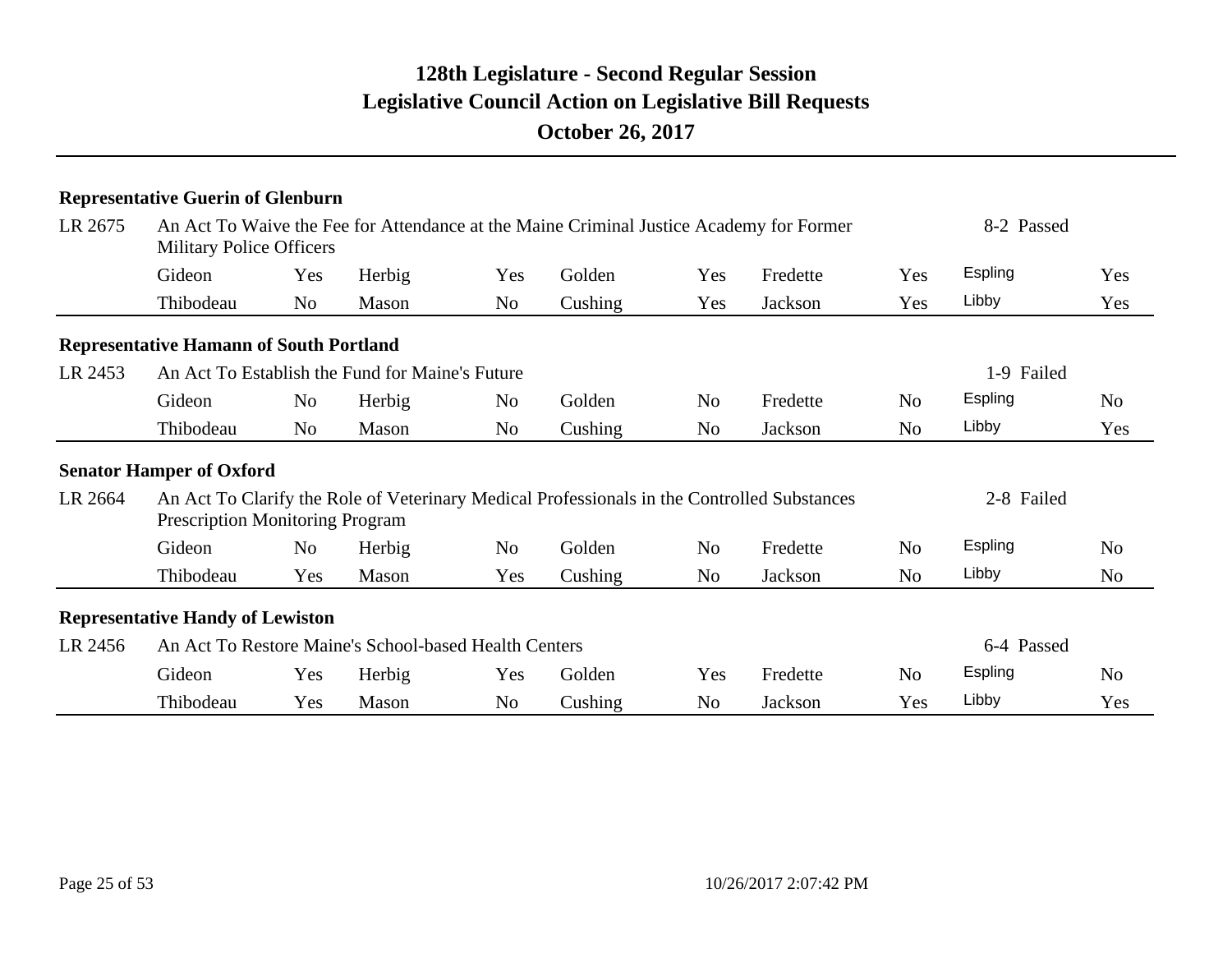|         | <b>Representative Hanington of Lincoln</b>                                                        |                |                                                |                |                                                                                          |                |                |                |            |                |
|---------|---------------------------------------------------------------------------------------------------|----------------|------------------------------------------------|----------------|------------------------------------------------------------------------------------------|----------------|----------------|----------------|------------|----------------|
| LR 2487 | Deadlines for Action on Bills                                                                     |                |                                                |                | An Act To Impose Reporting Deadlines on Joint Standing Committees of the Legislature and |                |                | 0-10 Failed    |            |                |
|         | Gideon                                                                                            | N <sub>o</sub> | Herbig                                         | N <sub>o</sub> | Golden                                                                                   | N <sub>o</sub> | Fredette       | N <sub>o</sub> | Espling    | N <sub>o</sub> |
|         | Thibodeau                                                                                         | N <sub>0</sub> | Mason                                          | N <sub>o</sub> | Cushing                                                                                  | N <sub>o</sub> | Jackson        | N <sub>o</sub> | Libby      | N <sub>o</sub> |
| LR 2568 |                                                                                                   |                |                                                |                | An Act To Increase by One Cent the Deposit Amount on Returnable Beverage Containers      |                |                |                | 1-9 Failed |                |
|         | Gideon                                                                                            | No             | Herbig                                         | N <sub>o</sub> | Golden                                                                                   | N <sub>o</sub> | Fredette       | Yes            | Espling    | N <sub>o</sub> |
|         | Thibodeau                                                                                         | N <sub>o</sub> | Mason                                          | N <sub>o</sub> | Cushing                                                                                  | N <sub>o</sub> | Jackson        | N <sub>o</sub> | Libby      | N <sub>o</sub> |
|         | <b>Representative Harlow of Portland</b>                                                          |                |                                                |                |                                                                                          |                |                |                |            |                |
| LR 2686 | An Act To Prohibit the Contamination of Groundwater during the Metallic Mineral Mining<br>Process |                |                                                |                | 3-7 Failed                                                                               |                |                |                |            |                |
|         | Gideon                                                                                            | Yes            | Herbig                                         | N <sub>o</sub> | Golden                                                                                   | Yes            | Fredette       | N <sub>o</sub> | Espling    | Yes            |
|         | Thibodeau                                                                                         | N <sub>0</sub> | Mason                                          | N <sub>o</sub> | Cushing                                                                                  | No             | Jackson        | N <sub>0</sub> | Libby      | N <sub>o</sub> |
|         | <b>Representative Harrington of Sanford</b>                                                       |                |                                                |                |                                                                                          |                |                |                |            |                |
| LR 2612 |                                                                                                   |                | An Act To Increase Transparency for Pawn Shops |                |                                                                                          |                |                |                | 1-9 Failed |                |
|         | Gideon                                                                                            | N <sub>o</sub> | Herbig                                         | N <sub>o</sub> | Golden                                                                                   | N <sub>o</sub> | Fredette       | N <sub>o</sub> | Espling    | Yes            |
|         | Thibodeau                                                                                         | N <sub>0</sub> | Mason                                          | N <sub>o</sub> | Cushing                                                                                  | N <sub>o</sub> | Jackson        | N <sub>o</sub> | Libby      | N <sub>o</sub> |
|         | <b>Representative Harvell of Farmington</b>                                                       |                |                                                |                |                                                                                          |                |                |                |            |                |
| LR 2584 | An Act To Eliminate Gross Metering for Energy Generation                                          |                | 3-7 Failed                                     |                |                                                                                          |                |                |                |            |                |
|         | Gideon                                                                                            | N <sub>o</sub> | Herbig                                         | Yes            | Golden                                                                                   | Yes            | Fredette       | N <sub>o</sub> | Espling    | N <sub>o</sub> |
|         | Thibodeau                                                                                         | N <sub>0</sub> | Mason                                          | N <sub>o</sub> | Cushing                                                                                  | N <sub>0</sub> | <b>Jackson</b> | Yes            | Libby      | N <sub>o</sub> |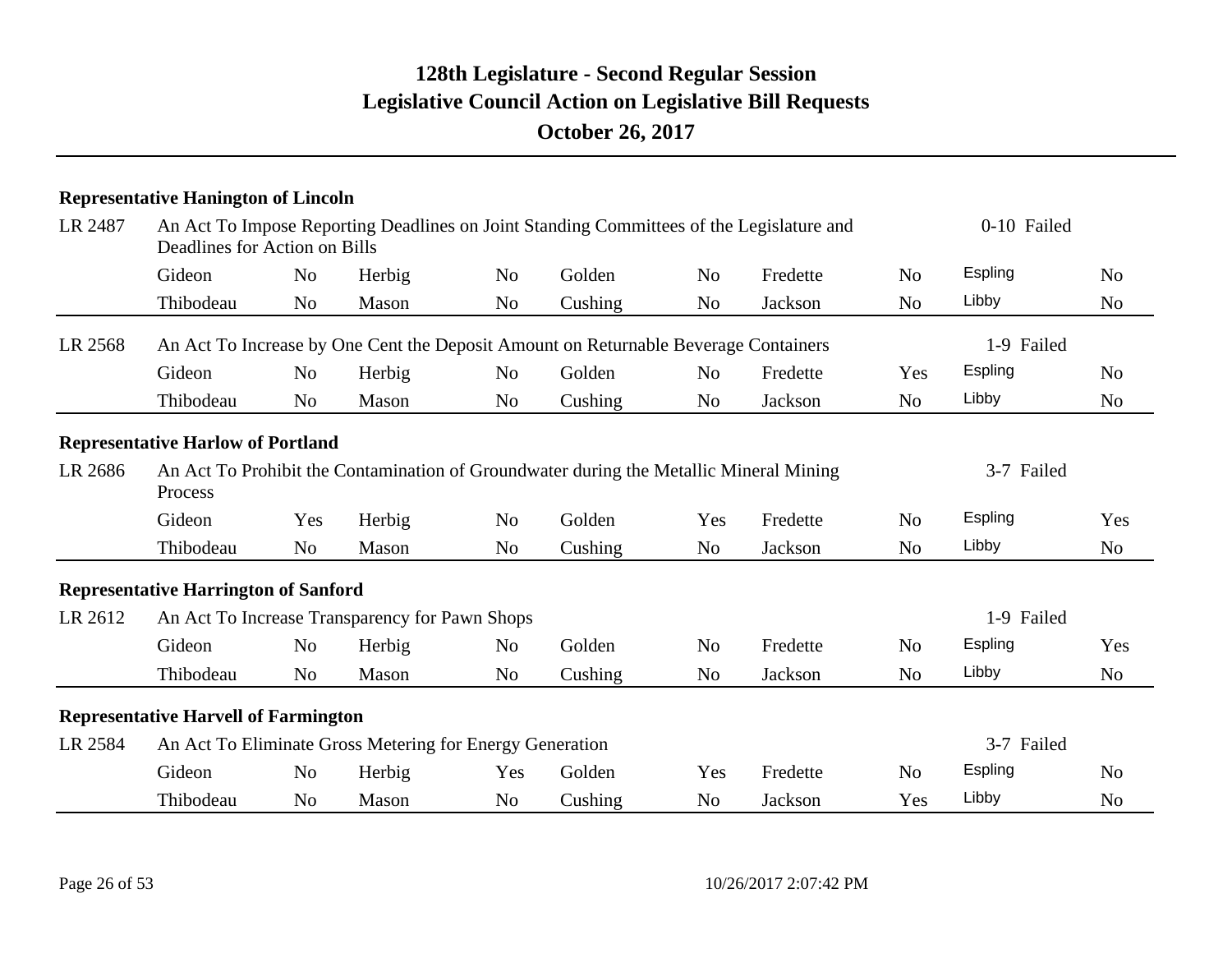#### **Representative Harvell of Farmington**

| LR 2585 | An Act To Modify the Method of Notification by a Utility for Trimming of Trees |                                                                    | 2-8 Failed |                |                                                                           |                |          |                |                |                |
|---------|--------------------------------------------------------------------------------|--------------------------------------------------------------------|------------|----------------|---------------------------------------------------------------------------|----------------|----------|----------------|----------------|----------------|
|         | Gideon                                                                         | N <sub>0</sub>                                                     | Herbig     | N <sub>o</sub> | Golden                                                                    | N <sub>o</sub> | Fredette | N <sub>0</sub> | Espling        | Yes            |
|         | Thibodeau                                                                      | N <sub>0</sub>                                                     | Mason      | N <sub>o</sub> | Cushing                                                                   | Yes            | Jackson  | N <sub>o</sub> | Libby          | N <sub>o</sub> |
| LR 2603 | An Act To Protect the Right To Self-generate Electricity                       |                                                                    |            |                |                                                                           |                |          |                | 4-6 Failed     |                |
|         | Gideon                                                                         | Yes                                                                | Herbig     | Yes            | Golden                                                                    | Yes            | Fredette | N <sub>o</sub> | <b>Espling</b> | N <sub>o</sub> |
|         | Thibodeau                                                                      | N <sub>o</sub>                                                     | Mason      | N <sub>o</sub> | Cushing                                                                   | N <sub>o</sub> | Jackson  | Yes            | Libby          | No             |
| LR 2671 |                                                                                | An Act To Require Implementation of the Marijuana Legalization Act |            |                |                                                                           |                |          |                |                | 4-6 Failed     |
|         | Gideon                                                                         | Yes                                                                | Herbig     | Yes            | Golden                                                                    | Yes            | Fredette | N <sub>o</sub> | <b>Espling</b> | N <sub>0</sub> |
|         | Thibodeau                                                                      | N <sub>o</sub>                                                     | Mason      | N <sub>o</sub> | Cushing                                                                   | N <sub>o</sub> | Jackson  | N <sub>o</sub> | Libby          | Yes            |
|         | <b>Representative Herbig of Belfast</b>                                        |                                                                    |            |                |                                                                           |                |          |                |                |                |
| LR 2525 | An Act To Allow Veterans Free Admission to the Maine State Museum              |                                                                    |            | 6-4 Passed     |                                                                           |                |          |                |                |                |
|         | Gideon                                                                         | Yes                                                                | Herbig     | Yes            | Golden                                                                    | Yes            | Fredette | N <sub>o</sub> | <b>Espling</b> | N <sub>0</sub> |
|         | Thibodeau                                                                      | Yes                                                                | Mason      | N <sub>o</sub> | Cushing                                                                   | N <sub>o</sub> | Jackson  | Yes            | Libby          | Yes            |
| LR 2596 | An Act To Empower Maine's Rural Economy and Workforce                          |                                                                    |            |                |                                                                           |                |          |                | 6-4 Passed     |                |
|         | Gideon                                                                         | Yes                                                                | Herbig     | Yes            | Golden                                                                    | Yes            | Fredette | N <sub>o</sub> | Espling        | N <sub>0</sub> |
|         | Thibodeau                                                                      | N <sub>o</sub>                                                     | Mason      | No             | Cushing                                                                   | Yes            | Jackson  | Yes            | Libby          | Yes            |
| LR 2597 |                                                                                |                                                                    |            |                | An Act To Promote Innovation and Growth in Maine's Traditional Industries |                |          |                | 6-4 Passed     |                |
|         | Gideon                                                                         | Yes                                                                | Herbig     | Yes            | Golden                                                                    | Yes            | Fredette | N <sub>o</sub> | <b>Espling</b> | N <sub>o</sub> |
|         | Thibodeau                                                                      | N <sub>o</sub>                                                     | Mason      | Yes            | Cushing                                                                   | N <sub>o</sub> | Jackson  | Yes            | Libby          | Yes            |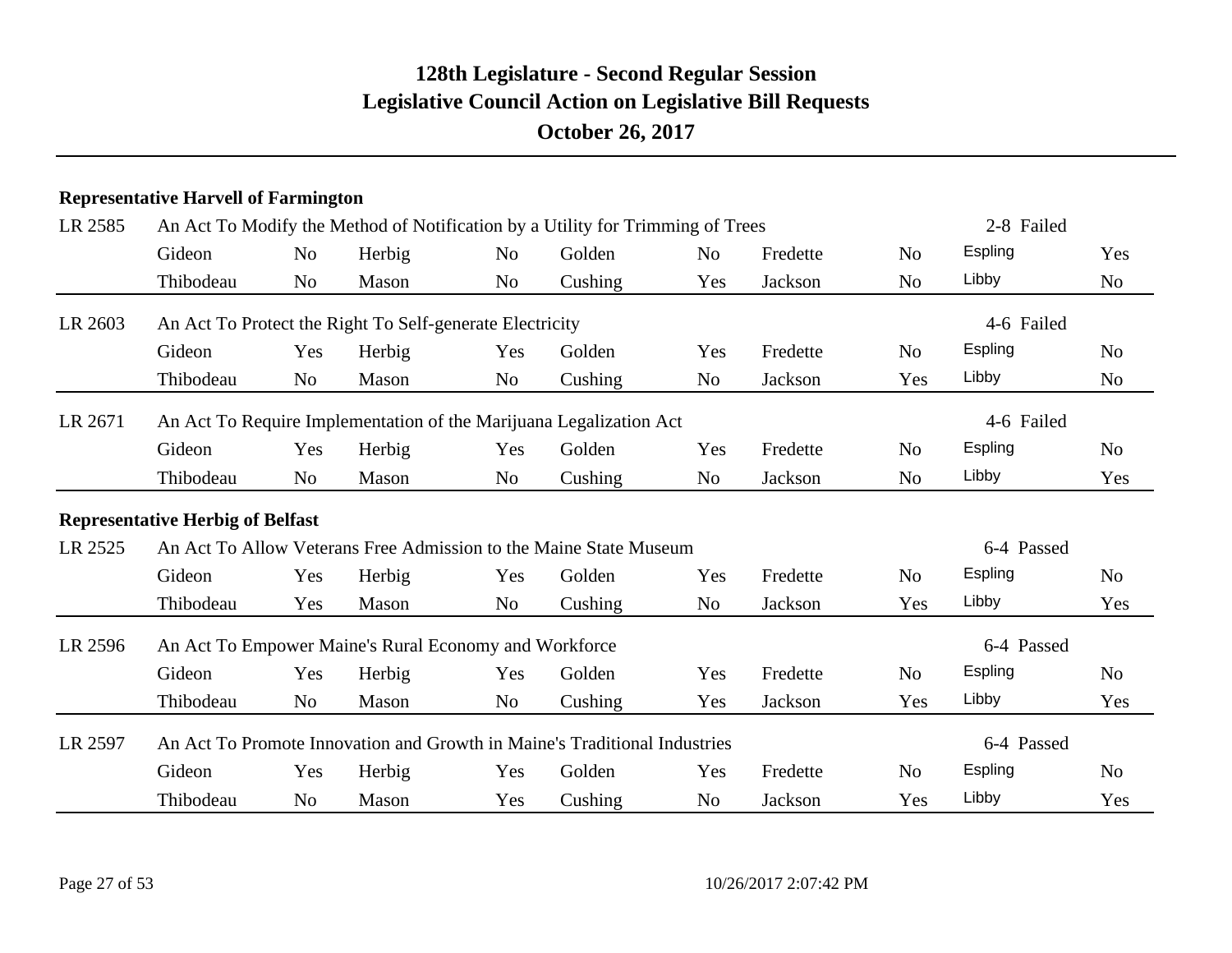#### **Representative Herbig of Belfast**

| LR 2598 | An Act To Expand Job Opportunities for People Working in Maine                                                    |                | 6-4 Passed |                |         |                |          |                |            |                |
|---------|-------------------------------------------------------------------------------------------------------------------|----------------|------------|----------------|---------|----------------|----------|----------------|------------|----------------|
|         | Gideon                                                                                                            | Yes            | Herbig     | Yes            | Golden  | Yes            | Fredette | N <sub>o</sub> | Espling    | N <sub>o</sub> |
|         | Thibodeau                                                                                                         | N <sub>o</sub> | Mason      | No.            | Cushing | Yes            | Jackson  | Yes            | Libby      | Yes            |
| LR 2599 | An Act To Strengthen Crime Victims' Rights                                                                        |                |            |                |         |                |          |                | 8-2 Passed |                |
|         | Gideon                                                                                                            | Yes            | Herbig     | Yes            | Golden  | Yes            | Fredette | Yes            | Espling    | N <sub>o</sub> |
|         | Thibodeau                                                                                                         | N <sub>o</sub> | Mason      | Yes            | Cushing | Yes            | Jackson  | Yes            | Libby      | Yes            |
| LR 2716 | An Act To Attract Trained Firefighters to Maine and Provide Incentives To Retain Them                             |                | 5-5 Failed |                |         |                |          |                |            |                |
|         | Gideon                                                                                                            | Yes            | Herbig     | Yes            | Golden  | Yes            | Fredette | N <sub>o</sub> | Espling    | N <sub>o</sub> |
|         | Thibodeau                                                                                                         | N <sub>o</sub> | Mason      | No             | Cushing | No             | Jackson  | Yes            | Libby      | Yes            |
|         | <b>Representative Hickman of Winthrop</b>                                                                         |                |            |                |         |                |          |                |            |                |
| LR 2520 | An Act To Amend the Maine Food Sovereignty Laws To Clarify Local Authority Regarding Meat<br>and Poultry Products |                |            | 0-10 Failed    |         |                |          |                |            |                |
|         | Gideon                                                                                                            | N <sub>o</sub> | Herbig     | N <sub>o</sub> | Golden  | N <sub>o</sub> | Fredette | N <sub>o</sub> | Espling    | N <sub>o</sub> |
|         | Thibodeau                                                                                                         | N <sub>o</sub> | Mason      | No             | Cushing | N <sub>o</sub> | Jackson  | No             | Libby      | N <sub>o</sub> |
|         | <b>Representative Hilliard of Belgrade</b>                                                                        |                |            |                |         |                |          |                |            |                |
| LR 2490 | An Act To Require Transient Rental Platforms To Register To Collect and Report Sales Taxes                        |                |            | 3-7 Failed     |         |                |          |                |            |                |
|         | Gideon                                                                                                            | N <sub>o</sub> | Herbig     | No.            | Golden  | N <sub>o</sub> | Fredette | N <sub>0</sub> | Espling    | N <sub>o</sub> |
|         | Thibodeau                                                                                                         | Yes            | Mason      | Yes            | Cushing | Yes            | Jackson  | No             | Libby      | N <sub>o</sub> |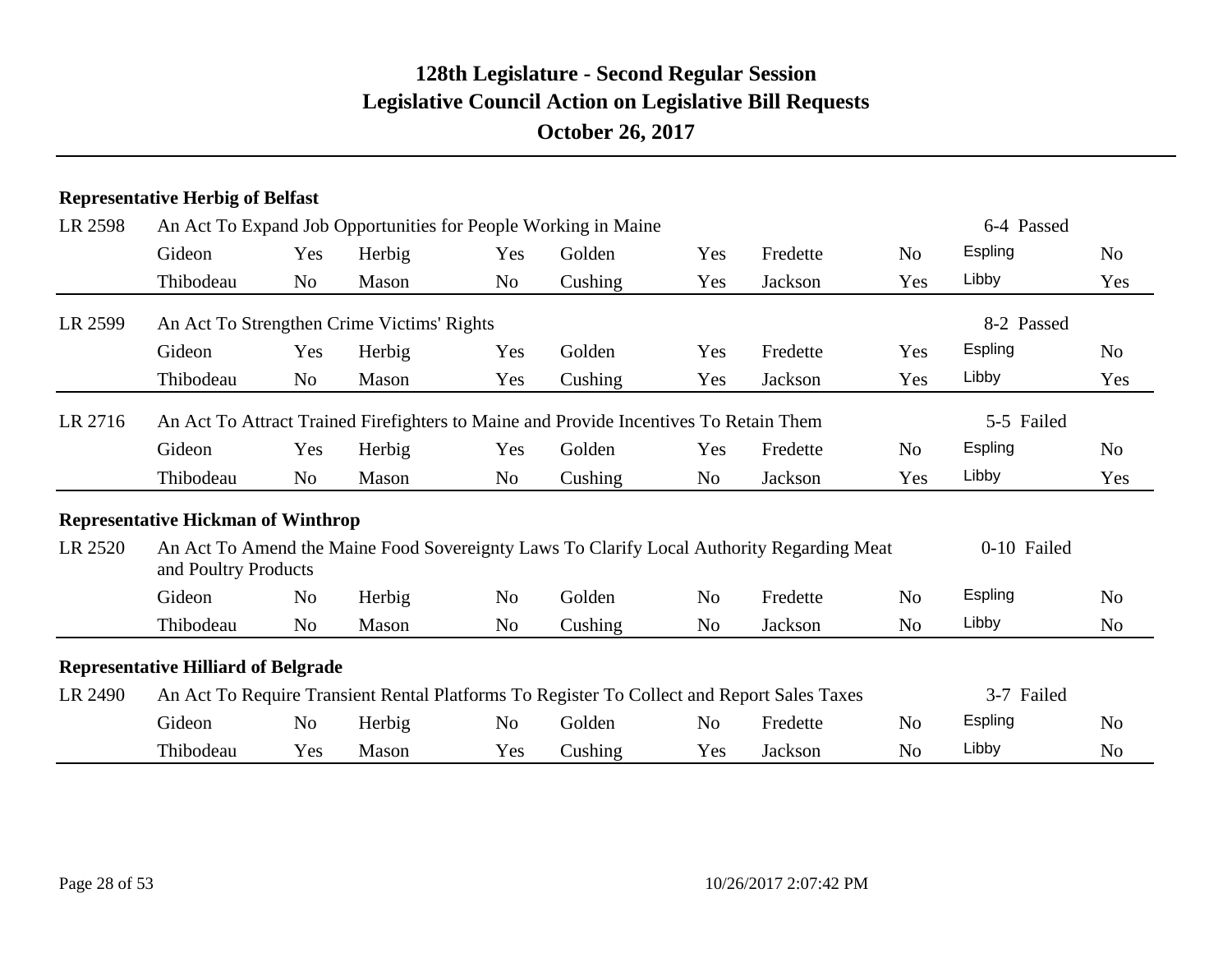| LR 2565 | An Act To Allow Seniors To Stay in Their Homes                                                                                                                                                                            |                |        | 2-8 Failed     |                                                                                     |                |          |                |            |                |
|---------|---------------------------------------------------------------------------------------------------------------------------------------------------------------------------------------------------------------------------|----------------|--------|----------------|-------------------------------------------------------------------------------------|----------------|----------|----------------|------------|----------------|
|         | Gideon                                                                                                                                                                                                                    | N <sub>o</sub> | Herbig | N <sub>o</sub> | Golden                                                                              | N <sub>o</sub> | Fredette | Yes            | Espling    | Yes            |
|         | Thibodeau                                                                                                                                                                                                                 | N <sub>o</sub> | Mason  | N <sub>o</sub> | Cushing                                                                             | N <sub>o</sub> | Jackson  | N <sub>o</sub> | Libby      | N <sub>o</sub> |
| LR 2609 |                                                                                                                                                                                                                           |                |        |                | An Act To Provide Funding for the Maine Bicentennial Commission                     |                |          |                | 8-2 Passed |                |
|         | Gideon                                                                                                                                                                                                                    | Yes            | Herbig | Yes            | Golden                                                                              | Yes            | Fredette | Yes            | Espling    | N <sub>0</sub> |
|         | Thibodeau                                                                                                                                                                                                                 | Yes            | Mason  | Yes            | Cushing                                                                             | Yes            | Jackson  | Yes            | Libby      | N <sub>o</sub> |
|         | <b>Representative Hubbell of Bar Harbor</b>                                                                                                                                                                               |                |        |                |                                                                                     |                |          |                |            |                |
| LR 2751 | An Act To Identify Representatives of Regional School Management and Leadership Centers as<br>Public Employers and To Establish Collective Bargaining Provisions for Regional School<br>Management and Leadership Centers |                |        | 5-5 Failed     |                                                                                     |                |          |                |            |                |
|         | Gideon                                                                                                                                                                                                                    | Yes            | Herbig | Yes            | Golden                                                                              | Yes            | Fredette | N <sub>o</sub> | Espling    | N <sub>0</sub> |
|         | Thibodeau                                                                                                                                                                                                                 | N <sub>o</sub> | Mason  | N <sub>o</sub> | Cushing                                                                             | N <sub>o</sub> | Jackson  | Yes            | Libby      | Yes            |
|         | <b>Representative Hymanson of York</b>                                                                                                                                                                                    |                |        |                |                                                                                     |                |          |                |            |                |
| LR 2501 |                                                                                                                                                                                                                           |                |        |                | Resolve, To Study Best Practices for Helping Adults with Developmental Disabilities |                |          |                | 5-5 Failed |                |
|         | Gideon                                                                                                                                                                                                                    | Yes            | Herbig | Yes            | Golden                                                                              | Yes            | Fredette | N <sub>o</sub> | Espling    | N <sub>0</sub> |
|         | Thibodeau                                                                                                                                                                                                                 | N <sub>o</sub> | Mason  | N <sub>o</sub> | Cushing                                                                             | N <sub>o</sub> | Jackson  | Yes            | Libby      | Yes            |
|         | <b>Senator Jackson of Aroostook</b>                                                                                                                                                                                       |                |        |                |                                                                                     |                |          |                |            |                |
| LR 2474 | An Act Regarding a Biomass-generated Energy Purchase and Sale Agreement and Payments to<br>Contractors                                                                                                                    |                |        | 7-3 Passed     |                                                                                     |                |          |                |            |                |
|         | Gideon                                                                                                                                                                                                                    | Yes            | Herbig | Yes            | Golden                                                                              | Yes            | Fredette | N <sub>o</sub> | Espling    | N <sub>o</sub> |
|         | Thibodeau                                                                                                                                                                                                                 | Yes            | Mason  | N <sub>0</sub> | Cushing                                                                             | Yes            | Jackson  | Yes            | Libby      | Yes            |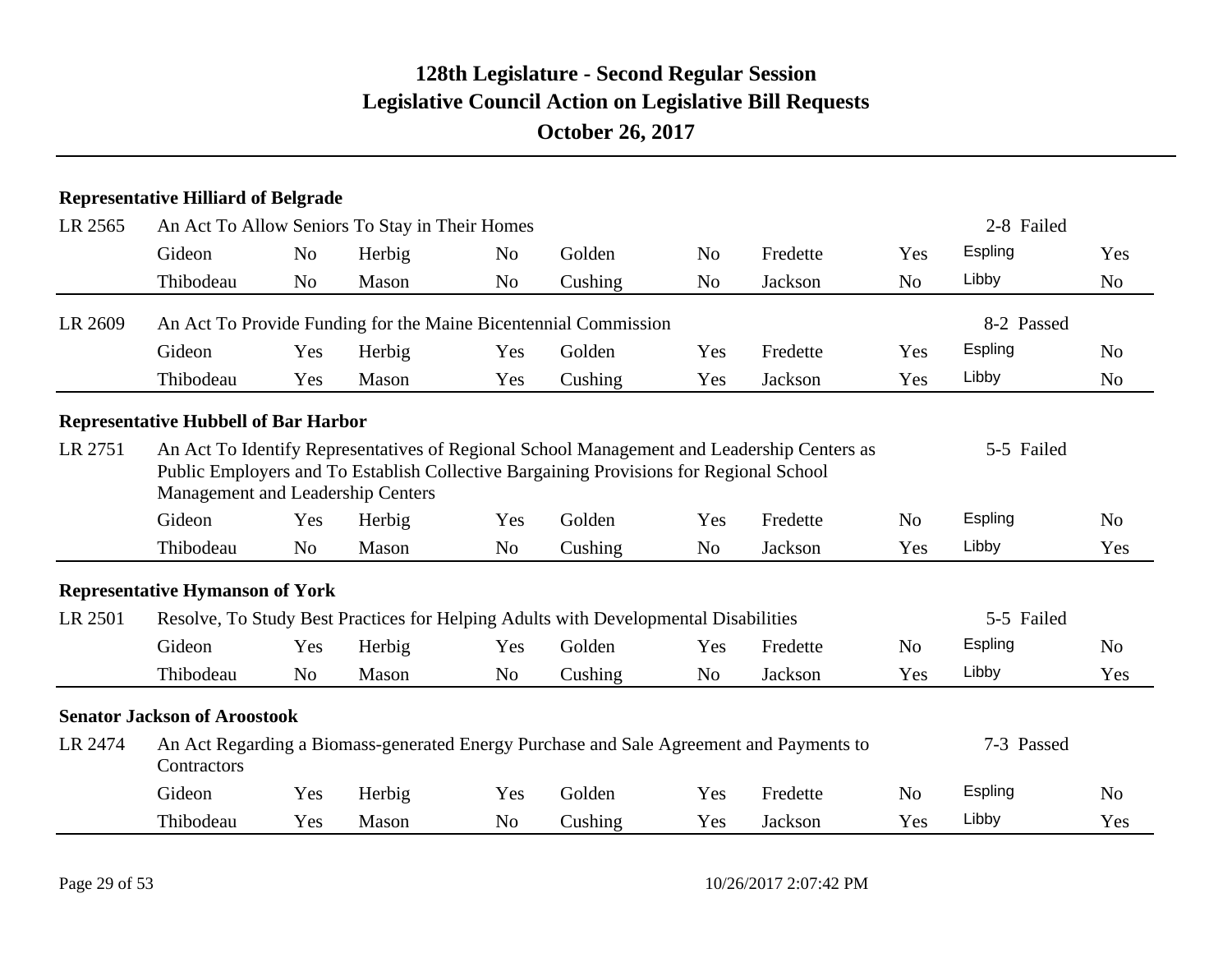|         | <b>Senator Jackson of Aroostook</b>                                                                                  |                |        |                |                                                                                                |                |          |                |                                  |                |  |  |
|---------|----------------------------------------------------------------------------------------------------------------------|----------------|--------|----------------|------------------------------------------------------------------------------------------------|----------------|----------|----------------|----------------------------------|----------------|--|--|
| LR 2506 |                                                                                                                      |                |        |                | An Act To Support Funding for Workforce Development in Maine                                   |                |          |                | Tabled pursuant to motion - 10-0 |                |  |  |
| LR 2558 | Maine School Districts in the 2018-2019 Biennial Budget                                                              |                |        |                | An Act To Repeal Certain Provisions Regarding the System Administration Allocation Affecting   |                |          |                | 7-3 Passed                       |                |  |  |
|         | Gideon                                                                                                               | Yes            | Herbig | Yes            | Golden                                                                                         | Yes            | Fredette | N <sub>o</sub> | Espling                          | N <sub>o</sub> |  |  |
|         | Thibodeau                                                                                                            | Yes            | Mason  | Yes            | Cushing                                                                                        | N <sub>o</sub> | Jackson  | Yes            | Libby                            | Yes            |  |  |
| LR 2657 | Resolve, Directing the Department of Transportation To Prioritize and Increase the Funding for<br><b>Rural Roads</b> |                |        | 6-4 Passed     |                                                                                                |                |          |                |                                  |                |  |  |
|         | Gideon                                                                                                               | Yes            | Herbig | Yes            | Golden                                                                                         | Yes            | Fredette | Yes            | Espling                          | N <sub>o</sub> |  |  |
|         | Thibodeau                                                                                                            | N <sub>o</sub> | Mason  | N <sub>o</sub> | Cushing                                                                                        | N <sub>o</sub> | Jackson  | Yes            | Libby                            | Yes            |  |  |
| LR 2658 | <b>States</b>                                                                                                        |                |        |                | An Act To Create the Hire American Tax Credit for Businesses That Hire Residents of the United |                |          |                | 5-5 Failed                       |                |  |  |
|         | Gideon                                                                                                               | Yes            | Herbig | Yes            | Golden                                                                                         | Yes            | Fredette | N <sub>o</sub> | Espling                          | N <sub>o</sub> |  |  |
|         | Thibodeau                                                                                                            | N <sub>o</sub> | Mason  | N <sub>o</sub> | Cushing                                                                                        | N <sub>o</sub> | Jackson  | Yes            | Libby                            | Yes            |  |  |
| LR 2741 | Land in the Town of Washburn                                                                                         |                |        |                | Resolve, Authorizing the Commissioner of Agriculture, Conservation and Forestry To Transfer    |                |          |                | 0-10 Failed                      |                |  |  |
|         | Gideon                                                                                                               | N <sub>o</sub> | Herbig | N <sub>o</sub> | Golden                                                                                         | N <sub>o</sub> | Fredette | N <sub>o</sub> | Espling                          | N <sub>o</sub> |  |  |
|         | Thibodeau                                                                                                            | N <sub>o</sub> | Mason  | N <sub>o</sub> | Cushing                                                                                        | N <sub>o</sub> | Jackson  | N <sub>o</sub> | Libby                            | N <sub>o</sub> |  |  |
| LR 2742 | An Act To Establish a Task Force To Examine Agricultural Issues                                                      |                |        | 5-5 Failed     |                                                                                                |                |          |                |                                  |                |  |  |
|         | Gideon                                                                                                               | Yes            | Herbig | Yes            | Golden                                                                                         | Yes            | Fredette | N <sub>o</sub> | Espling                          | N <sub>o</sub> |  |  |
|         | Thibodeau                                                                                                            | N <sub>o</sub> | Mason  | N <sub>o</sub> | Cushing                                                                                        | N <sub>0</sub> | Jackson  | Yes            | Libby                            | Yes            |  |  |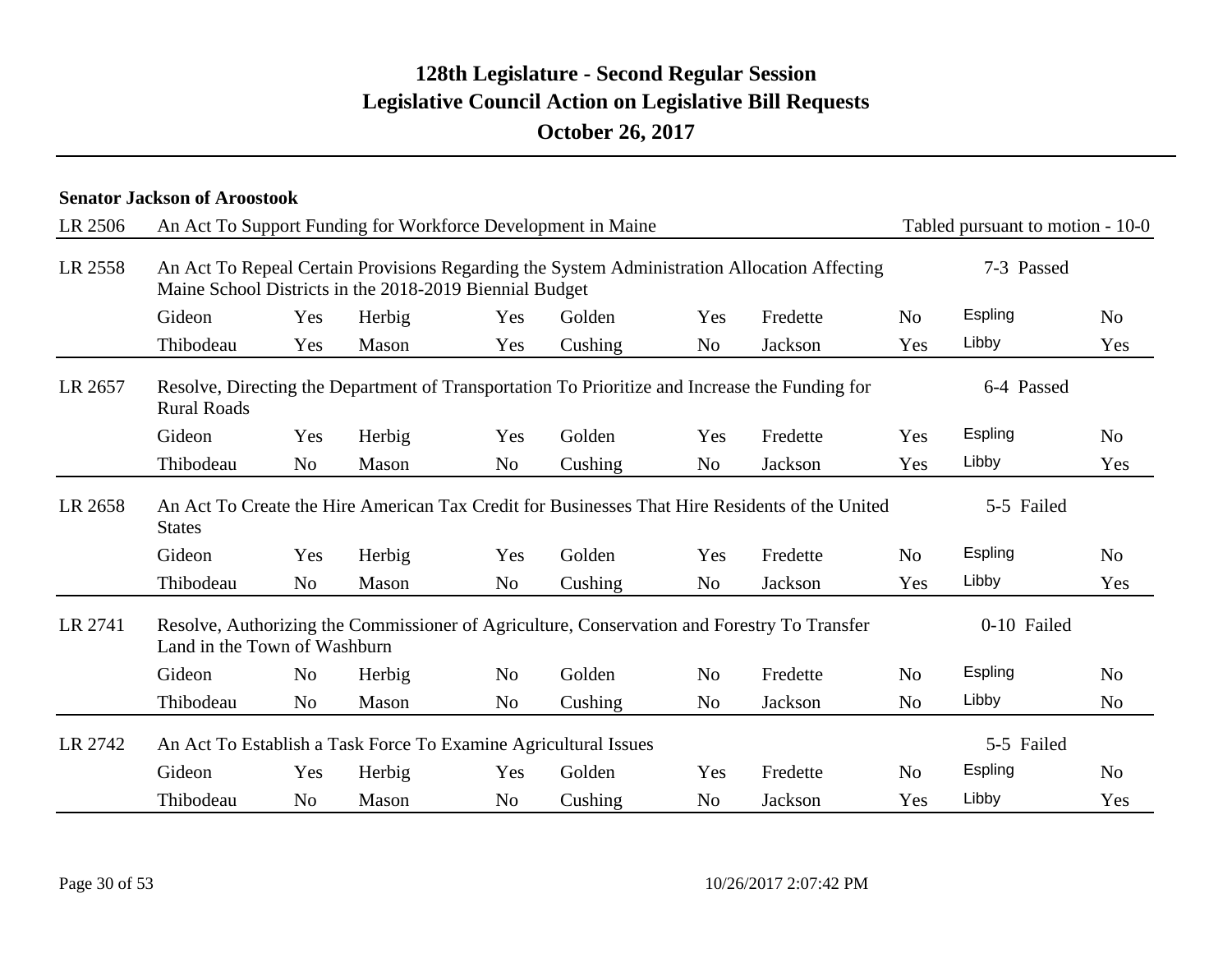|         | <b>Representative Jorgensen of Portland</b>                                                                                                                                                                |                |        |                |                                                                        |                |          |                |             |                |  |
|---------|------------------------------------------------------------------------------------------------------------------------------------------------------------------------------------------------------------|----------------|--------|----------------|------------------------------------------------------------------------|----------------|----------|----------------|-------------|----------------|--|
| LR 2687 |                                                                                                                                                                                                            |                |        |                | Resolve, Regarding Medicaid Reimbursement for Rehabilitation Hospitals |                |          |                | 6-4 Passed  |                |  |
|         | Gideon                                                                                                                                                                                                     | Yes            | Herbig | Yes            | Golden                                                                 | Yes            | Fredette | Yes            | Espling     | N <sub>0</sub> |  |
|         | Thibodeau                                                                                                                                                                                                  | N <sub>o</sub> | Mason  | N <sub>o</sub> | Cushing                                                                | N <sub>o</sub> | Jackson  | Yes            | Libby       | Yes            |  |
|         | <b>Senator Katz of Kennebec</b>                                                                                                                                                                            |                |        |                |                                                                        |                |          |                |             |                |  |
| LR 2552 | An Act To Establish a Statewide Uniform Property Tax                                                                                                                                                       |                |        |                |                                                                        |                |          |                | 0-10 Failed |                |  |
|         | Gideon                                                                                                                                                                                                     | N <sub>o</sub> | Herbig | N <sub>o</sub> | Golden                                                                 | N <sub>0</sub> | Fredette | N <sub>o</sub> | Espling     | N <sub>o</sub> |  |
|         | Thibodeau                                                                                                                                                                                                  | N <sub>0</sub> | Mason  | N <sub>o</sub> | Cushing                                                                | N <sub>o</sub> | Jackson  | N <sub>o</sub> | Libby       | No             |  |
| LR 2553 | An Act To Allow for the Substitution of Interchangeable Biological Products and for Enhanced<br>Prescriber Communications for the Substitution of Generic Drugs and Interchangeable Biological<br>Products |                |        | 2-8 Failed     |                                                                        |                |          |                |             |                |  |
|         | Gideon                                                                                                                                                                                                     | N <sub>o</sub> | Herbig | N <sub>o</sub> | Golden                                                                 | N <sub>0</sub> | Fredette | N <sub>0</sub> | Espling     | N <sub>o</sub> |  |
|         | Thibodeau                                                                                                                                                                                                  | Yes            | Mason  | Yes            | Cushing                                                                | N <sub>0</sub> | Jackson  | N <sub>o</sub> | Libby       | N <sub>o</sub> |  |
|         | <b>Senator Keim of Oxford</b>                                                                                                                                                                              |                |        |                |                                                                        |                |          |                |             |                |  |
| LR 2476 | An Act Regarding the Rights of Parents                                                                                                                                                                     |                |        |                |                                                                        |                |          |                | 5-5 Failed  |                |  |
|         | Gideon                                                                                                                                                                                                     | N <sub>o</sub> | Herbig | N <sub>o</sub> | Golden                                                                 | N <sub>o</sub> | Fredette | Yes            | Espling     | Yes            |  |
|         | Thibodeau                                                                                                                                                                                                  | Yes            | Mason  | Yes            | Cushing                                                                | Yes            | Jackson  | N <sub>o</sub> | Libby       | N <sub>o</sub> |  |
| LR 2557 |                                                                                                                                                                                                            |                |        |                | An Act To Create a Tax Credit To Encourage Pediatric Cancer Research   |                |          |                | 2-8 Failed  |                |  |
|         | Gideon                                                                                                                                                                                                     | N <sub>o</sub> | Herbig | No             | Golden                                                                 | N <sub>o</sub> | Fredette | N <sub>o</sub> | Espling     | N <sub>o</sub> |  |
|         | Thibodeau                                                                                                                                                                                                  | Yes            | Mason  | Yes            | Cushing                                                                | N <sub>o</sub> | Jackson  | N <sub>o</sub> | Libby       | N <sub>o</sub> |  |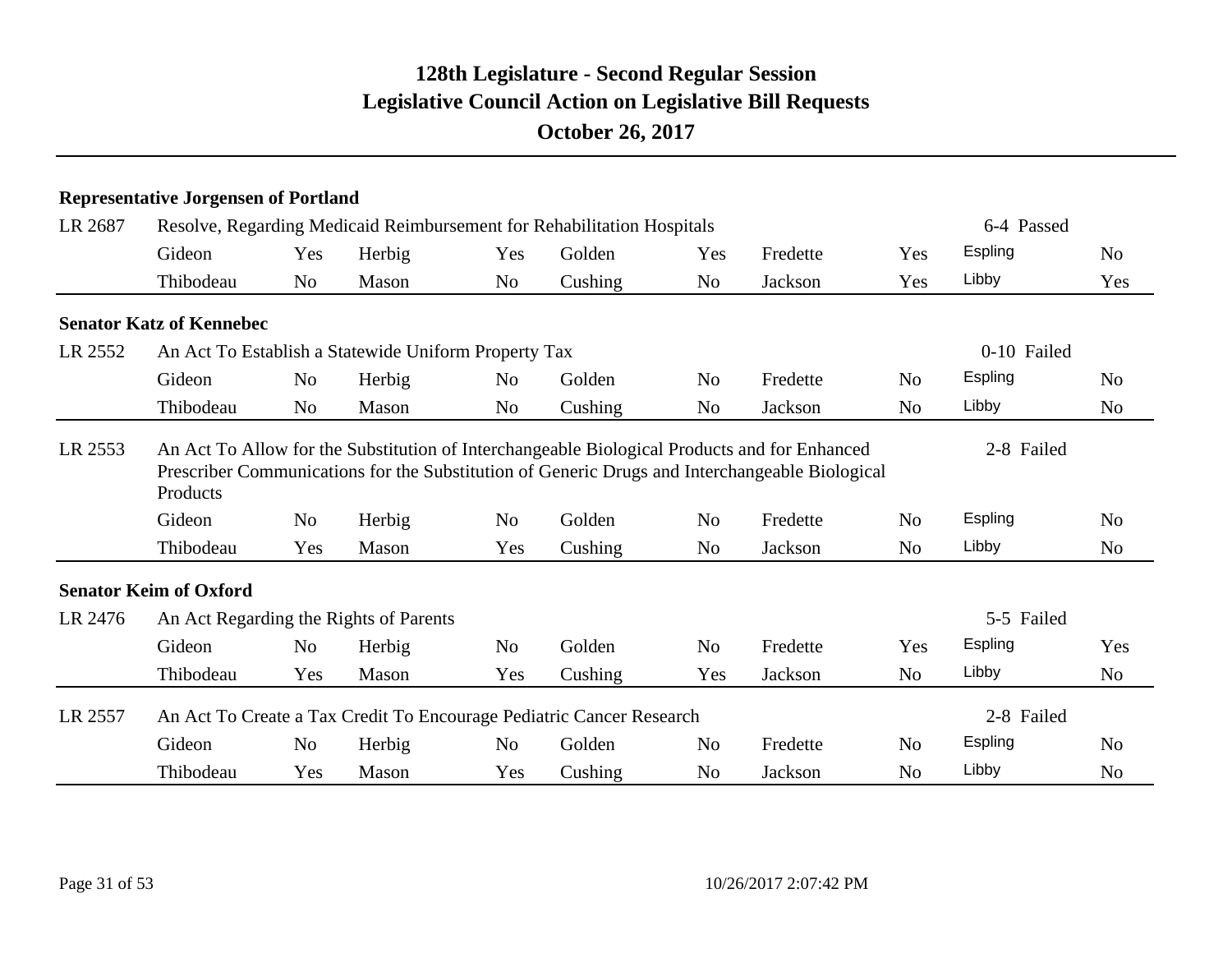|         | <b>Senator Keim of Oxford</b>                        |                |        |                |                                                                                         |                |                                                                                            |                |            |                |
|---------|------------------------------------------------------|----------------|--------|----------------|-----------------------------------------------------------------------------------------|----------------|--------------------------------------------------------------------------------------------|----------------|------------|----------------|
| LR 2706 |                                                      |                |        |                | An Act Regarding Compensation by Electricity Transmission Providers                     |                |                                                                                            |                | 3-7 Failed |                |
|         | Gideon                                               | N <sub>o</sub> | Herbig | N <sub>o</sub> | Golden                                                                                  | N <sub>o</sub> | Fredette                                                                                   | N <sub>o</sub> | Espling    | N <sub>o</sub> |
|         | Thibodeau                                            | Yes            | Mason  | Yes            | Cushing                                                                                 | Yes            | Jackson                                                                                    | N <sub>o</sub> | Libby      | N <sub>0</sub> |
| LR 2707 |                                                      |                |        |                | Resolve, To Study Medical Records Retention in Light of the Emerging Survivorship Field |                |                                                                                            |                | 1-9 Failed |                |
|         | Gideon                                               | N <sub>o</sub> | Herbig | N <sub>o</sub> | Golden                                                                                  | N <sub>o</sub> | Fredette                                                                                   | N <sub>o</sub> | Espling    | N <sub>o</sub> |
|         | Thibodeau                                            | N <sub>o</sub> | Mason  | Yes            | Cushing                                                                                 | N <sub>o</sub> | Jackson                                                                                    | N <sub>o</sub> | Libby      | N <sub>0</sub> |
| LR 2709 | An Act To Implement a Training Wage in Maine         |                |        |                |                                                                                         |                |                                                                                            |                | 5-5 Failed |                |
|         | Gideon                                               | N <sub>o</sub> | Herbig | N <sub>o</sub> | Golden                                                                                  | N <sub>o</sub> | Fredette                                                                                   | Yes            | Espling    | Yes            |
|         | Thibodeau                                            | Yes            | Mason  | Yes            | Cushing                                                                                 | Yes            | Jackson                                                                                    | N <sub>o</sub> | Libby      | N <sub>0</sub> |
|         | <b>Representative Kinney of Limington</b>            |                |        |                |                                                                                         |                |                                                                                            |                |            |                |
| LR 2548 | An Act To Increase Take-home Pay for Maine Taxpayers |                |        |                |                                                                                         |                |                                                                                            |                | 5-5 Failed |                |
|         | Gideon                                               | N <sub>o</sub> | Herbig | N <sub>o</sub> | Golden                                                                                  | N <sub>o</sub> | Fredette                                                                                   | Yes            | Espling    | Yes            |
|         | Thibodeau                                            | Yes            | Mason  | Yes            | Cushing                                                                                 | Yes            | Jackson                                                                                    | N <sub>o</sub> | Libby      | N <sub>0</sub> |
|         | <b>Representative Kornfield of Bangor</b>            |                |        |                |                                                                                         |                |                                                                                            |                |            |                |
| LR 2590 | Requirements                                         |                |        |                |                                                                                         |                | An Act To Establish Alternative Pathways to the Completion of Secondary School Mathematics |                | 5-5 Failed |                |
|         | Gideon                                               | Yes            | Herbig | Yes            | Golden                                                                                  | Yes            | Fredette                                                                                   | N <sub>o</sub> | Espling    | No             |
|         | Thibodeau                                            | N <sub>0</sub> | Mason  | N <sub>0</sub> | Cushing                                                                                 | No             | Jackson                                                                                    | Yes            | Libby      | Yes            |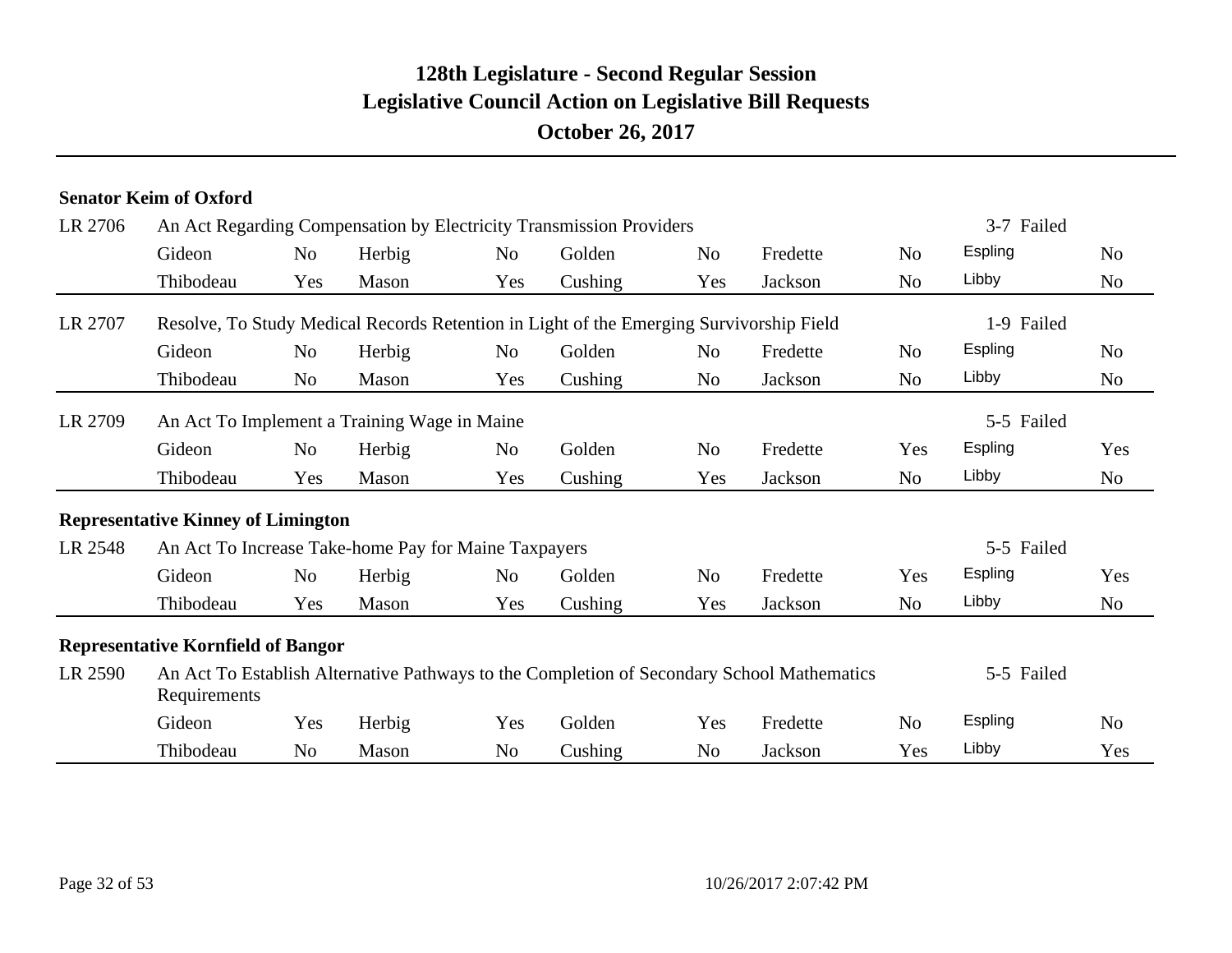|         | <b>Representative Kornfield of Bangor</b>                        |                |                                                  |                |                                                                                           |                |          |                |             |                |  |
|---------|------------------------------------------------------------------|----------------|--------------------------------------------------|----------------|-------------------------------------------------------------------------------------------|----------------|----------|----------------|-------------|----------------|--|
| LR 2591 |                                                                  |                | the Timeline for Phasing in Their Implementation |                | An Act To Ensure the Successful Implementation of Proficiency-based Diplomas by Extending |                |          |                | 6-4 Passed  |                |  |
|         | Gideon                                                           | Yes            | Herbig                                           | Yes            | Golden                                                                                    | Yes            | Fredette | N <sub>0</sub> | Espling     | Yes            |  |
|         | Thibodeau                                                        | N <sub>o</sub> | Mason                                            | N <sub>o</sub> | Cushing                                                                                   | N <sub>o</sub> | Jackson  | Yes            | Libby       | Yes            |  |
|         | <b>Representative Kumiega of Deer Isle</b>                       |                |                                                  |                |                                                                                           |                |          |                |             |                |  |
| LR 2593 |                                                                  |                |                                                  |                | An Act To Correct Errors and Inconsistencies in Maine's Marine Resources Laws             |                |          |                | 10-0 Passed |                |  |
|         | Gideon                                                           | Yes            | Herbig                                           | Yes            | Golden                                                                                    | Yes            | Fredette | <b>Yes</b>     | Espling     | Yes            |  |
|         | Thibodeau                                                        | Yes            | Mason                                            | Yes            | Cushing                                                                                   | Yes            | Jackson  | Yes            | Libby       | Yes            |  |
|         | <b>Senator Langley of Hancock</b>                                |                |                                                  |                |                                                                                           |                |          |                |             |                |  |
| LR 2495 | An Act To Recognize the Accreditation of Certain Private Schools |                |                                                  | 10-0 Passed    |                                                                                           |                |          |                |             |                |  |
|         | Gideon                                                           | Yes            | Herbig                                           | Yes            | Golden                                                                                    | Yes            | Fredette | Yes            | Espling     | Yes            |  |
|         | Thibodeau                                                        | Yes            | Mason                                            | Yes            | Cushing                                                                                   | Yes            | Jackson  | Yes            | Libby       | Yes            |  |
| LR 2615 | <b>Been Determined</b>                                           |                |                                                  |                | An Act To Expedite Medical Claims in Workers' Compensation Cases When Compensability Has  |                |          |                | 3-7 Failed  |                |  |
|         | Gideon                                                           | N <sub>o</sub> | Herbig                                           | N <sub>o</sub> | Golden                                                                                    | N <sub>o</sub> | Fredette | N <sub>o</sub> | Espling     | N <sub>0</sub> |  |
|         | Thibodeau                                                        | Yes            | Mason                                            | Yes            | Cushing                                                                                   | Yes            | Jackson  | N <sub>0</sub> | Libby       | N <sub>0</sub> |  |
| LR 2775 |                                                                  |                |                                                  |                | An Act To Protect Maine Citizens from the Practice Known as "Spoofing"                    |                |          |                | 4-6 Failed  |                |  |
|         | Gideon                                                           | N <sub>o</sub> | Herbig                                           | N <sub>o</sub> | Golden                                                                                    | N <sub>0</sub> | Fredette | Yes            | Espling     | Yes            |  |
|         | Thibodeau                                                        | Yes            | Mason                                            | Yes            | Cushing                                                                                   | N <sub>o</sub> | Jackson  | N <sub>o</sub> | Libby       | N <sub>o</sub> |  |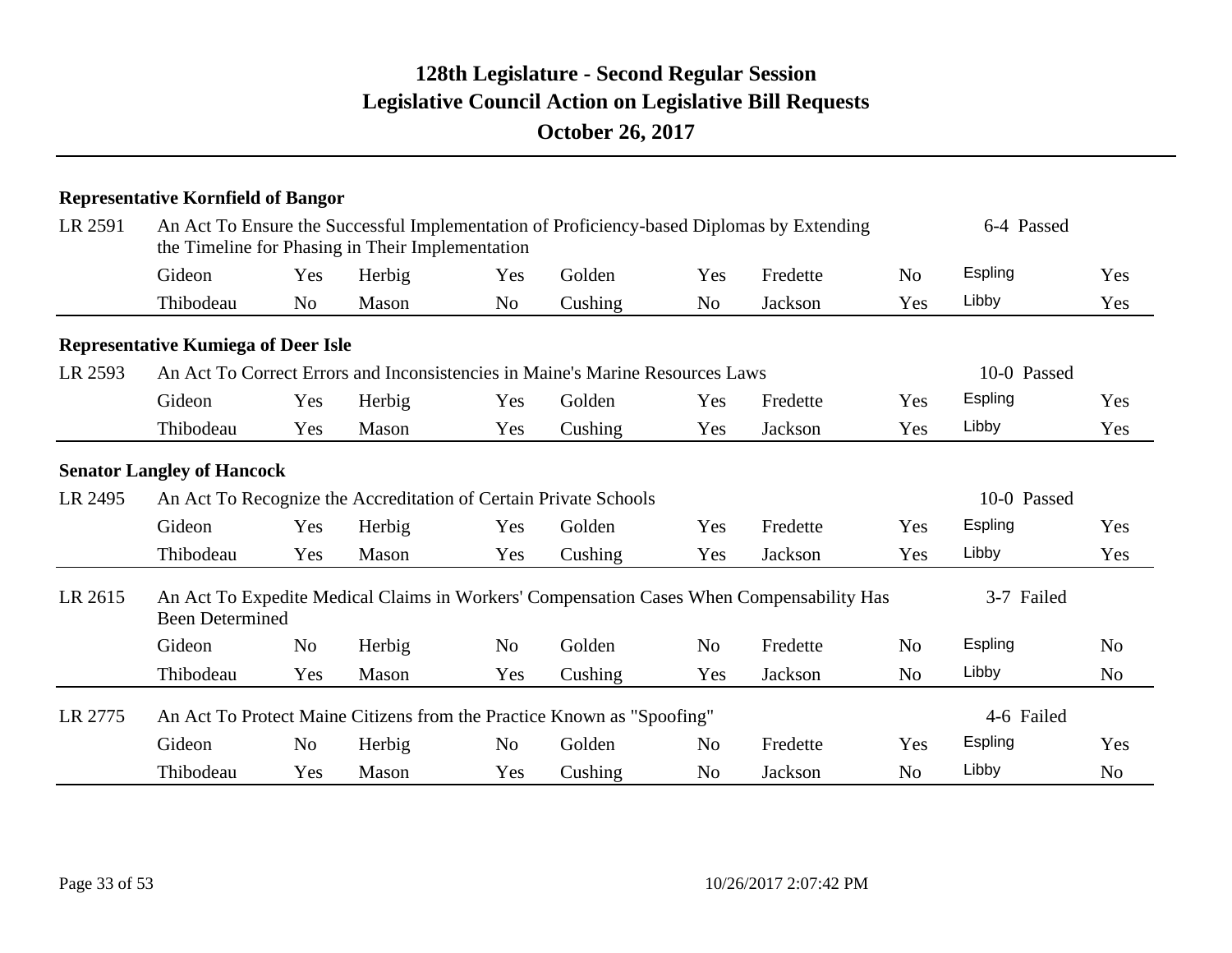|         | <b>Senator Langley of Hancock</b>                                          |                |        |                |                                                                                                                                                                            |                |                                                                                              |                |                                  |                |
|---------|----------------------------------------------------------------------------|----------------|--------|----------------|----------------------------------------------------------------------------------------------------------------------------------------------------------------------------|----------------|----------------------------------------------------------------------------------------------|----------------|----------------------------------|----------------|
| LR 2783 |                                                                            |                |        |                |                                                                                                                                                                            |                | An Act To Extend Secondary Student Eligibility in the Competitive Skills Scholarship Program | 5-5 Failed     |                                  |                |
|         | Gideon                                                                     | N <sub>o</sub> | Herbig | N <sub>o</sub> | Golden                                                                                                                                                                     | N <sub>o</sub> | Fredette                                                                                     | Yes            | Espling                          | Yes            |
|         | Thibodeau                                                                  | Yes            | Mason  | Yes            | Cushing                                                                                                                                                                    | Yes            | Jackson                                                                                      | N <sub>o</sub> | Libby                            | N <sub>o</sub> |
|         | <b>Representative Lawrence of South Berwick</b>                            |                |        |                |                                                                                                                                                                            |                |                                                                                              |                |                                  |                |
| LR 2788 |                                                                            |                |        |                | An Act To Amend the Maine Guaranteed Access Reinsurance Association Act To Improve<br>Market Stability for Maine Residents Purchasing Individual Health Insurance Coverage |                |                                                                                              |                | 8-2 Passed                       |                |
|         | Gideon                                                                     | Yes            | Herbig | Yes            | Golden                                                                                                                                                                     | Yes            | Fredette                                                                                     | N <sub>o</sub> | Espling                          | No             |
|         | Thibodeau                                                                  | Yes            | Mason  | Yes            | Cushing                                                                                                                                                                    | Yes            | Jackson                                                                                      | Yes            | Libby                            | Yes            |
| LR 2761 | <b>Opportunity Act Funds</b><br><b>Representative Luchini of Ellsworth</b> |                |        |                |                                                                                                                                                                            |                | Resolve, To Require the Department of Labor To Receive Federal Workforce Innovation and      |                | Tabled pursuant to motion - 10-0 |                |
| LR 2627 |                                                                            |                |        |                | An Act To Ensure Stability for Certain Holders of Liquor Licenses                                                                                                          |                |                                                                                              |                | 8-2 Passed                       |                |
|         | Gideon                                                                     | Yes            | Herbig | Yes            | Golden                                                                                                                                                                     | Yes            | Fredette                                                                                     | N <sub>o</sub> | Espling                          | N <sub>o</sub> |
|         | Thibodeau                                                                  | Yes            | Mason  | Yes            | Cushing                                                                                                                                                                    | Yes            | Jackson                                                                                      | Yes            | Libby                            | Yes            |
|         | <b>Senator Maker of Washington</b>                                         |                |        |                |                                                                                                                                                                            |                |                                                                                              |                |                                  |                |
| LR 2517 | Overdose                                                                   |                |        |                |                                                                                                                                                                            |                | An Act To Require a Police Report When a Person Is Treated with Medication To Reverse an     |                | 2-8 Failed                       |                |
|         | Gideon                                                                     | N <sub>0</sub> | Herbig | N <sub>o</sub> | Golden                                                                                                                                                                     | N <sub>o</sub> | Fredette                                                                                     | N <sub>o</sub> | Espling                          | N <sub>o</sub> |
|         | Thibodeau                                                                  | Yes            | Mason  | Yes            | Cushing                                                                                                                                                                    | N <sub>o</sub> | Jackson                                                                                      | N <sub>o</sub> | Libby                            | N <sub>o</sub> |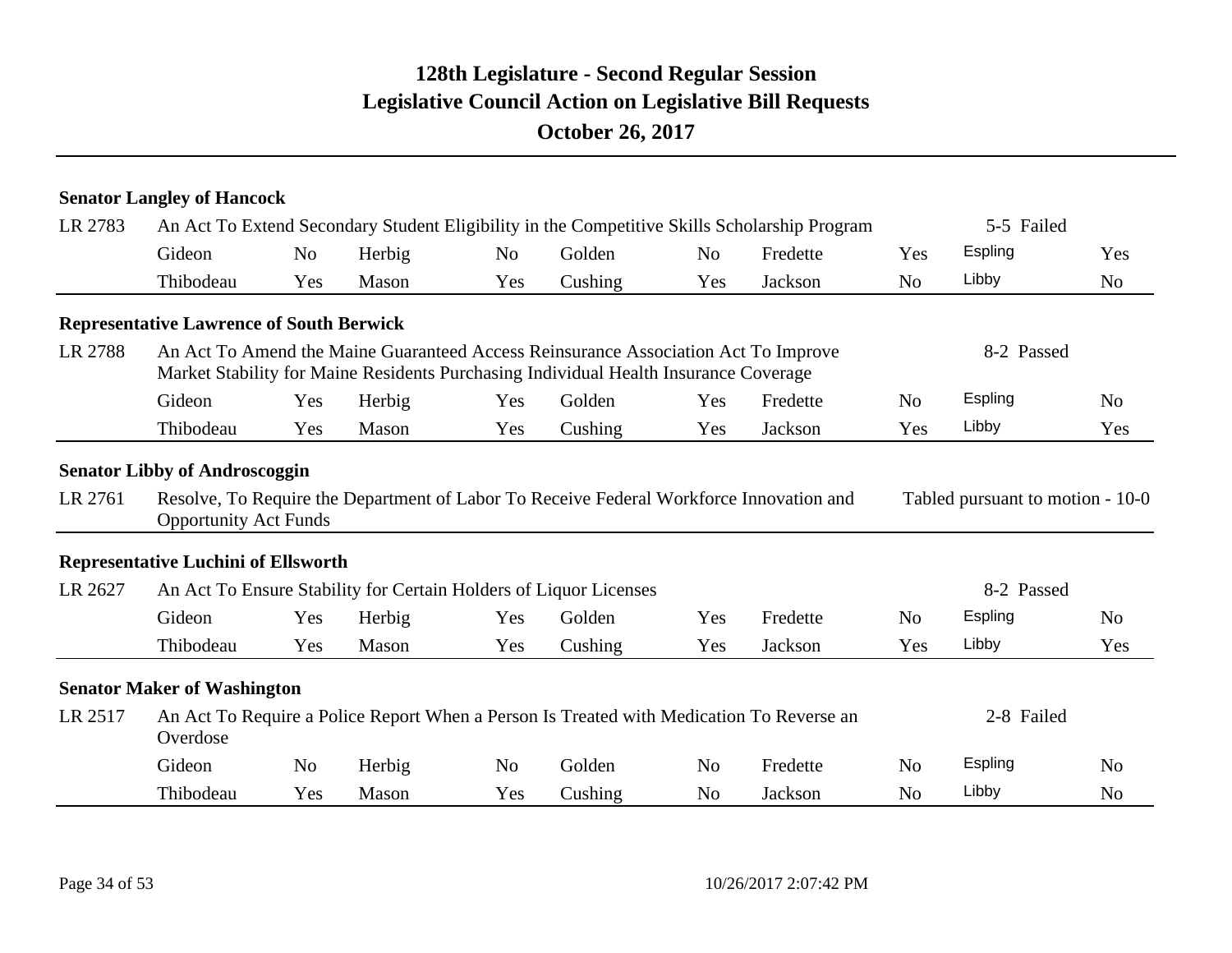|         | <b>Senator Maker of Washington</b>                                                                                                                          |                |                                             |                |                                                                                           |                |                                                                                             |                |            |                |  |
|---------|-------------------------------------------------------------------------------------------------------------------------------------------------------------|----------------|---------------------------------------------|----------------|-------------------------------------------------------------------------------------------|----------------|---------------------------------------------------------------------------------------------|----------------|------------|----------------|--|
| LR 2542 |                                                                                                                                                             |                | School-aged Child in Maine's Public Schools |                |                                                                                           |                | An Act Forbidding Food Shaming, Food Denial and the Use of Food as Discipline Involving Any | 6-4 Passed     |            |                |  |
|         | Gideon                                                                                                                                                      | Yes            | Herbig                                      | Yes            | Golden                                                                                    | Yes            | Fredette                                                                                    | N <sub>o</sub> | Espling    | N <sub>o</sub> |  |
|         | Thibodeau                                                                                                                                                   | Yes            | Mason                                       | N <sub>0</sub> | Cushing                                                                                   | N <sub>o</sub> | Jackson                                                                                     | Yes            | Libby      | Yes            |  |
| LR 2563 | <b>Multiple Accidents</b>                                                                                                                                   |                |                                             |                | An Act To Increase Penalties for Drivers Who Cause Serious or Fatal Injuries to Others in |                |                                                                                             |                | 2-8 Failed |                |  |
|         | Gideon                                                                                                                                                      | N <sub>0</sub> | Herbig                                      | N <sub>0</sub> | Golden                                                                                    | N <sub>0</sub> | Fredette                                                                                    | N <sub>0</sub> | Espling    | N <sub>0</sub> |  |
|         | Thibodeau                                                                                                                                                   | Yes            | Mason                                       | Yes            | Cushing                                                                                   | N <sub>o</sub> | Jackson                                                                                     | N <sub>0</sub> | Libby      | N <sub>o</sub> |  |
|         | <b>Representative Malaby of Hancock</b>                                                                                                                     |                |                                             |                |                                                                                           |                |                                                                                             |                |            |                |  |
| LR 2480 | An Act To Change Certain Gender-specific Terminology in the Laws Regarding Municipalities<br>and Counties                                                   |                |                                             |                |                                                                                           |                |                                                                                             |                | 6-4 Passed |                |  |
|         | Gideon                                                                                                                                                      | Yes            | Herbig                                      | Yes            | Golden                                                                                    | Yes            | Fredette                                                                                    | N <sub>o</sub> | Espling    | N <sub>o</sub> |  |
|         | Thibodeau                                                                                                                                                   | N <sub>o</sub> | Mason                                       | N <sub>o</sub> | Cushing                                                                                   | Yes            | Jackson                                                                                     | Yes            | Libby      | Yes            |  |
| LR 2555 |                                                                                                                                                             |                |                                             |                | Resolve, To Designate Route 182 in Franklin as a Blue Star Memorial Highway               |                |                                                                                             |                | 5-5 Failed |                |  |
|         | Gideon                                                                                                                                                      | N <sub>o</sub> | Herbig                                      | N <sub>o</sub> | Golden                                                                                    | N <sub>o</sub> | Fredette                                                                                    | Yes            | Espling    | Yes            |  |
|         | Thibodeau                                                                                                                                                   | Yes            | Mason                                       | Yes            | Cushing                                                                                   | Yes            | Jackson                                                                                     | N <sub>o</sub> | Libby      | N <sub>0</sub> |  |
| LR 2561 | Resolve, To Require the Department of Health and Human Services To Conduct a Study of<br>MaineCare Reimbursement Rates for Assistive Technology Assessments |                |                                             | 4-6 Failed     |                                                                                           |                |                                                                                             |                |            |                |  |
|         | Gideon                                                                                                                                                      | N <sub>o</sub> | Herbig                                      | N <sub>o</sub> | Golden                                                                                    | N <sub>o</sub> | Fredette                                                                                    | Yes            | Espling    | Yes            |  |
|         | Thibodeau                                                                                                                                                   | Yes            | Mason                                       | Yes            | Cushing                                                                                   | N <sub>o</sub> | Jackson                                                                                     | N <sub>o</sub> | Libby      | N <sub>o</sub> |  |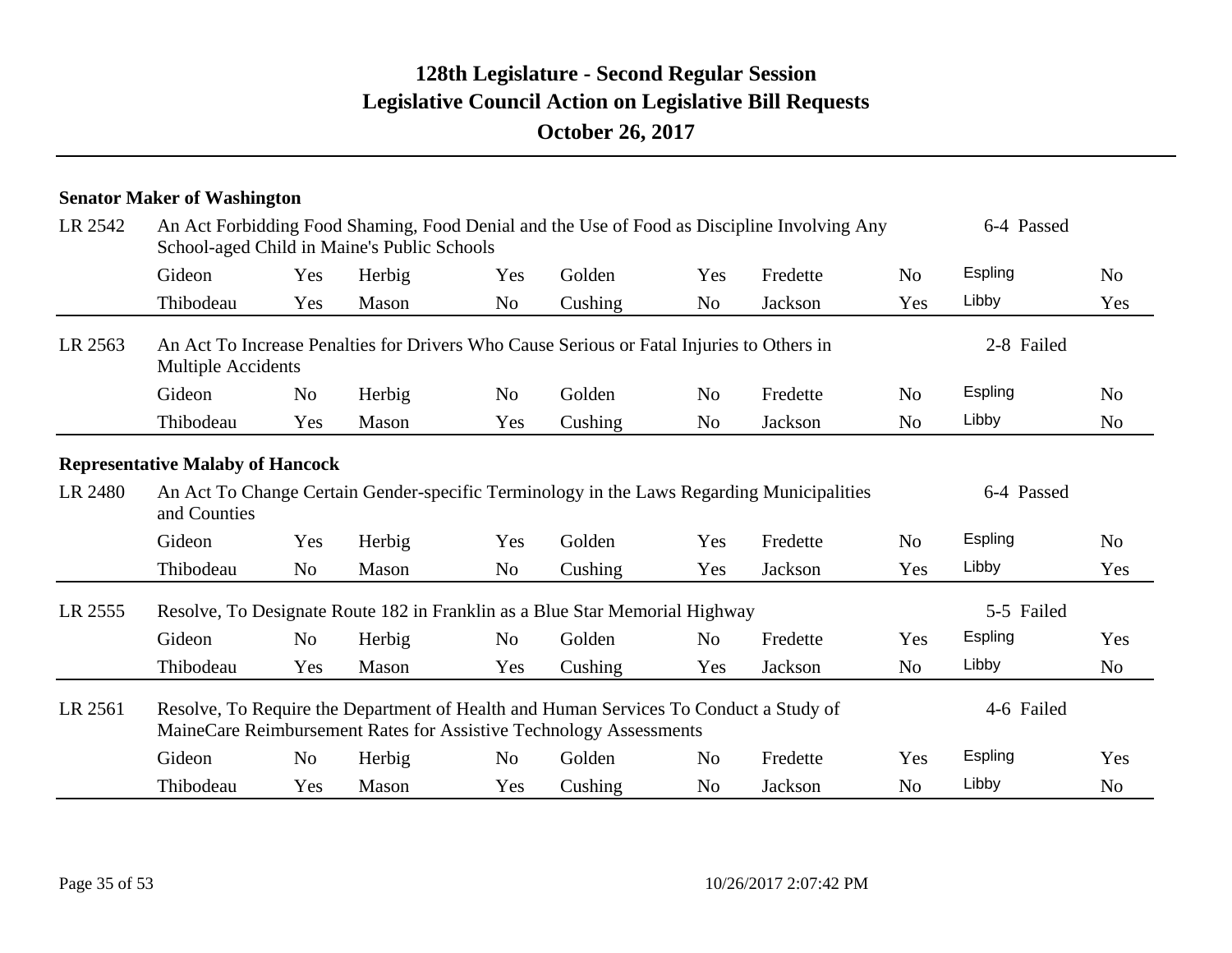|         | <b>Representative Malaby of Hancock</b>                                                                                          |                |                                      |                |                                                                           |                |                                                                                            |                |            |                |
|---------|----------------------------------------------------------------------------------------------------------------------------------|----------------|--------------------------------------|----------------|---------------------------------------------------------------------------|----------------|--------------------------------------------------------------------------------------------|----------------|------------|----------------|
| LR 2764 |                                                                                                                                  |                |                                      |                | An Act To Provide Protection for Individuals with Acquired Brain Injuries |                |                                                                                            |                | 1-9 Failed |                |
|         | Gideon                                                                                                                           | N <sub>o</sub> | Herbig                               | N <sub>o</sub> | Golden                                                                    | N <sub>0</sub> | Fredette                                                                                   | Yes            | Espling    | N <sub>0</sub> |
|         | Thibodeau                                                                                                                        | N <sub>o</sub> | Mason                                | N <sub>o</sub> | Cushing                                                                   | N <sub>o</sub> | Jackson                                                                                    | N <sub>o</sub> | Libby      | N <sub>o</sub> |
|         | <b>Representative Martin of Sinclair</b>                                                                                         |                |                                      |                |                                                                           |                |                                                                                            |                |            |                |
| LR 2570 |                                                                                                                                  |                | Have More Than One Redemption Center |                |                                                                           |                | An Act To Reduce the Minimum Population Threshold a Municipality Must Attain in Order To   |                | 5-5 Failed |                |
|         | Gideon                                                                                                                           | Yes            | Herbig                               | Yes            | Golden                                                                    | Yes            | Fredette                                                                                   | N <sub>o</sub> | Espling    | N <sub>0</sub> |
|         | Thibodeau                                                                                                                        | N <sub>o</sub> | Mason                                | N <sub>o</sub> | Cushing                                                                   | N <sub>o</sub> | Jackson                                                                                    | Yes            | Libby      | Yes            |
|         | <b>Representative Martin of Eagle Lake</b>                                                                                       |                |                                      |                |                                                                           |                |                                                                                            |                |            |                |
| LR 2497 | An Act Regarding the Prohibition on the Possession of a Firearm on School Property                                               |                |                                      | 8-2 Passed     |                                                                           |                |                                                                                            |                |            |                |
|         | Gideon                                                                                                                           | N <sub>0</sub> | Herbig                               | Yes            | Golden                                                                    | Yes            | Fredette                                                                                   | Yes            | Espling    | Yes            |
|         | Thibodeau                                                                                                                        | Yes            | Mason                                | Yes            | Cushing                                                                   | Yes            | Jackson                                                                                    | Yes            | Libby      | N <sub>0</sub> |
|         | <b>Senator Mason of Androscoggin</b>                                                                                             |                |                                      |                |                                                                           |                |                                                                                            |                |            |                |
| LR 2564 | Older                                                                                                                            |                |                                      |                |                                                                           |                | An Act Regarding Access to Tobacco Products by Members of the Military 18 Years of Age and |                | 4-6 Failed |                |
|         | Gideon                                                                                                                           | N <sub>o</sub> | Herbig                               | N <sub>o</sub> | Golden                                                                    | N <sub>o</sub> | Fredette                                                                                   | Yes            | Espling    | Yes            |
|         | Thibodeau                                                                                                                        | Yes            | Mason                                | Yes            | Cushing                                                                   | N <sub>o</sub> | Jackson                                                                                    | N <sub>o</sub> | Libby      | N <sub>0</sub> |
| LR 2588 | An Act To Establish a Study Commission To Examine the Implied Warranty Laws and the<br><b>Arbitration Process for Those Laws</b> |                |                                      |                |                                                                           |                |                                                                                            |                | 6-4 Passed |                |
|         | Gideon                                                                                                                           | N <sub>o</sub> | Herbig                               | Yes            | Golden                                                                    | Yes            | Fredette                                                                                   | N <sub>o</sub> | Espling    | Yes            |
|         | Thibodeau                                                                                                                        | Yes            | Mason                                | Yes            | Cushing                                                                   | Yes            | Jackson                                                                                    | N <sub>o</sub> | Libby      | N <sub>o</sub> |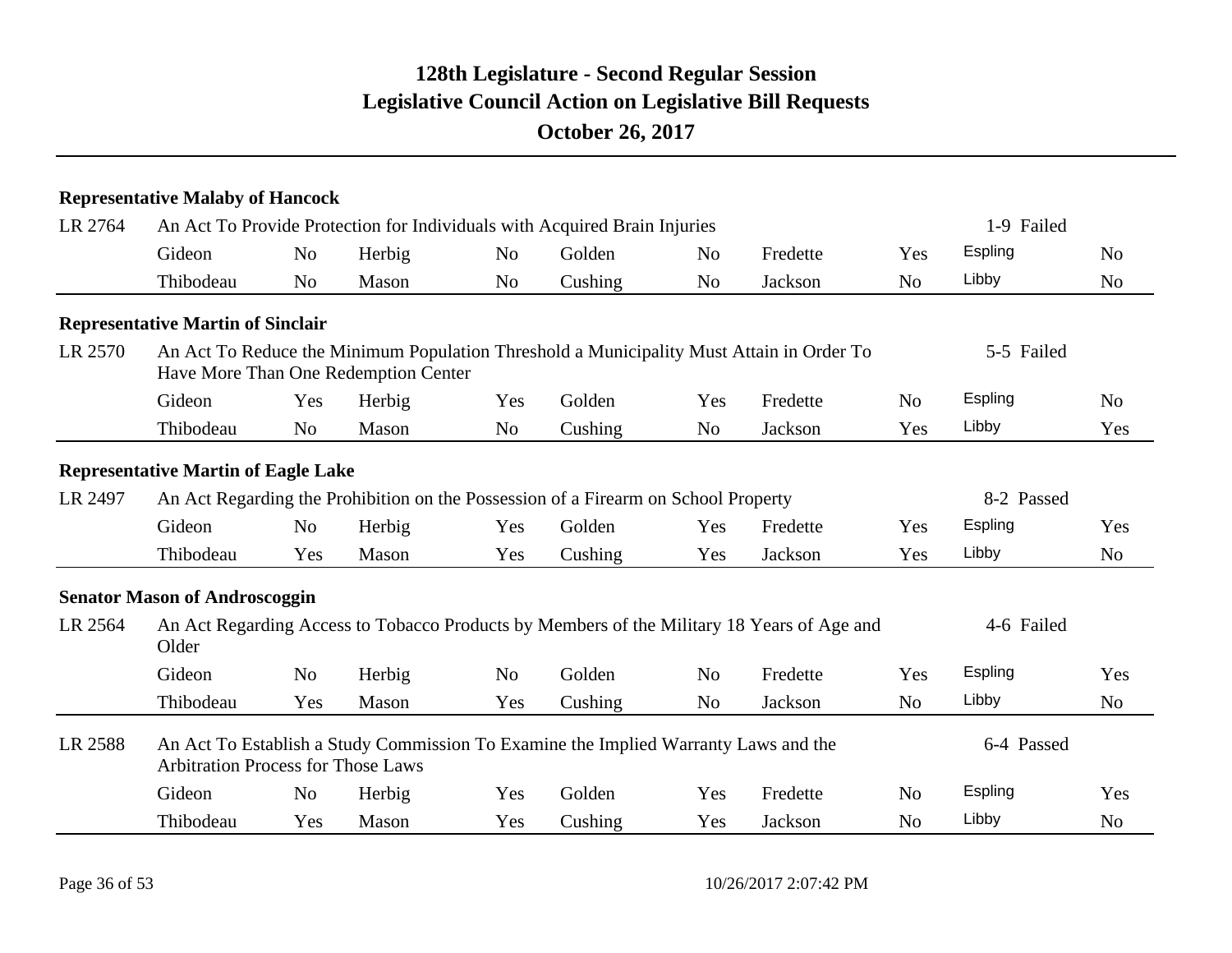|         | <b>Representative Mastraccio of Sanford</b>  |                |                                          |                |                                                                                       |                |                                                                                        |                |            |                |
|---------|----------------------------------------------|----------------|------------------------------------------|----------------|---------------------------------------------------------------------------------------|----------------|----------------------------------------------------------------------------------------|----------------|------------|----------------|
| LR 2582 |                                              |                |                                          |                | An Act To Amend the Laws Governing Pine Tree Development Zones                        |                |                                                                                        |                | 5-5 Failed |                |
|         | Gideon                                       | Yes            | Herbig                                   | Yes            | Golden                                                                                | Yes            | Fredette                                                                               | N <sub>o</sub> | Espling    | N <sub>o</sub> |
|         | Thibodeau                                    | N <sub>o</sub> | Mason                                    | No             | Cushing                                                                               | N <sub>o</sub> | Jackson                                                                                | Yes            | Libby      | Yes            |
|         | <b>Representative McCreight of Harpswell</b> |                |                                          |                |                                                                                       |                |                                                                                        |                |            |                |
| LR 2554 | <b>Fishing License Holders</b>               |                |                                          |                |                                                                                       |                | An Act To Amend the Law Regarding the Temporary Medical Allowance for Lobster and Crab |                | 5-5 Failed |                |
|         | Gideon                                       | Yes            | Herbig                                   | Yes            | Golden                                                                                | Yes            | Fredette                                                                               | N <sub>o</sub> | Espling    | N <sub>o</sub> |
|         | Thibodeau                                    | N <sub>o</sub> | Mason                                    | N <sub>o</sub> | Cushing                                                                               | N <sub>o</sub> | Jackson                                                                                | Yes            | Libby      | Yes            |
|         | <b>Senator Millett of Cumberland</b>         |                |                                          |                |                                                                                       |                |                                                                                        |                |            |                |
| LR 2483 |                                              |                |                                          |                | An Act To Protect Local Control of Military Equipment Procurement                     |                |                                                                                        |                | 3-7 Failed |                |
|         | Gideon                                       | Yes            | Herbig                                   | N <sub>o</sub> | Golden                                                                                | N <sub>o</sub> | Fredette                                                                               | N <sub>o</sub> | Espling    | N <sub>o</sub> |
|         | Thibodeau                                    | N <sub>o</sub> | Mason                                    | N <sub>o</sub> | Cushing                                                                               | N <sub>o</sub> | Jackson                                                                                | Yes            | Libby      | Yes            |
| LR 2484 | Agencies                                     |                |                                          |                | An Act To Ensure Transparency in Acquisition of Military Equipment by Law Enforcement |                |                                                                                        |                | 3-7 Failed |                |
|         | Gideon                                       | Yes            | Herbig                                   | N <sub>o</sub> | Golden                                                                                | N <sub>o</sub> | Fredette                                                                               | N <sub>0</sub> | Espling    | No             |
|         | Thibodeau                                    | N <sub>o</sub> | Mason                                    | N <sub>o</sub> | Cushing                                                                               | N <sub>o</sub> | Jackson                                                                                | Yes            | Libby      | Yes            |
| LR 2623 |                                              |                | An Act To Protect Children in Child Care |                |                                                                                       |                |                                                                                        |                | 5-5 Failed |                |
|         | Gideon                                       | Yes            | Herbig                                   | Yes            | Golden                                                                                | Yes            | Fredette                                                                               | N <sub>o</sub> | Espling    | N <sub>o</sub> |
|         | Thibodeau                                    | N <sub>o</sub> | Mason                                    | N <sub>o</sub> | Cushing                                                                               | N <sub>o</sub> | Jackson                                                                                | Yes            | Libby      | Yes            |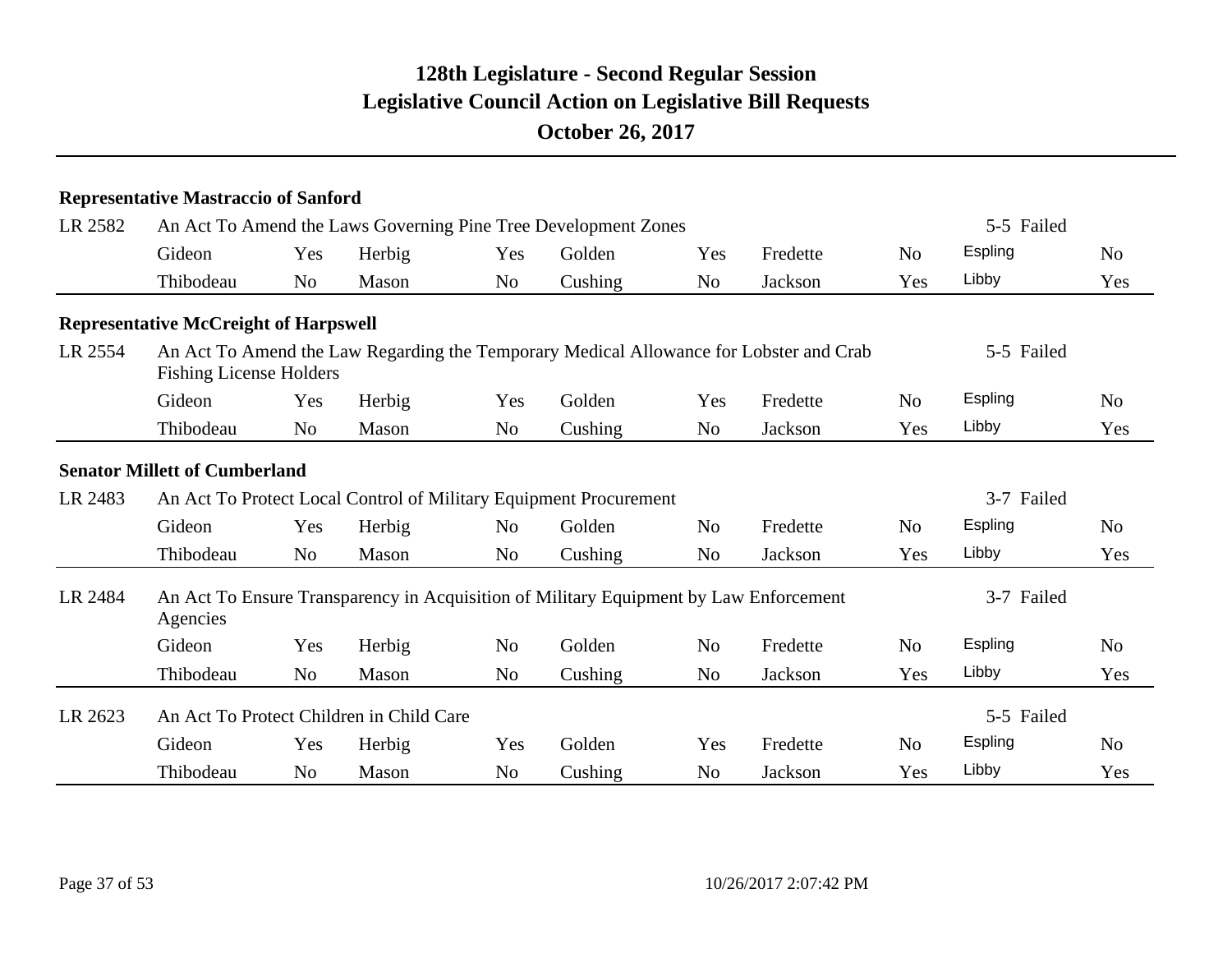# Gideon Yes Herbig Yes Golden Yes Fredette No Espling No Thibodeau Yes Mason Yes Cushing Yes Jackson Yes Libby Yes LR 2567 An Act To Allow the Operation of "Autocycles" on Roads in Maine 8-2 Passed Gideon Yes Herbig Yes Golden Yes Fredette No Espling No Thibodeau No Mason No Cushing No Jackson Yes Libby Yes LR 2566 An Act To Change the Term "Overseers of the Poor" as It Is Used in the Maine Revised Statutes 5-5 Failed Thibodeau No Mason No Cushing No Jackson Yes Libby Yes Gideon No Herbig No Golden No Fredette No Espling No LR 2494 An Act To Require Cameras in Ambulances 2-8 Failed Gideon Yes Herbig Yes Golden Yes Fredette Yes Espling No Thibodeau No Mason No Cushing No Jackson Yes Libby Yes LR 2464 An Act To Shorten the Residency Requirements for In-state Tuition 6-4 Passed Gideon No Herbig No Golden No Fredette No Espling No Thibodeau No Mason No Cushing No Jackson Yes Libby Yes LR 2463 An Act To Set 16 Years of Age as the Minimum Age for Marriage 2-8 Failed Gideon Yes Herbig Yes Golden Yes Fredette No Espling No Thibodeau No Mason No Cushing No Jackson Yes Libby Yes LR 2462 An Act Regarding the Sales Tax on Trailers Sold in This State for Use Outside the State 5-5 Failed **Senator Miramant of Knox**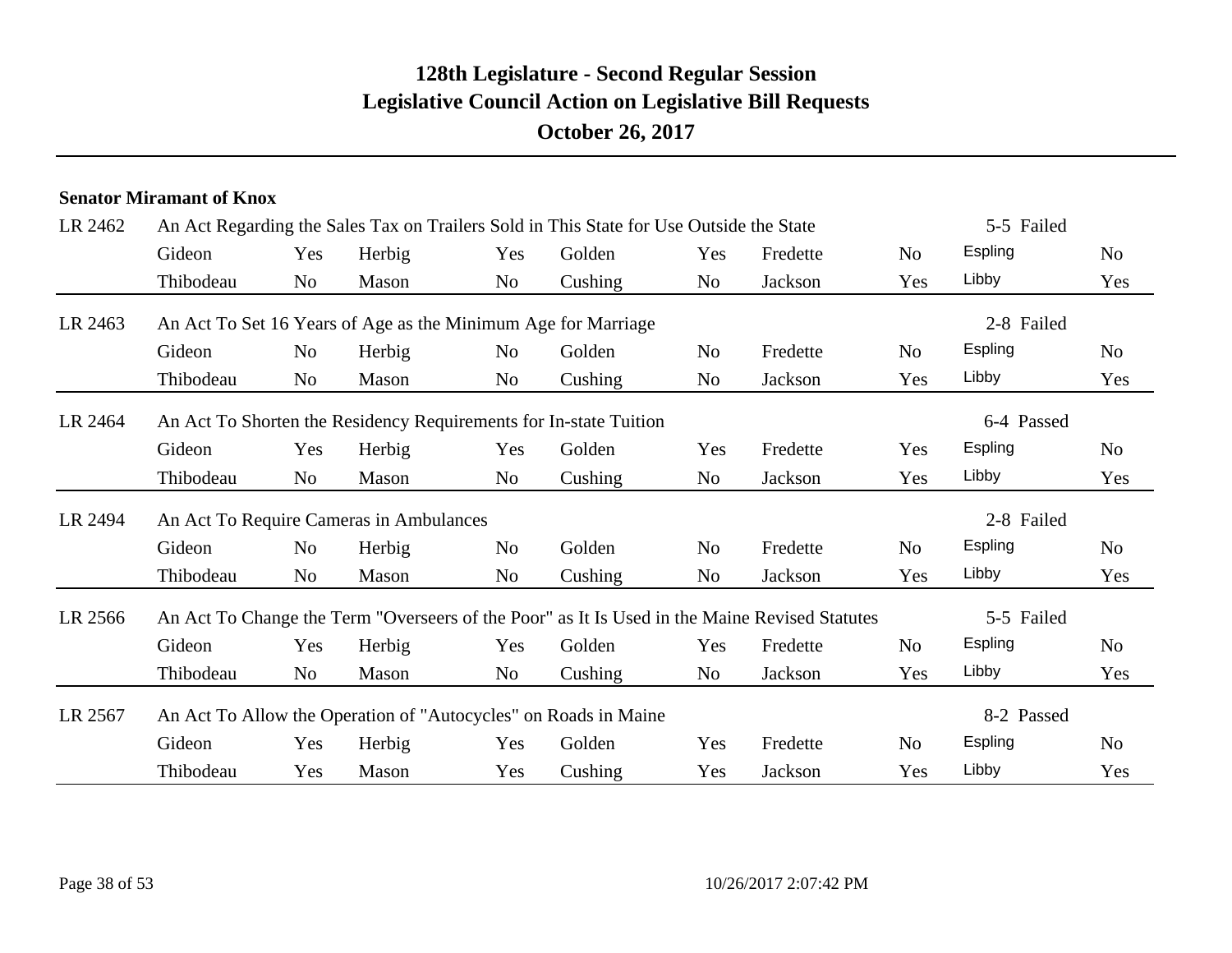|         | <b>Senator Miramant of Knox</b>              |                |        |                |                                                                                    |                |                                                                                             |                |            |                |
|---------|----------------------------------------------|----------------|--------|----------------|------------------------------------------------------------------------------------|----------------|---------------------------------------------------------------------------------------------|----------------|------------|----------------|
| LR 2672 |                                              |                |        |                | An Act To Promote Recruitment and Retention of State Highway Workers               |                |                                                                                             |                | 5-5 Failed |                |
|         | Gideon                                       | Yes            | Herbig | Yes            | Golden                                                                             | Yes            | Fredette                                                                                    | N <sub>o</sub> | Espling    | N <sub>0</sub> |
|         | Thibodeau                                    | N <sub>o</sub> | Mason  | N <sub>o</sub> | Cushing                                                                            | N <sub>o</sub> | Jackson                                                                                     | Yes            | Libby      | Yes            |
|         | <b>Representative Moonen of Portland</b>     |                |        |                |                                                                                    |                |                                                                                             |                |            |                |
| LR 2628 | Violations                                   |                |        |                |                                                                                    |                | An Act To Amend the Laws Affecting the Judicial Branch Regarding Civil Railroad Trespass    |                | 7-3 Passed |                |
|         | Gideon                                       | Yes            | Herbig | Yes            | Golden                                                                             | Yes            | Fredette                                                                                    | Yes            | Espling    | Yes            |
|         | Thibodeau                                    | Yes            | Mason  | Yes            | Cushing                                                                            | N <sub>o</sub> | Jackson                                                                                     | N <sub>o</sub> | Libby      | N <sub>o</sub> |
|         | <b>Representative Nadeau of Winslow</b>      |                |        |                |                                                                                    |                |                                                                                             |                |            |                |
| LR 2656 |                                              |                |        |                | An Act To Amend the Laws Governing Offenses against the Person                     |                |                                                                                             |                | 9-1 Passed |                |
|         | Gideon                                       | Yes            | Herbig | Yes            | Golden                                                                             | Yes            | Fredette                                                                                    | Yes            | Espling    | N <sub>o</sub> |
|         | Thibodeau                                    | Yes            | Mason  | Yes            | Cushing                                                                            | Yes            | Jackson                                                                                     | Yes            | Libby      | Yes            |
|         | <b>Representative O'Connor of Berwick</b>    |                |        |                |                                                                                    |                |                                                                                             |                |            |                |
| LR 2530 | <b>Ownership and Manage Medical Expenses</b> |                |        |                | An Act To Amend the Tax Laws To Strengthen Charitable Institutions, Encourage Home |                |                                                                                             |                | 4-6 Failed |                |
|         | Gideon                                       | N <sub>o</sub> | Herbig | Yes            | Golden                                                                             | N <sub>o</sub> | Fredette                                                                                    | Yes            | Espling    | N <sub>o</sub> |
|         | Thibodeau                                    | Yes            | Mason  | Yes            | Cushing                                                                            | N <sub>o</sub> | Jackson                                                                                     | N <sub>o</sub> | Libby      | N <sub>o</sub> |
| LR 2531 | Percent                                      |                |        |                |                                                                                    |                | An Act To Allow Municipalities To Reduce Mill Rates on the Motor Vehicle Excise Tax to Zero |                | 3-7 Failed |                |
|         | Gideon                                       | N <sub>o</sub> | Herbig | No             | Golden                                                                             | N <sub>o</sub> | Fredette                                                                                    | Yes            | Espling    | Yes            |
|         | Thibodeau                                    | N <sub>o</sub> | Mason  | Yes            | Cushing                                                                            | N <sub>o</sub> | Jackson                                                                                     | N <sub>o</sub> | Libby      | N <sub>o</sub> |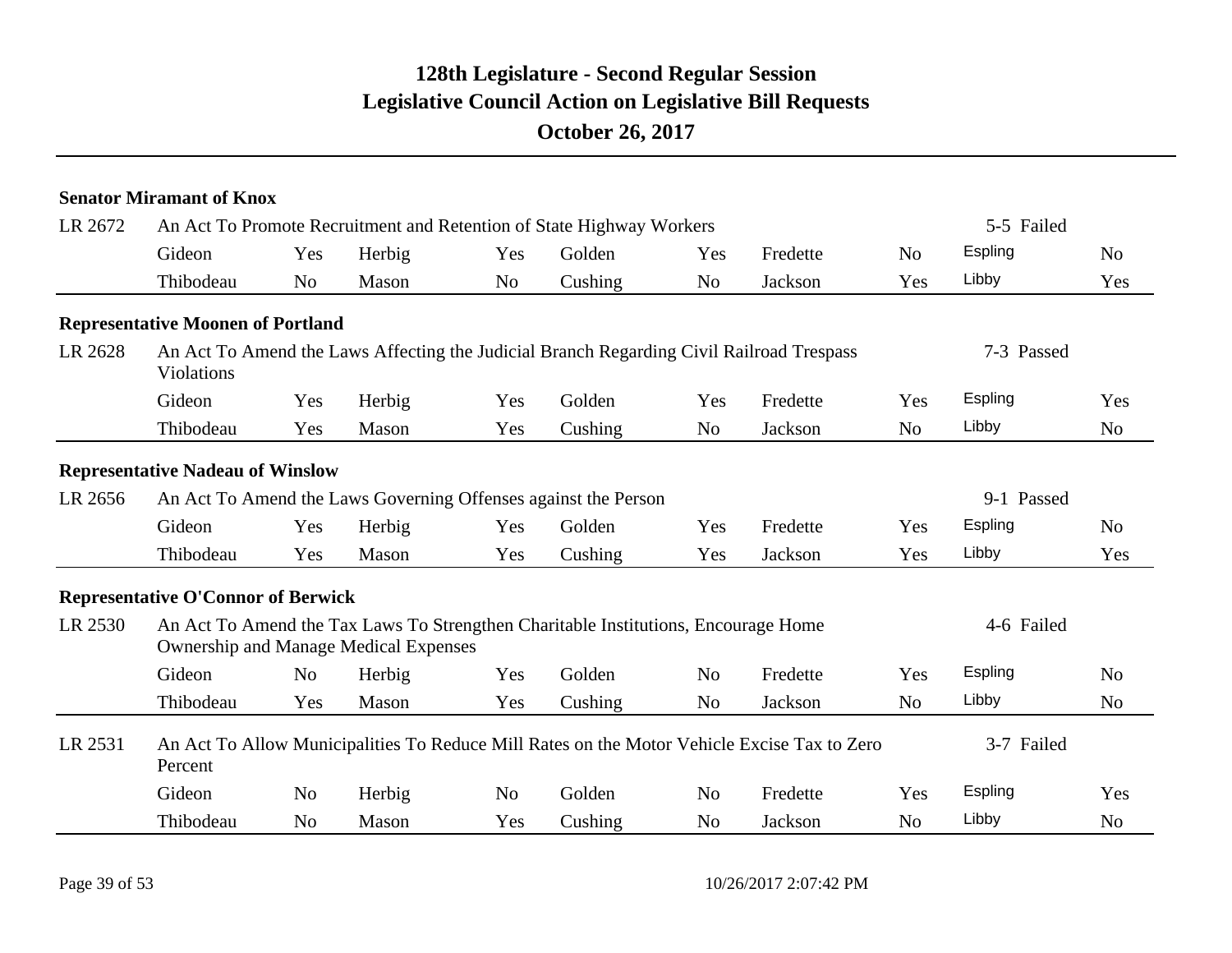|         | <b>Representative O'Connor of Berwick</b>     |                |                                                |                |                                                                                            |                |                                                                                         |                |                |                |
|---------|-----------------------------------------------|----------------|------------------------------------------------|----------------|--------------------------------------------------------------------------------------------|----------------|-----------------------------------------------------------------------------------------|----------------|----------------|----------------|
| LR 2625 |                                               |                |                                                |                | Initiatives of Legislation are Compatible with the Constitution of Maine and Statutory Law |                | RESOLUTION, Proposing an Amendment to the Constitution of Maine To Help Ensure Direct   |                | 5-5 Failed     |                |
|         | Gideon                                        | N <sub>0</sub> | Herbig                                         | N <sub>o</sub> | Golden                                                                                     | N <sub>o</sub> | Fredette                                                                                | Yes            | Espling        | Yes            |
|         | Thibodeau                                     | Yes            | Mason                                          | Yes            | Cushing                                                                                    | Yes            | Jackson                                                                                 | N <sub>0</sub> | Libby          | N <sub>0</sub> |
|         | <b>Representative Parker of South Berwick</b> |                |                                                |                |                                                                                            |                |                                                                                         |                |                |                |
| LR 2704 | Services                                      |                |                                                |                | Investigations and Mortality Reviews Performed by the Department of Health and Human       |                | An Act To Allow the Maine Developmental Services Oversight and Advisory Board Access to |                | 7-3 Passed     |                |
|         | Gideon                                        | Yes            | Herbig                                         | Yes            | Golden                                                                                     | Yes            | Fredette                                                                                | N <sub>o</sub> | Espling        | N <sub>o</sub> |
|         | Thibodeau                                     | Yes            | Mason                                          | Yes            | Cushing                                                                                    | No             | Jackson                                                                                 | Yes            | Libby          | Yes            |
| LR 2705 |                                               |                | Provision in the Adult Protective Services Act |                |                                                                                            |                | An Act To Amend the Law Governing the Scope of the Mandatory Disclosure of Information  |                | 5-5 Failed     |                |
|         | Gideon                                        | Yes            | Herbig                                         | Yes            | Golden                                                                                     | Yes            | Fredette                                                                                | N <sub>o</sub> | <b>Espling</b> | N <sub>o</sub> |
|         | Thibodeau                                     | N <sub>o</sub> | Mason                                          | N <sub>o</sub> | Cushing                                                                                    | N <sub>0</sub> | Jackson                                                                                 | Yes            | Libby          | Yes            |
|         | <b>Representative Parry of Arundel</b>        |                |                                                |                |                                                                                            |                |                                                                                         |                |                |                |
| LR 2562 | Diagnosed with Cystic Fibrosis                |                |                                                |                | An Act To Waive Income Restrictions for Supplemental MaineCare Coverage for Children       |                |                                                                                         |                | 4-6 Failed     |                |
|         | Gideon                                        | N <sub>0</sub> | Herbig                                         | N <sub>0</sub> | Golden                                                                                     | N <sub>0</sub> | Fredette                                                                                | Yes            | Espling        | Yes            |
|         | Thibodeau                                     | N <sub>o</sub> | Mason                                          | Yes            | Cushing                                                                                    | Yes            | Jackson                                                                                 | N <sub>o</sub> | Libby          | N <sub>o</sub> |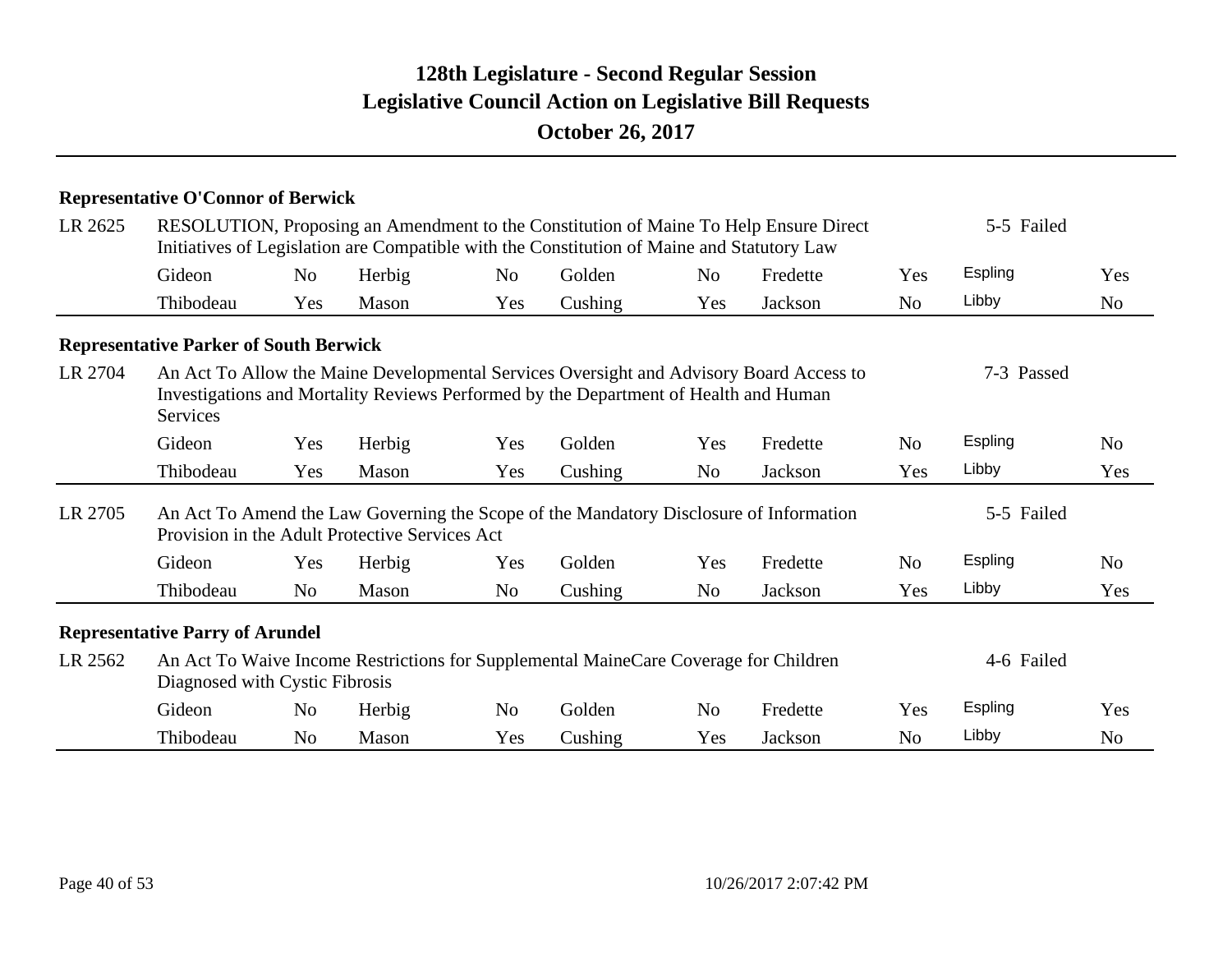|         | <b>Representative Perry of Calais</b>                          |                |        |                |         |                |                                                                                                |                |                                  |                |
|---------|----------------------------------------------------------------|----------------|--------|----------------|---------|----------------|------------------------------------------------------------------------------------------------|----------------|----------------------------------|----------------|
| LR 2522 | An Act To Restore Funding for School-based Health Clinics      |                |        |                |         |                |                                                                                                |                | 5-5 Failed                       |                |
|         | Gideon                                                         | Yes            | Herbig | Yes            | Golden  | Yes            | Fredette                                                                                       | N <sub>0</sub> | Espling                          | N <sub>0</sub> |
|         | Thibodeau                                                      | N <sub>o</sub> | Mason  | N <sub>o</sub> | Cushing | N <sub>o</sub> | Jackson                                                                                        | Yes            | Libby                            | Yes            |
| LR 2523 | An Act To Ensure Federal Funding for Job Training Services     |                |        |                |         |                |                                                                                                |                | Tabled pursuant to motion - 10-0 |                |
|         | <b>Representative Picchiotti of Fairfield</b>                  |                |        |                |         |                |                                                                                                |                |                                  |                |
| LR 2545 | To Provide for Enhanced Prescriber Communications              |                |        |                |         |                | An Act To Allow for the Substitution of Interchangeable Biological Products in Medications and |                | 0-10 Failed                      |                |
|         | Gideon                                                         | N <sub>0</sub> | Herbig | N <sub>o</sub> | Golden  | N <sub>0</sub> | Fredette                                                                                       | N <sub>0</sub> | Espling                          | N <sub>0</sub> |
|         | Thibodeau                                                      | N <sub>o</sub> | Mason  | N <sub>o</sub> | Cushing | N <sub>o</sub> | Jackson                                                                                        | N <sub>o</sub> | Libby                            | N <sub>0</sub> |
|         | <b>Representative Pickett of Dixfield</b>                      |                |        |                |         |                |                                                                                                |                |                                  |                |
| LR 2533 | of Including Certain Wages for Purposes of Retirement Benefits |                |        |                |         |                | An Act To Allow Certain Retirees in the Maine Public Employees Retirement System the Option    |                | 5-5 Failed                       |                |
|         | Gideon                                                         | Yes            | Herbig | Yes            | Golden  | Yes            | Fredette                                                                                       | N <sub>0</sub> | Espling                          | N <sub>0</sub> |
|         | Thibodeau                                                      | N <sub>o</sub> | Mason  | N <sub>o</sub> | Cushing | N <sub>o</sub> | Jackson                                                                                        | Yes            | Libby                            | Yes            |
|         | <b>Representative Pierce of Falmouth</b>                       |                |        |                |         |                |                                                                                                |                |                                  |                |
| LR 2726 | a Debit or Credit Card                                         |                |        |                |         |                | An Act To Support Maine Businesses by Authorizing the Imposition of a Surcharge on the Use of  |                | 5-5 Failed                       |                |
|         | Gideon                                                         | Yes            | Herbig | Yes            | Golden  | Yes            | Fredette                                                                                       | N <sub>o</sub> | Espling                          | N <sub>0</sub> |
|         | Thibodeau                                                      | N <sub>0</sub> | Mason  | N <sub>o</sub> | Cushing | N <sub>o</sub> | Jackson                                                                                        | Yes            | Libby                            | Yes            |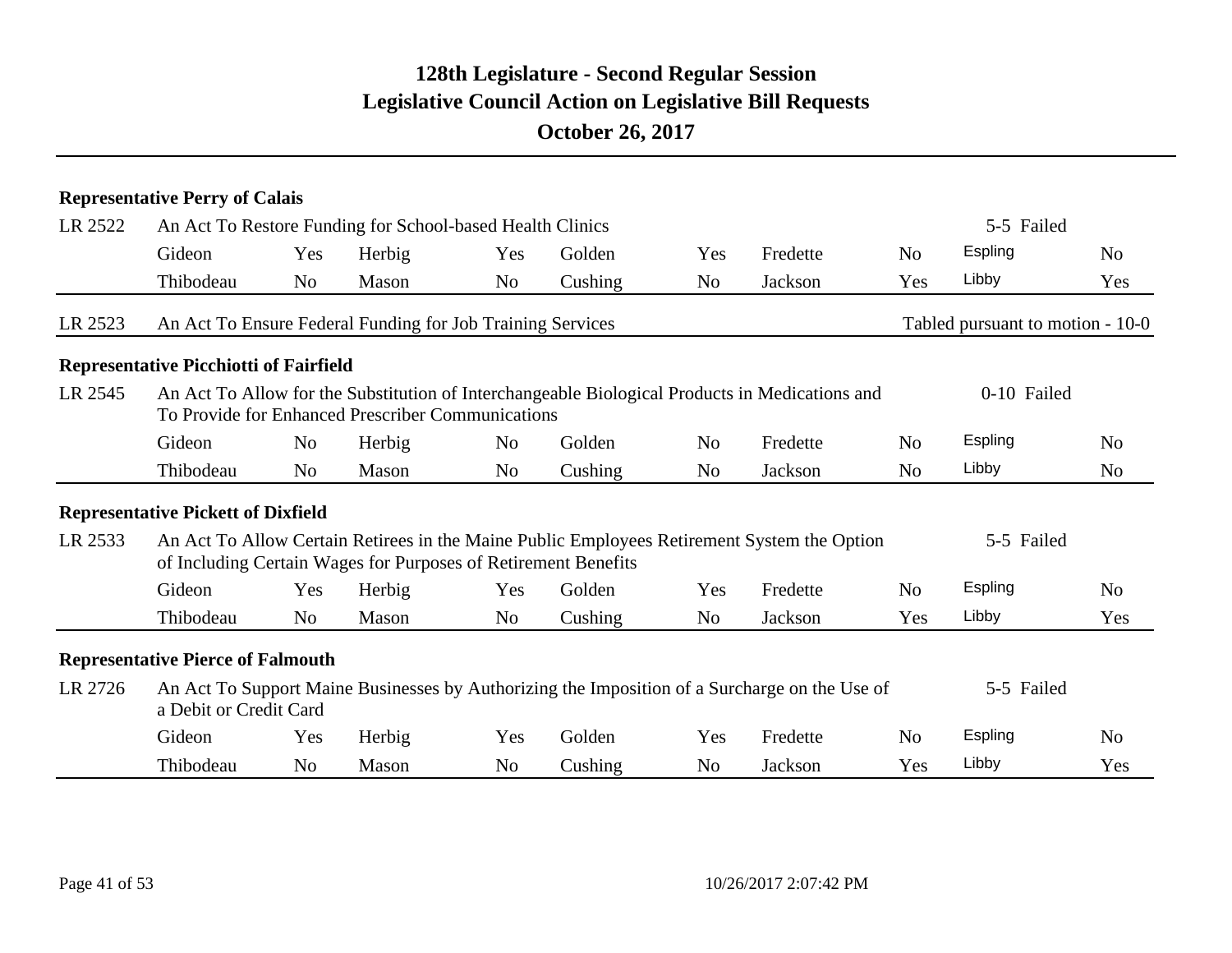|         | <b>Representative Pouliot of Augusta</b>               |                |                                                         |                |                                                                                       |                |                                                                                               |                |             |                |
|---------|--------------------------------------------------------|----------------|---------------------------------------------------------|----------------|---------------------------------------------------------------------------------------|----------------|-----------------------------------------------------------------------------------------------|----------------|-------------|----------------|
| LR 2688 | on the Same Premises                                   |                |                                                         |                |                                                                                       |                | An Act To Address Separation of a Class A Restaurant and Off-premises Retail Licensee Located |                | 5-5 Failed  |                |
|         | Gideon                                                 | N <sub>0</sub> | Herbig                                                  | No             | Golden                                                                                | N <sub>o</sub> | Fredette                                                                                      | Yes            | Espling     | Yes            |
|         | Thibodeau                                              | Yes            | Mason                                                   | Yes            | Cushing                                                                               | Yes            | Jackson                                                                                       | N <sub>o</sub> | Libby       | N <sub>o</sub> |
|         | <b>Senator Rosen of Hancock</b>                        |                |                                                         |                |                                                                                       |                |                                                                                               |                |             |                |
| LR 2477 | Resolve, To Study the Negue Trading Post Site in Orono |                |                                                         |                |                                                                                       |                |                                                                                               |                | 0-10 Failed |                |
|         | Gideon                                                 | N <sub>o</sub> | Herbig                                                  | N <sub>o</sub> | Golden                                                                                | N <sub>o</sub> | Fredette                                                                                      | N <sub>o</sub> | Espling     | N <sub>o</sub> |
|         | Thibodeau                                              | N <sub>o</sub> | Mason                                                   | N <sub>o</sub> | Cushing                                                                               | N <sub>o</sub> | Jackson                                                                                       | N <sub>o</sub> | Libby       | N <sub>o</sub> |
| LR 2499 |                                                        |                | While Participating in a Protest, Demonstration or Riot |                |                                                                                       |                | An Act To Prohibit the Wearing of a Mask or Hood or Otherwise Disguising a Person's Identity  |                | 3-7 Failed  |                |
|         | Gideon                                                 | N <sub>0</sub> | Herbig                                                  | N <sub>o</sub> | Golden                                                                                | N <sub>o</sub> | Fredette                                                                                      | N <sub>o</sub> | Espling     | N <sub>o</sub> |
|         | Thibodeau                                              | Yes            | Mason                                                   | Yes            | Cushing                                                                               | Yes            | Jackson                                                                                       | N <sub>o</sub> | Libby       | N <sub>o</sub> |
| LR 2652 |                                                        |                |                                                         |                | An Act To Protect the Interests of Grandchildren Regarding Visitation by Grandparents |                |                                                                                               |                | 4-6 Failed  |                |
|         | Gideon                                                 | N <sub>o</sub> | Herbig                                                  | N <sub>o</sub> | Golden                                                                                | N <sub>o</sub> | Fredette                                                                                      | Yes            | Espling     | N <sub>o</sub> |
|         | Thibodeau                                              | Yes            | Mason                                                   | Yes            | Cushing                                                                               | Yes            | Jackson                                                                                       | N <sub>o</sub> | Libby       | N <sub>o</sub> |
|         | <b>Representative Rykerson of Kittery</b>              |                |                                                         |                |                                                                                       |                |                                                                                               |                |             |                |
| LR 2594 |                                                        |                | Facilities To Qualify as Class I Resources              |                | An Act To Revise the Renewable Portfolio Standard Laws To Require Certain Hydropower  |                |                                                                                               |                | 7-3 Passed  |                |
|         | Gideon                                                 | Yes            | Herbig                                                  | Yes            | Golden                                                                                | Yes            | Fredette                                                                                      | N <sub>o</sub> | Espling     | N <sub>o</sub> |
|         | Thibodeau                                              | Yes            | Mason                                                   | Yes            | Cushing                                                                               | N <sub>o</sub> | Jackson                                                                                       | Yes            | Libby       | Yes            |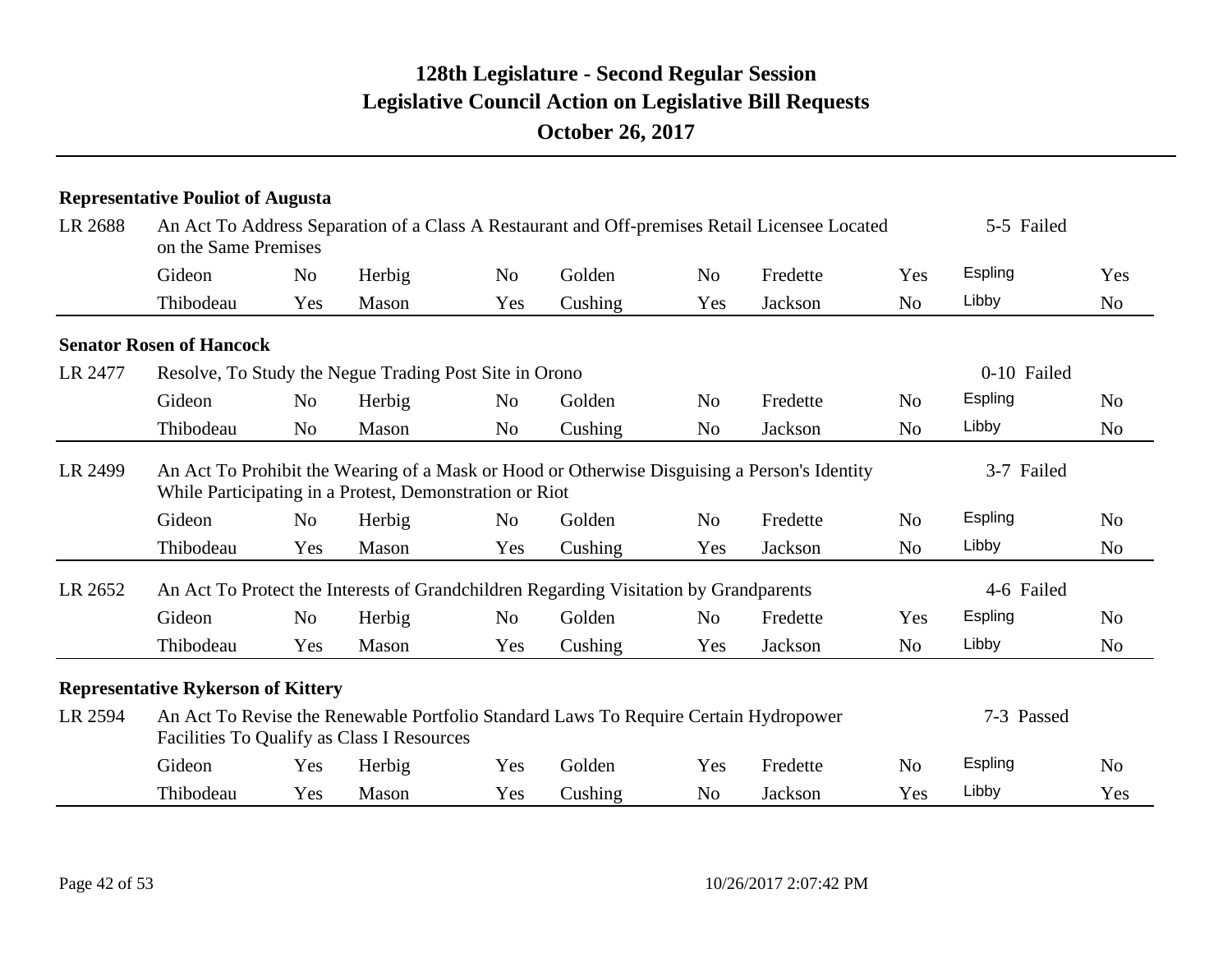|         | <b>Representative Sanborn of Portland</b>    |                |                                                      |                |                                                                                         |                |                                                                                                 |                |            |                |
|---------|----------------------------------------------|----------------|------------------------------------------------------|----------------|-----------------------------------------------------------------------------------------|----------------|-------------------------------------------------------------------------------------------------|----------------|------------|----------------|
| LR 2611 |                                              |                | <b>Autonomous Vehicles for Public Transportation</b> |                | An Act To Authorize Municipalities To Develop and Operate Pilot Programs for the Use of |                |                                                                                                 |                | 6-4 Passed |                |
|         | Gideon                                       | Yes            | Herbig                                               | Yes            | Golden                                                                                  | Yes            | Fredette                                                                                        | N <sub>0</sub> | Espling    | N <sub>0</sub> |
|         | Thibodeau                                    | N <sub>o</sub> | Mason                                                | Yes            | Cushing                                                                                 | N <sub>o</sub> | Jackson                                                                                         | Yes            | Libby      | Yes            |
| LR 2703 | Debt Collection                              |                |                                                      |                |                                                                                         |                | An Act To Make a Technical Correction Regarding the Information Required of Debt Buyers for     |                | 8-2 Passed |                |
|         | Gideon                                       | Yes            | Herbig                                               | Yes            | Golden                                                                                  | Yes            | Fredette                                                                                        | N <sub>0</sub> | Espling    | N <sub>o</sub> |
|         | Thibodeau                                    | Yes            | Mason                                                | Yes            | Cushing                                                                                 | Yes            | Jackson                                                                                         | Yes            | Libby      | Yes            |
|         | <b>Senator Saviello of Franklin</b>          |                |                                                      |                |                                                                                         |                |                                                                                                 |                |            |                |
| LR 2538 |                                              |                |                                                      |                |                                                                                         |                | An Act To Amend the Laws Regarding Distributed Energy and To Eliminate Gross Metering           |                | 6-4 Passed |                |
|         | Gideon                                       | Yes            | Herbig                                               | Yes            | Golden                                                                                  | Yes            | Fredette                                                                                        | N <sub>o</sub> | Espling    | N <sub>o</sub> |
|         | Thibodeau                                    | Yes            | Mason                                                | N <sub>o</sub> | Cushing                                                                                 | N <sub>o</sub> | Jackson                                                                                         | Yes            | Libby      | Yes            |
| LR 2578 | Returnable Beverage Container                |                |                                                      |                |                                                                                         |                | An Act To Repeal the Requirement That an Initiator of Deposit Register the Container Label of a |                | 2-8 Failed |                |
|         | Gideon                                       | N <sub>o</sub> | Herbig                                               | N <sub>o</sub> | Golden                                                                                  | N <sub>o</sub> | Fredette                                                                                        | N <sub>o</sub> | Espling    | N <sub>o</sub> |
|         | Thibodeau                                    | Yes            | Mason                                                | N <sub>o</sub> | Cushing                                                                                 | Yes            | Jackson                                                                                         | N <sub>o</sub> | Libby      | N <sub>o</sub> |
|         | <b>Representative Sirocki of Scarborough</b> |                |                                                      |                |                                                                                         |                |                                                                                                 |                |            |                |
| LR 2630 | <b>Female Genital Mutilation</b>             |                |                                                      |                |                                                                                         |                | An Act To Prohibit Female Genital Mutilation and To Provide Education and Outreach Regarding    |                | 5-5 Failed |                |
|         | Gideon                                       | N <sub>o</sub> | Herbig                                               | N <sub>o</sub> | Golden                                                                                  | N <sub>o</sub> | Fredette                                                                                        | Yes            | Espling    | Yes            |
|         | Thibodeau                                    | Yes            | Mason                                                | Yes            | Cushing                                                                                 | Yes            | Jackson                                                                                         | N <sub>o</sub> | Libby      | N <sub>o</sub> |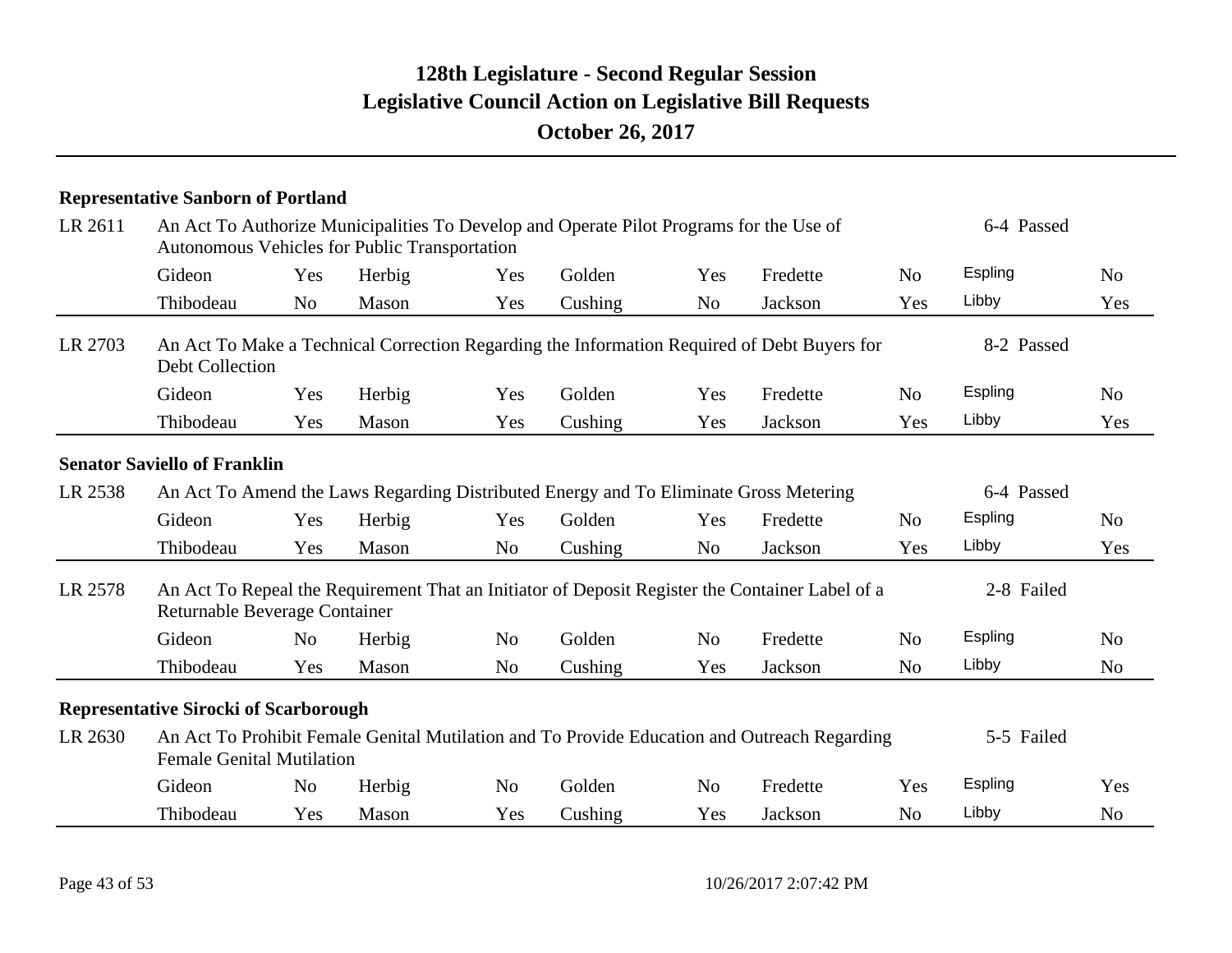#### **Representative Stanley of Medway**

| LR 2534 |                                                           |                |        |                | An Act To Improve the Energy Efficiency of Group Homes in the Northern Part of the State    |                |          |                | 8-2 Passed |                |
|---------|-----------------------------------------------------------|----------------|--------|----------------|---------------------------------------------------------------------------------------------|----------------|----------|----------------|------------|----------------|
|         | Gideon                                                    | Yes            | Herbig | Yes            | Golden                                                                                      | Yes            | Fredette | N <sub>0</sub> | Espling    | No             |
|         | Thibodeau                                                 | Yes            | Mason  | Yes            | Cushing                                                                                     | Yes            | Jackson  | Yes            | Libby      | Yes            |
| LR 2535 | An Act To Make the Cost of Camp Leases Public Information |                |        |                |                                                                                             |                |          |                | 4-6 Failed |                |
|         | Gideon                                                    | Yes            | Herbig | Yes            | Golden                                                                                      | Yes            | Fredette | N <sub>0</sub> | Espling    | N <sub>0</sub> |
|         | Thibodeau                                                 | N <sub>o</sub> | Mason  | N <sub>o</sub> | Cushing                                                                                     | N <sub>o</sub> | Jackson  | Yes            | Libby      | N <sub>o</sub> |
| LR 2601 | Check                                                     |                |        |                | An Act To Repeal the Requirement That Applicants for a Guide License Submit to a Background |                |          |                | 5-5 Failed |                |
|         | Gideon                                                    | Yes            | Herbig | Yes            | Golden                                                                                      | Yes            | Fredette | N <sub>o</sub> | Espling    | N <sub>0</sub> |
|         | Thibodeau                                                 | N <sub>0</sub> | Mason  | N <sub>o</sub> | Cushing                                                                                     | N <sub>o</sub> | Jackson  | Yes            | Libby      | Yes            |
| LR 2711 | Exemption                                                 |                |        |                | An Act To Encourage Computer Data Center Development by Providing a Sales Tax Refund or     |                |          |                | 6-4 Passed |                |
|         | Gideon                                                    | Yes            | Herbig | Yes            | Golden                                                                                      | Yes            | Fredette | N <sub>o</sub> | Espling    | N <sub>o</sub> |
|         | Thibodeau                                                 | N <sub>o</sub> | Mason  | N <sub>o</sub> | Cushing                                                                                     | Yes            | Jackson  | Yes            | Libby      | Yes            |
| LR 2712 | <b>Industrial Sites</b>                                   |                |        |                | An Act To Allow Hydropower Facilities To Sell Power Directly to Rural Manufacturing and     |                |          |                | 8-2 Passed |                |
|         | Gideon                                                    | Yes            | Herbig | Yes            | Golden                                                                                      | Yes            | Fredette | Yes            | Espling    | N <sub>o</sub> |
|         | Thibodeau                                                 | Yes            | Mason  | N <sub>o</sub> | Cushing                                                                                     | Yes            | Jackson  | Yes            | Libby      | Yes            |
| LR 2713 |                                                           |                |        |                | An Act To Ensure the Continuation of Maternity Care in Rural Hospitals                      |                |          |                | 5-5 Failed |                |
|         | Gideon                                                    | Yes            | Herbig | Yes            | Golden                                                                                      | Yes            | Fredette | N <sub>o</sub> | Espling    | N <sub>o</sub> |
|         | Thibodeau                                                 | N <sub>o</sub> | Mason  | N <sub>o</sub> | Cushing                                                                                     | N <sub>o</sub> | Jackson  | Yes            | Libby      | Yes            |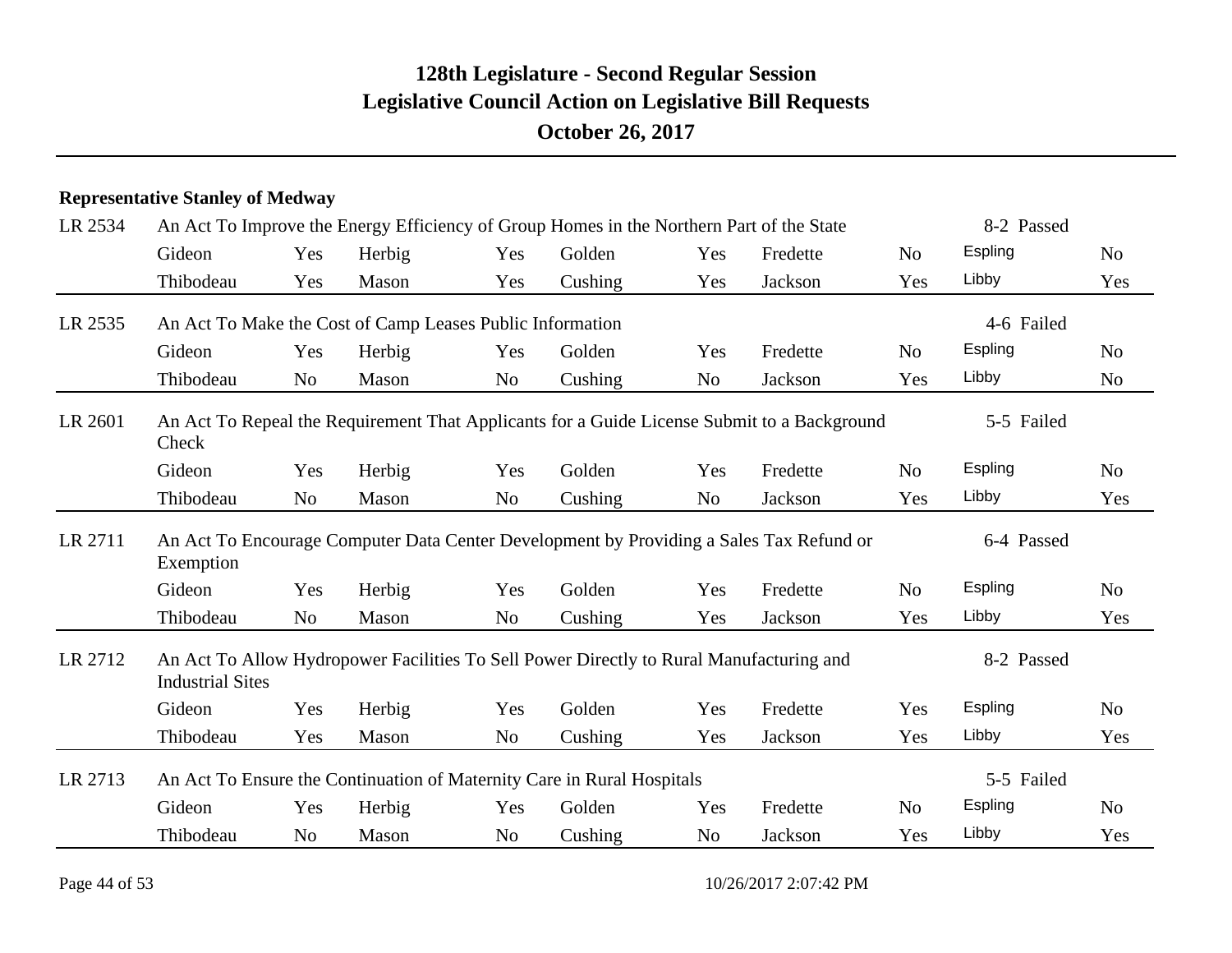|         | <b>Representative Stearns of Guilford</b>     |                |                                                          |                |                                                                                              |                |          |                |             |                |
|---------|-----------------------------------------------|----------------|----------------------------------------------------------|----------------|----------------------------------------------------------------------------------------------|----------------|----------|----------------|-------------|----------------|
| LR 2504 | over Bait                                     |                |                                                          |                | An Act To Amend the Term of Suspension of a Hunting License for a Conviction of Hunting Deer |                |          |                | 3-7 Failed  |                |
|         | Gideon                                        | N <sub>0</sub> | Herbig                                                   | N <sub>o</sub> | Golden                                                                                       | N <sub>o</sub> | Fredette | Yes            | Espling     | Yes            |
|         | Thibodeau                                     | N <sub>o</sub> | Mason                                                    | N <sub>o</sub> | Cushing                                                                                      | N <sub>o</sub> | Jackson  | N <sub>o</sub> | Libby       | Yes            |
|         | <b>Representative Stetkis of Canaan</b>       |                |                                                          |                |                                                                                              |                |          |                |             |                |
| LR 2610 |                                               |                | Policies and Fees Imposed on Professions and Occupations |                | An Act To Protect Work Opportunities for Maine Citizens by Eliminating Certain Laws, Rules,  |                |          |                | 2-8 Failed  |                |
|         | Gideon                                        | N <sub>o</sub> | Herbig                                                   | N <sub>o</sub> | Golden                                                                                       | N <sub>o</sub> | Fredette | N <sub>0</sub> | Espling     | Yes            |
|         | Thibodeau                                     | N <sub>o</sub> | Mason                                                    | N <sub>o</sub> | Cushing                                                                                      | Yes            | Jackson  | N <sub>o</sub> | Libby       | N <sub>0</sub> |
|         | <b>Representative Stewart of Presque Isle</b> |                |                                                          |                |                                                                                              |                |          |                |             |                |
| LR 2471 |                                               |                |                                                          |                | An Act To Exempt Nonprofit Cemeteries from the Sales and Use Tax                             |                |          |                | 1-9 Failed  |                |
|         | Gideon                                        | N <sub>o</sub> | Herbig                                                   | N <sub>o</sub> | Golden                                                                                       | N <sub>o</sub> | Fredette | Yes            | Espling     | N <sub>0</sub> |
|         | Thibodeau                                     | N <sub>o</sub> | Mason                                                    | N <sub>o</sub> | Cushing                                                                                      | N <sub>o</sub> | Jackson  | N <sub>o</sub> | Libby       | N <sub>0</sub> |
| LR 2472 | Fund                                          |                |                                                          |                | An Act To Prevent Human Trafficking, Protect Children and Finance the Victims' Compensation  |                |          |                | 3-7 Failed  |                |
|         | Gideon                                        | N <sub>o</sub> | Herbig                                                   | N <sub>o</sub> | Golden                                                                                       | N <sub>o</sub> | Fredette | Yes            | Espling     | Yes            |
|         | Thibodeau                                     | N <sub>o</sub> | Mason                                                    | N <sub>o</sub> | Cushing                                                                                      | Yes            | Jackson  | N <sub>o</sub> | Libby       | N <sub>0</sub> |
| LR 2541 |                                               |                |                                                          |                | An Act To Improve Access to Experienced Primary Care Providers in the State                  |                |          |                | 0-10 Failed |                |
|         | Gideon                                        | N <sub>o</sub> | Herbig                                                   | N <sub>o</sub> | Golden                                                                                       | N <sub>o</sub> | Fredette | N <sub>o</sub> | Espling     | N <sub>0</sub> |
|         | Thibodeau                                     | N <sub>o</sub> | Mason                                                    | N <sub>o</sub> | Cushing                                                                                      | N <sub>o</sub> | Jackson  | N <sub>o</sub> | Libby       | N <sub>0</sub> |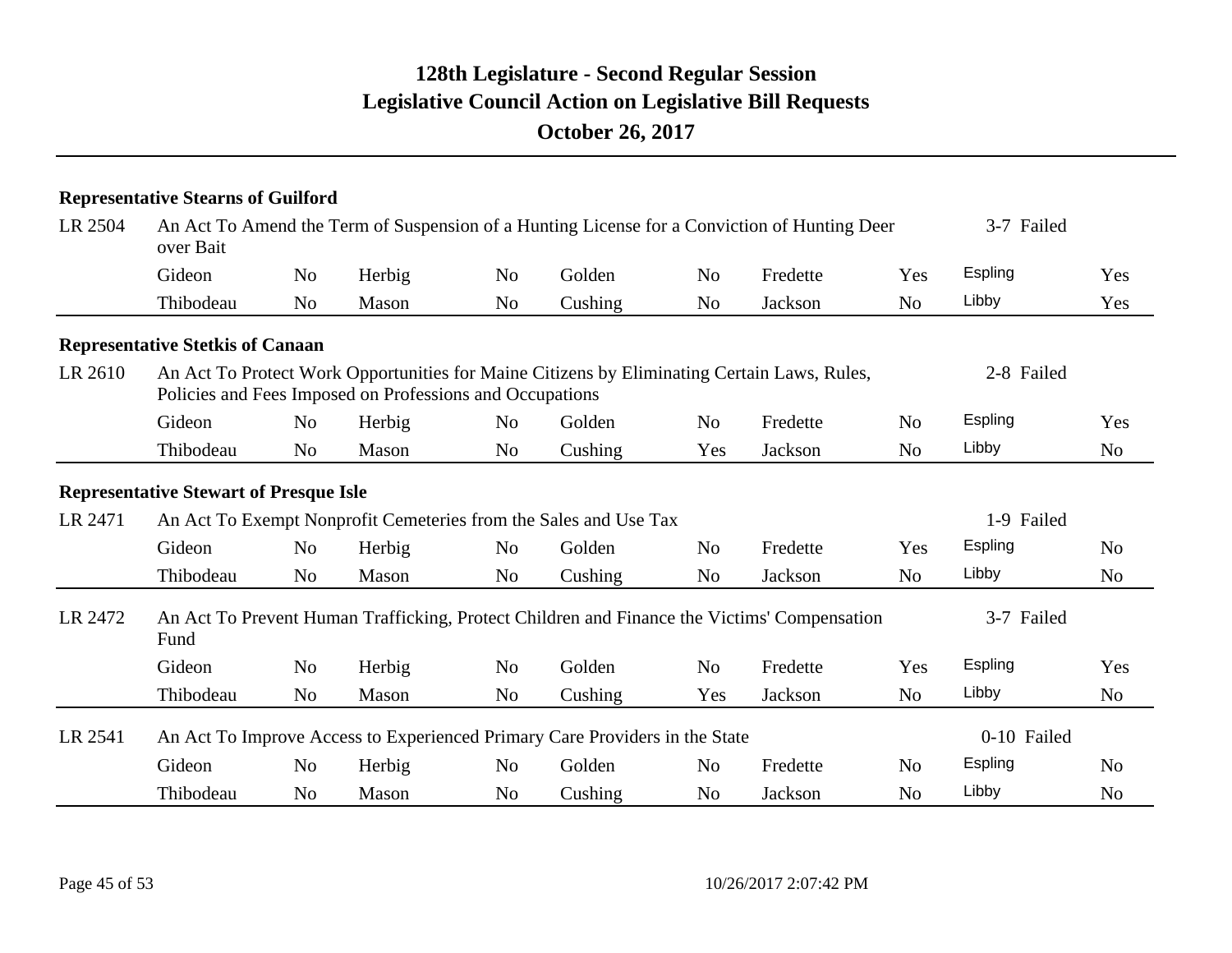#### **Representative Stewart of Presque Isle**

| LR 2543 |                                               |                |                                                     |                | An Act To Expand Resources for Veterans in the State through Phone Partnerships |                |                                                                                                |                | 3-7 Failed  |                |
|---------|-----------------------------------------------|----------------|-----------------------------------------------------|----------------|---------------------------------------------------------------------------------|----------------|------------------------------------------------------------------------------------------------|----------------|-------------|----------------|
|         | Gideon                                        | N <sub>o</sub> | Herbig                                              | N <sub>o</sub> | Golden                                                                          | N <sub>o</sub> | Fredette                                                                                       | N <sub>o</sub> | Espling     | N <sub>o</sub> |
|         | Thibodeau                                     | Yes            | Mason                                               | Yes            | Cushing                                                                         | Yes            | Jackson                                                                                        | N <sub>o</sub> | Libby       | N <sub>o</sub> |
| LR 2576 |                                               |                | An Act Regarding School Bus Rules in Maine          |                |                                                                                 |                |                                                                                                |                | 2-8 Failed  |                |
|         | Gideon                                        | N <sub>0</sub> | Herbig                                              | N <sub>o</sub> | Golden                                                                          | N <sub>0</sub> | Fredette                                                                                       | Yes            | Espling     | N <sub>0</sub> |
|         | Thibodeau                                     | N <sub>0</sub> | Mason                                               | N <sub>o</sub> | Cushing                                                                         | N <sub>o</sub> | Jackson                                                                                        | Yes            | Libby       | N <sub>o</sub> |
| LR 2577 |                                               |                | An Act Regarding High School Guidance Counseling    |                |                                                                                 |                |                                                                                                |                | 0-10 Failed |                |
|         | Gideon                                        | N <sub>0</sub> | Herbig                                              | N <sub>o</sub> | Golden                                                                          | N <sub>o</sub> | Fredette                                                                                       | N <sub>o</sub> | Espling     | N <sub>0</sub> |
|         | Thibodeau                                     | N <sub>o</sub> | Mason                                               | N <sub>o</sub> | Cushing                                                                         | N <sub>o</sub> | Jackson                                                                                        | N <sub>o</sub> | Libby       | N <sub>o</sub> |
| LR 2629 |                                               |                |                                                     |                | Firearm While on Campus as Long as the Firearm Remains in a Vehicle             |                | An Act To Further Protect the Safety of College Students by Authorizing a Student To Possess a |                | 5-5 Failed  |                |
|         | Gideon                                        | N <sub>o</sub> | Herbig                                              | N <sub>o</sub> | Golden                                                                          | N <sub>o</sub> | Fredette                                                                                       | Yes            | Espling     | Yes            |
|         | Thibodeau                                     | Yes            | Mason                                               | Yes            | Cushing                                                                         | Yes            | Jackson                                                                                        | N <sub>o</sub> | Libby       | N <sub>o</sub> |
|         | <b>Representative Talbot Ross of Portland</b> |                |                                                     |                |                                                                                 |                |                                                                                                |                |             |                |
| LR 2579 |                                               |                | An Act To Create a Homeless Persons' Bill of Rights |                |                                                                                 |                |                                                                                                |                | 5-5 Failed  |                |
|         | Gideon                                        | Yes            | Herbig                                              | Yes            | Golden                                                                          | Yes            | Fredette                                                                                       | N <sub>o</sub> | Espling     | N <sub>o</sub> |
|         | Thibodeau                                     | N <sub>o</sub> | Mason                                               | N <sub>o</sub> | Cushing                                                                         | N <sub>o</sub> | Jackson                                                                                        | Yes            | Libby       | Yes            |
| LR 2580 | That Are No Longer Crimes                     |                |                                                     |                |                                                                                 |                | An Act To Provide for the Sealing of Records of Convictions for Marijuana-related Violations   |                | 5-5 Failed  |                |
|         | Gideon                                        | Yes            | Herbig                                              | Yes            | Golden                                                                          | Yes            | Fredette                                                                                       | N <sub>o</sub> | Espling     | N <sub>o</sub> |
|         | Thibodeau                                     | N <sub>o</sub> | Mason                                               | N <sub>o</sub> | Cushing                                                                         | N <sub>o</sub> | Jackson                                                                                        | Yes            | Libby       | Yes            |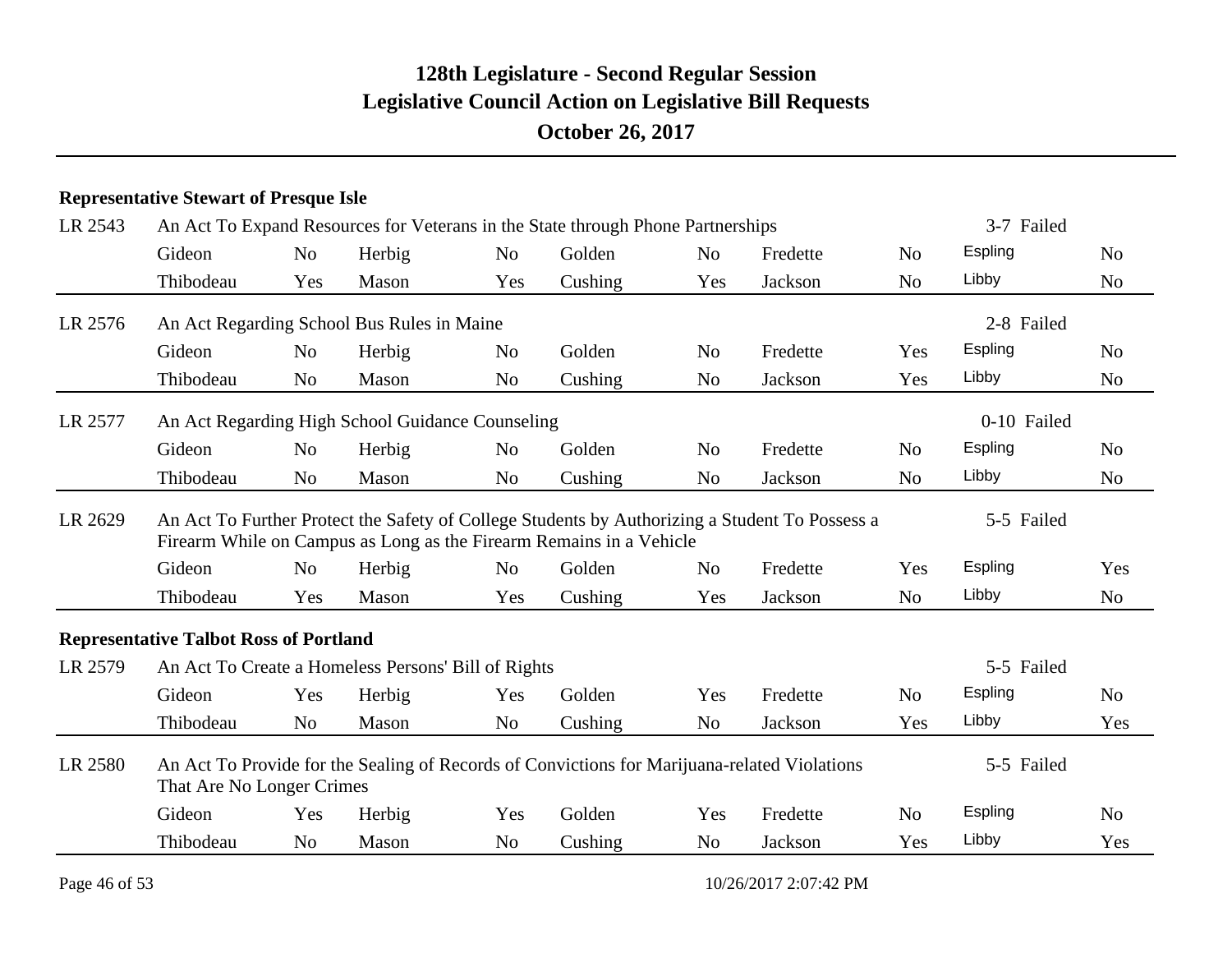|         | <b>Representative Talbot Ross of Portland</b> |                |                                                               |                |                                                                                   |                |          |                |                |                |
|---------|-----------------------------------------------|----------------|---------------------------------------------------------------|----------------|-----------------------------------------------------------------------------------|----------------|----------|----------------|----------------|----------------|
| LR 2647 |                                               |                | Corrections Treatment, Education and Vocational Programs      |                | An Act To Provide Funding To Improve Public Safety through Expanded Department of |                |          |                | 5-5 Failed     |                |
|         | Gideon                                        | Yes            | Herbig                                                        | Yes            | Golden                                                                            | Yes            | Fredette | N <sub>0</sub> | <b>Espling</b> | N <sub>0</sub> |
|         | Thibodeau                                     | N <sub>o</sub> | Mason                                                         | No             | Cushing                                                                           | N <sub>o</sub> | Jackson  | Yes            | Libby          | Yes            |
| LR 2782 |                                               |                | An Act To Establish the Commission on Racial Equity           |                |                                                                                   |                |          |                | 5-5 Failed     |                |
|         | Gideon                                        | Yes            | Herbig                                                        | Yes            | Golden                                                                            | Yes            | Fredette | No             | <b>Espling</b> | N <sub>o</sub> |
|         | Thibodeau                                     | N <sub>0</sub> | Mason                                                         | No             | Cushing                                                                           | N <sub>0</sub> | Jackson  | Yes            | Libby          | Yes            |
|         | <b>Representative Tepler of Topsham</b>       |                |                                                               |                |                                                                                   |                |          |                |                |                |
| LR 2772 |                                               |                |                                                               |                | An Act To Protect Consumers from Unscrupulous Contractors and Repair Persons      |                |          |                | 5-5 Failed     |                |
|         | Gideon                                        | Yes            | Herbig                                                        | Yes            | Golden                                                                            | Yes            | Fredette | N <sub>0</sub> | Espling        | N <sub>o</sub> |
|         | Thibodeau                                     | No             | Mason                                                         | N <sub>o</sub> | Cushing                                                                           | N <sub>o</sub> | Jackson  | Yes            | Libby          | Yes            |
|         | <b>President Thibodeau of Waldo</b>           |                |                                                               |                |                                                                                   |                |          |                |                |                |
| LR 2587 |                                               |                | An Act To Clarify the Interstate Commerce Sales Tax Exemption |                |                                                                                   |                |          |                | 10-0 Passed    |                |
|         | Gideon                                        | Yes            | Herbig                                                        | Yes            | Golden                                                                            | Yes            | Fredette | Yes            | <b>Espling</b> | Yes            |
|         | Thibodeau                                     | Yes            | Mason                                                         | Yes            | Cushing                                                                           | Yes            | Jackson  | Yes            | Libby          | Yes            |
| LR 2605 |                                               |                |                                                               |                | An Act To Amend the Laws Restricting Firearms on Public Lands                     |                |          |                | 4-6 Failed     |                |
|         | Gideon                                        | N <sub>o</sub> | Herbig                                                        | No             | Golden                                                                            | N <sub>o</sub> | Fredette | Yes            | <b>Espling</b> | N <sub>o</sub> |
|         | Thibodeau                                     | Yes            | Mason                                                         | Yes            | Cushing                                                                           | Yes            | Jackson  | No             | Libby          | No             |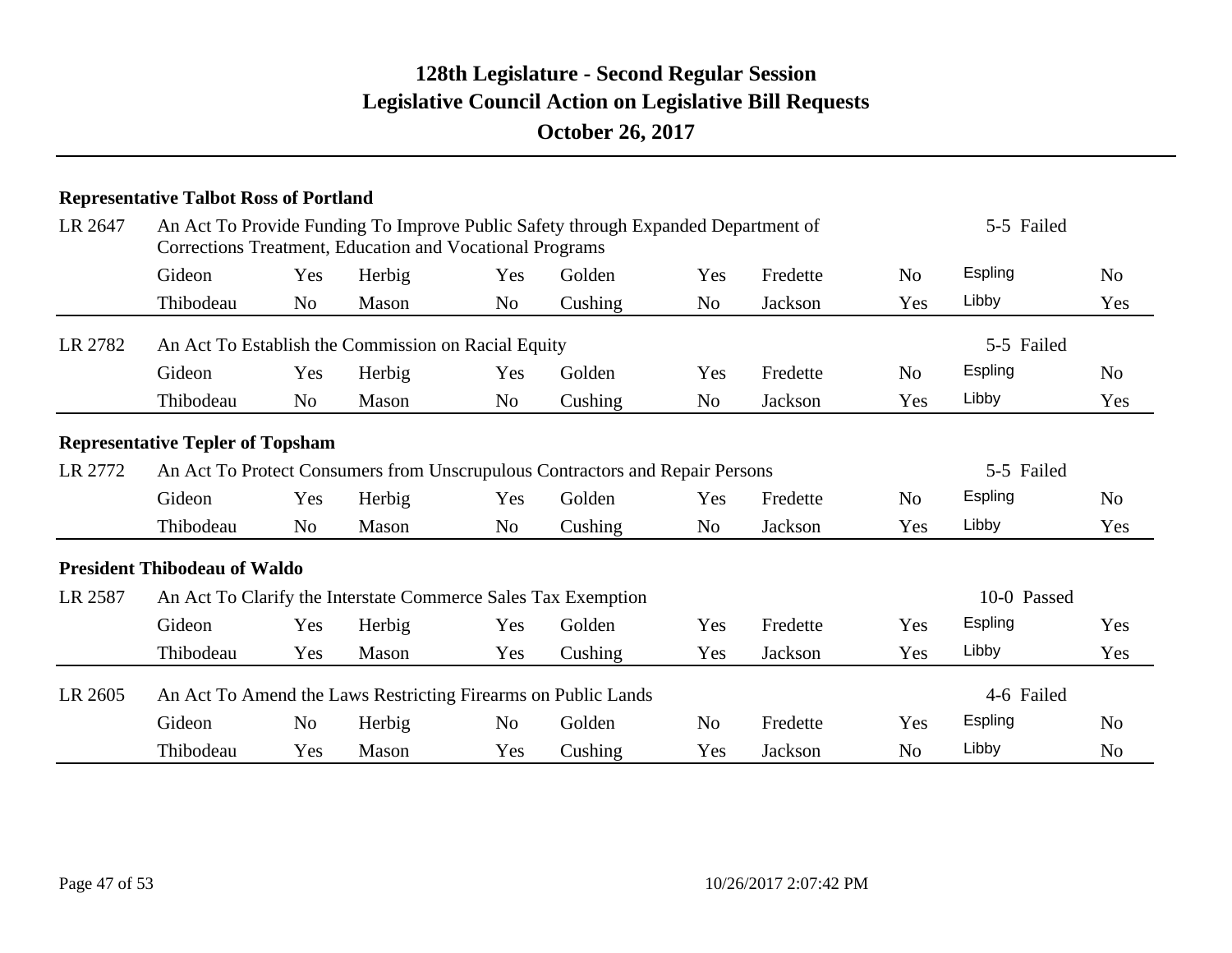|         | <b>President Thibodeau of Waldo</b>                           |                |        |     |                                                                                                                                                                         |                |          |                |             |                |
|---------|---------------------------------------------------------------|----------------|--------|-----|-------------------------------------------------------------------------------------------------------------------------------------------------------------------------|----------------|----------|----------------|-------------|----------------|
| LR 2608 | Benefits of Energy Storage to the Maine Electricity Industry  |                |        |     | Resolve, Establishing the Commission To Study the Economic, Environmental and Energy                                                                                    |                |          |                | 7-3 Passed  |                |
|         | Gideon                                                        | Yes            | Herbig | Yes | Golden                                                                                                                                                                  | Yes            | Fredette | N <sub>o</sub> | Espling     | No             |
|         | Thibodeau                                                     | Yes            | Mason  | Yes | Cushing                                                                                                                                                                 | Yes            | Jackson  | Yes            | Libby       | N <sub>o</sub> |
| LR 2621 | Purposes of Quality Improvement                               |                |        |     | An Act To Authorize Regional Medical Control Committees Approved by the Emergency<br>Medical Services Board To Have Access to Maine Emergency Medical Services Data for |                |          |                | 5-5 Failed  |                |
|         | Gideon                                                        | Yes            | Herbig | Yes | Golden                                                                                                                                                                  | N <sub>o</sub> | Fredette | N <sub>0</sub> | Espling     | No             |
|         | Thibodeau                                                     | Yes            | Mason  | Yes | Cushing                                                                                                                                                                 | Yes            | Jackson  | N <sub>o</sub> | Libby       | N <sub>o</sub> |
| LR 2746 |                                                               |                |        |     | An Act To Broaden Educational Opportunities for Members of the Maine National Guard                                                                                     |                |          |                | 4-6 Failed  |                |
|         | Gideon                                                        | N <sub>o</sub> | Herbig | Yes | Golden                                                                                                                                                                  | N <sub>o</sub> | Fredette | N <sub>o</sub> | Espling     | N <sub>o</sub> |
|         | Thibodeau                                                     | Yes            | Mason  | Yes | Cushing                                                                                                                                                                 | Yes            | Jackson  | N <sub>o</sub> | Libby       | N <sub>o</sub> |
|         | <b>Representative Tuell of East Machias</b>                   |                |        |     |                                                                                                                                                                         |                |          |                |             |                |
| LR 2502 | An Act To Fund the Downeast Correctional Facility             |                |        |     |                                                                                                                                                                         |                |          |                | 8-2 Passed  |                |
|         | Gideon                                                        | Yes            | Herbig | Yes | Golden                                                                                                                                                                  | Yes            | Fredette | N <sub>o</sub> | Espling     | N <sub>0</sub> |
|         | Thibodeau                                                     | Yes            | Mason  | Yes | Cushing                                                                                                                                                                 | Yes            | Jackson  | Yes            | Libby       | Yes            |
|         | <b>Representative Turner of Burlington</b>                    |                |        |     |                                                                                                                                                                         |                |          |                |             |                |
| LR 2559 | An Act Authorizing the Deorganization of Codyville Plantation |                |        |     |                                                                                                                                                                         |                |          |                | 10-0 Passed |                |
|         | Gideon                                                        | Yes            | Herbig | Yes | Golden                                                                                                                                                                  | Yes            | Fredette | Yes            | Espling     | Yes            |
|         | Thibodeau                                                     | Yes            | Mason  | Yes | Cushing                                                                                                                                                                 | Yes            | Jackson  | Yes            | Libby       | Yes            |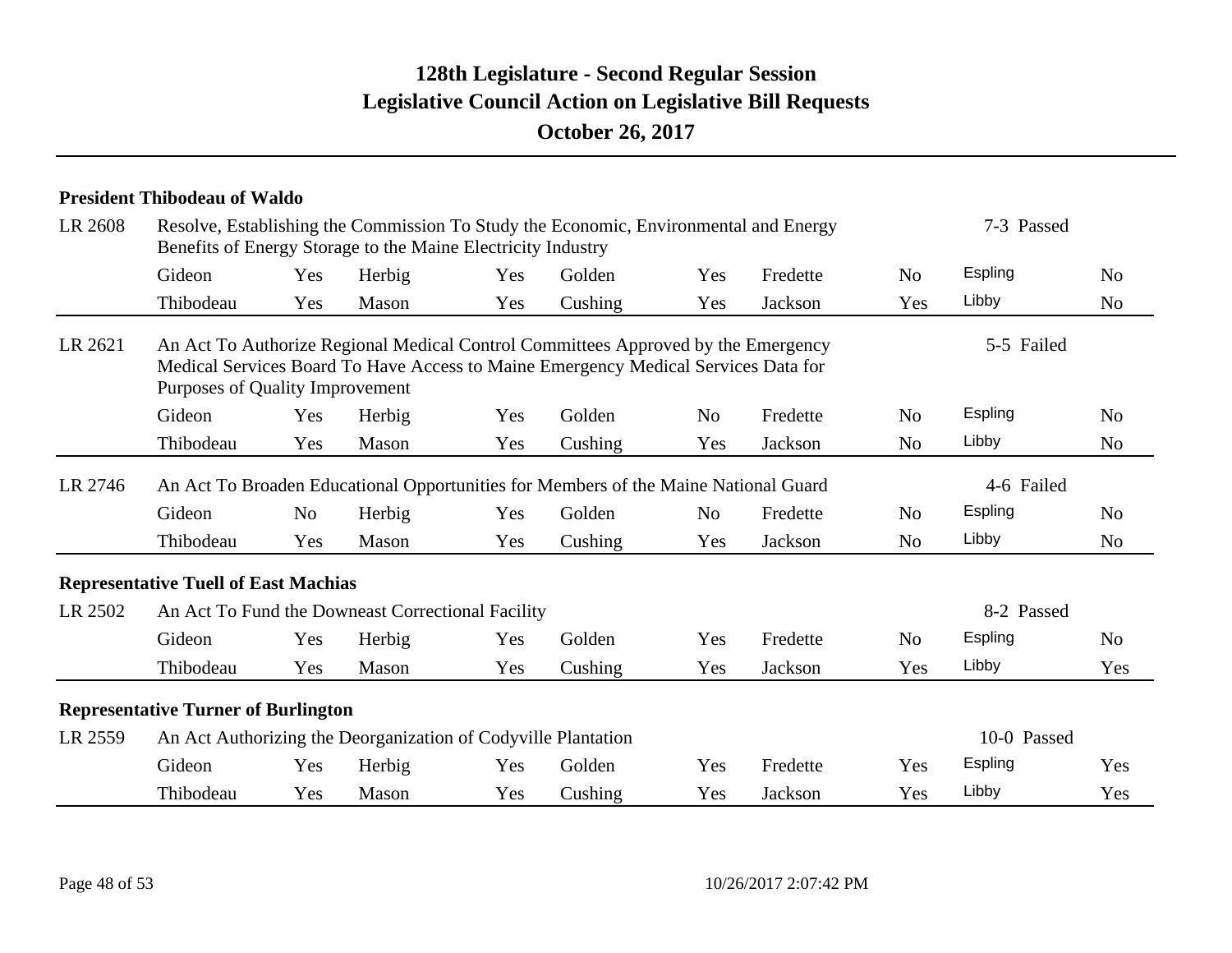|         | <b>Representative Vachon of Scarborough</b>     |                |        |                |                                                                                         |     |          |                |             |                |
|---------|-------------------------------------------------|----------------|--------|----------------|-----------------------------------------------------------------------------------------|-----|----------|----------------|-------------|----------------|
| LR 2665 |                                                 |                |        |                | An Act To Enact Measures Designed To Curb the Opioid Epidemic                           |     |          |                | 5-5 Failed  |                |
|         | Gideon                                          | Yes            | Herbig | Yes            | Golden                                                                                  | Yes | Fredette | N <sub>o</sub> | Espling     | N <sub>o</sub> |
|         | Thibodeau                                       | N <sub>o</sub> | Mason  | N <sub>o</sub> | Cushing                                                                                 | No  | Jackson  | Yes            | Libby       | Yes            |
| LR 2750 |                                                 |                |        |                | An Act To Reduce the Cost of Care Resulting from Blood-borne Infectious Diseases        |     |          |                | 4-6 Failed  |                |
|         | Gideon                                          | Yes            | Herbig | N <sub>o</sub> | Golden                                                                                  | Yes | Fredette | N <sub>o</sub> | Espling     | N <sub>0</sub> |
|         | Thibodeau                                       | N <sub>o</sub> | Mason  | No             | Cushing                                                                                 | No  | Jackson  | Yes            | Libby       | Yes            |
| LR 2755 | An Act Regarding Health Care Ombudsman Services |                |        |                |                                                                                         |     |          |                | 0-10 Failed |                |
|         | Gideon                                          | No             | Herbig | N <sub>0</sub> | Golden                                                                                  | No  | Fredette | N <sub>o</sub> | Espling     | No             |
|         | Thibodeau                                       | N <sub>o</sub> | Mason  | No             | Cushing                                                                                 | No  | Jackson  | No             | Libby       | N <sub>o</sub> |
|         | <b>Senator Vitelli of Sagadahoc</b>             |                |        |                |                                                                                         |     |          |                |             |                |
| LR 2560 |                                                 |                |        |                | An Act To Increase the Penalty for Visual Sexual Aggression against a Child             |     |          |                | 9-1 Passed  |                |
|         | Gideon                                          | Yes            | Herbig | Yes            | Golden                                                                                  | Yes | Fredette | Yes            | Espling     | N <sub>0</sub> |
|         | Thibodeau                                       | Yes            | Mason  | Yes            | Cushing                                                                                 | Yes | Jackson  | Yes            | Libby       | Yes            |
|         | <b>Senator Volk of Cumberland</b>               |                |        |                |                                                                                         |     |          |                |             |                |
| LR 2547 | Criminal Code                                   |                |        |                | An Act To Establish the Crimes of Forced Labor and Aggravated Forced Labor in the Maine |     |          |                | 8-2 Passed  |                |
|         | Gideon                                          | Yes            | Herbig | Yes            | Golden                                                                                  | Yes | Fredette | N <sub>o</sub> | Espling     | N <sub>0</sub> |
|         | Thibodeau                                       | Yes            | Mason  | Yes            | Cushing                                                                                 | Yes | Jackson  | Yes            | Libby       | Yes            |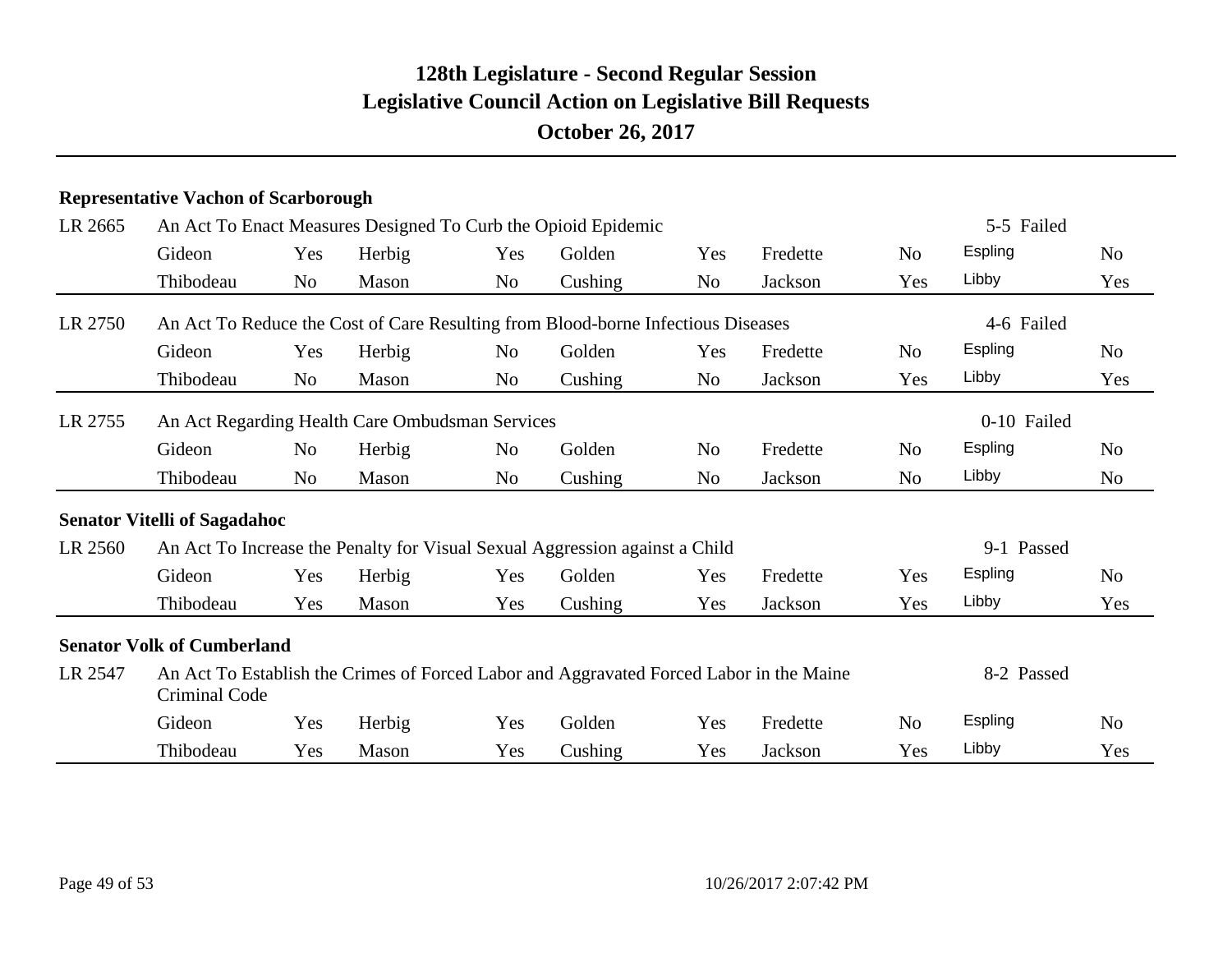|         | <b>Senator Volk of Cumberland</b>                                                                                               |                |        |                |         |                |          |                |         |                |  |
|---------|---------------------------------------------------------------------------------------------------------------------------------|----------------|--------|----------------|---------|----------------|----------|----------------|---------|----------------|--|
| LR 2618 | An Act To Maximize Funding for Vocational Rehabilitation Services for Individuals Who Are<br>Deaf or Hard of Hearing            | 0-10 Failed    |        |                |         |                |          |                |         |                |  |
|         | Gideon                                                                                                                          | N <sub>o</sub> | Herbig | N <sub>o</sub> | Golden  | N <sub>o</sub> | Fredette | N <sub>o</sub> | Espling | N <sub>o</sub> |  |
|         | Thibodeau                                                                                                                       | N <sub>0</sub> | Mason  | N <sub>o</sub> | Cushing | N <sub>0</sub> | Jackson  | N <sub>o</sub> | Libby   | N <sub>o</sub> |  |
| LR 2619 | An Act To Clarify State Hiring and Retention Practices Regarding Persons with Disabilities                                      | 3-7 Failed     |        |                |         |                |          |                |         |                |  |
|         | Gideon                                                                                                                          | N <sub>o</sub> | Herbig | N <sub>o</sub> | Golden  | N <sub>o</sub> | Fredette | N <sub>o</sub> | Espling | N <sub>o</sub> |  |
|         | Thibodeau                                                                                                                       | Yes            | Mason  | Yes            | Cushing | Yes            | Jackson  | N <sub>o</sub> | Libby   | N <sub>o</sub> |  |
| LR 2620 | An Act To Update the Laws Regarding the Provision of Telecommunications Services for Persons<br>Who Are Deaf or Hard of Hearing | 2-8 Failed     |        |                |         |                |          |                |         |                |  |
|         | Gideon                                                                                                                          | N <sub>o</sub> | Herbig | Yes            | Golden  | N <sub>o</sub> | Fredette | N <sub>o</sub> | Espling | N <sub>o</sub> |  |
|         | Thibodeau                                                                                                                       | N <sub>o</sub> | Mason  | N <sub>o</sub> | Cushing | N <sub>o</sub> | Jackson  | Yes            | Libby   | N <sub>o</sub> |  |
| LR 2717 | An Act To Provide a Sales Tax Exemption for All Nonprofit Charitable Organizations                                              |                |        |                |         |                |          |                |         | 0-10 Failed    |  |
|         | Gideon                                                                                                                          | N <sub>o</sub> | Herbig | N <sub>o</sub> | Golden  | N <sub>o</sub> | Fredette | N <sub>o</sub> | Espling | N <sub>o</sub> |  |
|         | Thibodeau                                                                                                                       | N <sub>o</sub> | Mason  | N <sub>o</sub> | Cushing | N <sub>o</sub> | Jackson  | N <sub>o</sub> | Libby   | N <sub>o</sub> |  |
| LR 2718 | An Act To Provide a Sales Tax Exemption for Nonprofit Organizations That Assist Victims of<br>Human Trafficking                 |                |        |                |         |                |          |                |         | 3-7 Failed     |  |
|         | Gideon                                                                                                                          | N <sub>o</sub> | Herbig | N <sub>o</sub> | Golden  | N <sub>o</sub> | Fredette | Yes            | Espling | N <sub>o</sub> |  |
|         | Thibodeau                                                                                                                       | Yes            | Mason  | Yes            | Cushing | N <sub>o</sub> | Jackson  | N <sub>o</sub> | Libby   | N <sub>o</sub> |  |
| LR 2773 | An Act To Increase Access to Community-based Child Care for Maine's Workforce                                                   |                |        |                |         |                |          |                |         | 3-7 Failed     |  |
|         | Gideon                                                                                                                          | N <sub>o</sub> | Herbig | N <sub>o</sub> | Golden  | N <sub>o</sub> | Fredette | N <sub>o</sub> | Espling | N <sub>o</sub> |  |
|         | Thibodeau                                                                                                                       | Yes            | Mason  | Yes            | Cushing | Yes            | Jackson  | N <sub>o</sub> | Libby   | N <sub>o</sub> |  |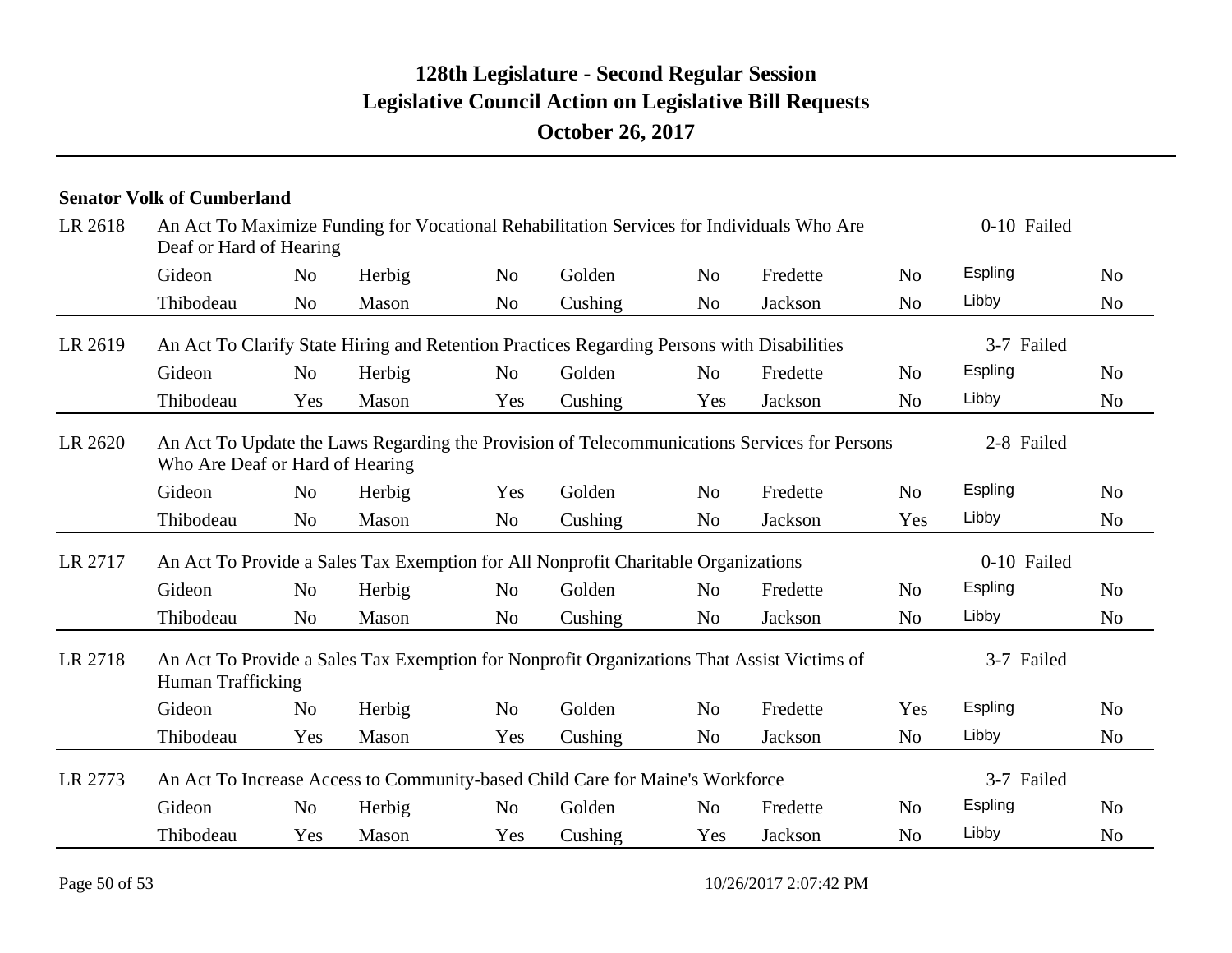|         | <b>Senator Volk of Cumberland</b>                                                                                                             |                |            |                |         |                |          |                |                |                |  |
|---------|-----------------------------------------------------------------------------------------------------------------------------------------------|----------------|------------|----------------|---------|----------------|----------|----------------|----------------|----------------|--|
| LR 2778 | An Act To Stabilize Vulnerable Families                                                                                                       |                |            | 1-9 Failed     |         |                |          |                |                |                |  |
|         | Gideon                                                                                                                                        | N <sub>o</sub> | Herbig     | No             | Golden  | N <sub>o</sub> | Fredette | N <sub>o</sub> | Espling        | N <sub>o</sub> |  |
|         | Thibodeau                                                                                                                                     | Yes            | Mason      | N <sub>o</sub> | Cushing | N <sub>o</sub> | Jackson  | N <sub>o</sub> | Libby          | N <sub>o</sub> |  |
|         | <b>Representative Wadsworth of Hiram</b>                                                                                                      |                |            |                |         |                |          |                |                |                |  |
| LR 2613 | An Act To Facilitate Wireless Broadband Deployment in Maine                                                                                   |                | 6-4 Passed |                |         |                |          |                |                |                |  |
|         | Gideon                                                                                                                                        | N <sub>o</sub> | Herbig     | N <sub>o</sub> | Golden  | N <sub>0</sub> | Fredette | <b>Yes</b>     | Espling        | Yes            |  |
|         | Thibodeau                                                                                                                                     | Yes            | Mason      | Yes            | Cushing | Yes            | Jackson  | Yes            | Libby          | No             |  |
| LR 2624 | An Act To Ensure Fairness and Affordability in the Private Residential and Commercial Rental<br><b>Markets</b>                                |                |            |                |         |                |          |                | 5-5 Failed     |                |  |
|         | Gideon                                                                                                                                        | N <sub>o</sub> | Herbig     | N <sub>o</sub> | Golden  | N <sub>0</sub> | Fredette | Yes            | Espling        | Yes            |  |
|         | Thibodeau                                                                                                                                     | Yes            | Mason      | Yes            | Cushing | Yes            | Jackson  | N <sub>o</sub> | Libby          | N <sub>o</sub> |  |
| LR 2756 | An Act To Increase the Number of Any-deer Permits Distributed to Senior Hunters                                                               |                |            |                |         |                |          |                | 2-8 Failed     |                |  |
|         | Gideon                                                                                                                                        | N <sub>o</sub> | Herbig     | No             | Golden  | N <sub>o</sub> | Fredette | N <sub>0</sub> | <b>Espling</b> | N <sub>0</sub> |  |
|         | Thibodeau                                                                                                                                     | Yes            | Mason      | N <sub>o</sub> | Cushing | Yes            | Jackson  | N <sub>o</sub> | Libby          | N <sub>o</sub> |  |
|         | <b>Representative Warren of Hallowell</b>                                                                                                     |                |            |                |         |                |          |                |                |                |  |
| LR 2720 | An Act To Reduce Incarceration Costs and Emergency Room Visits by Funding Emergency Crisis<br>5-5 Failed<br><b>Behavioral Health Services</b> |                |            |                |         |                |          |                |                |                |  |
|         | Gideon                                                                                                                                        | Yes            | Herbig     | Yes            | Golden  | Yes            | Fredette | N <sub>o</sub> | Espling        | No             |  |
|         | Thibodeau                                                                                                                                     | N <sub>o</sub> | Mason      | No             | Cushing | N <sub>o</sub> | Jackson  | Yes            | Libby          | Yes            |  |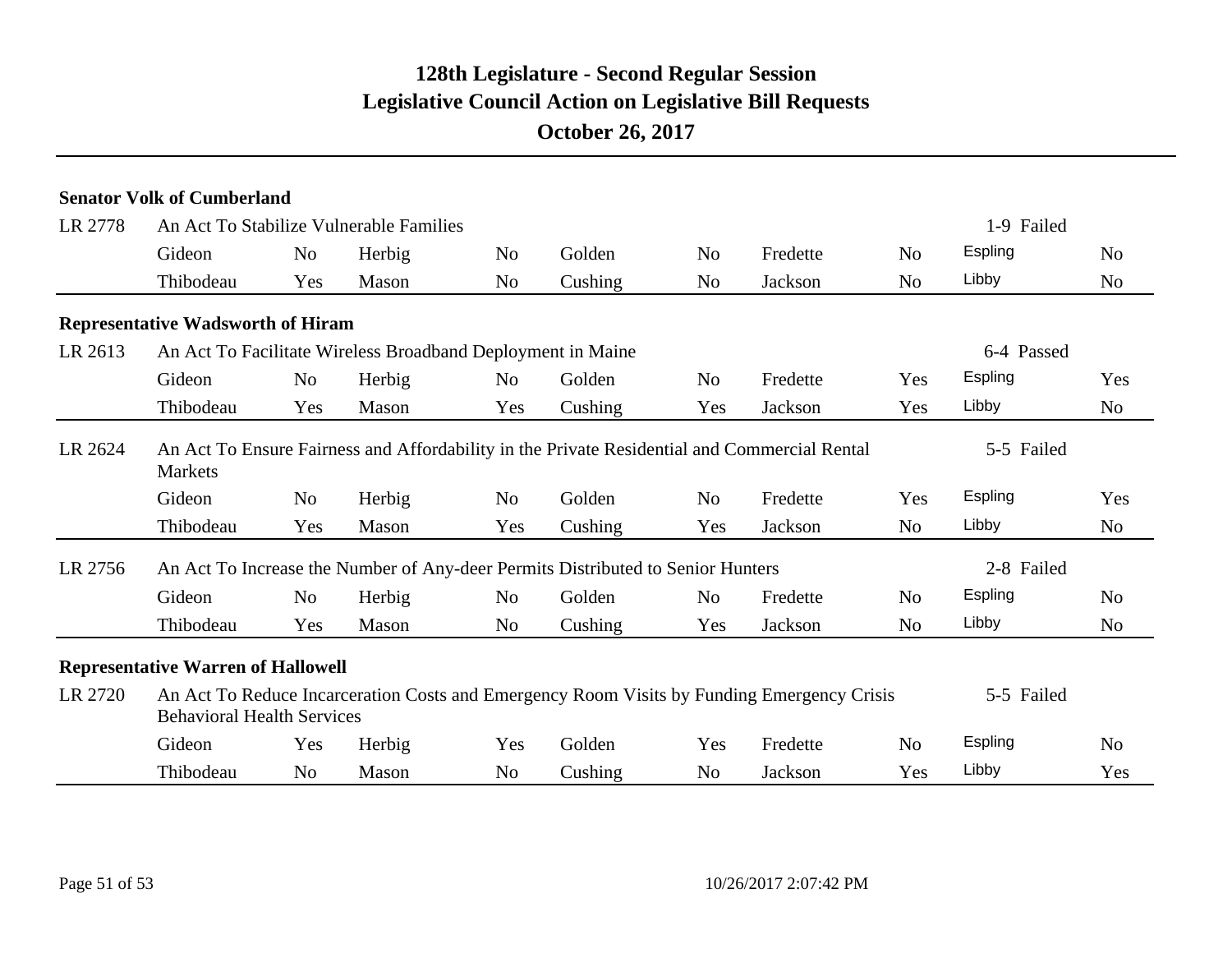#### **Representative Warren of Hallowell**

| LR 2749 | An Act To Amend the Greater Augusta Utility District Charter                                                 |                |        | 10-0 Passed    |         |                |          |                |             |                |  |
|---------|--------------------------------------------------------------------------------------------------------------|----------------|--------|----------------|---------|----------------|----------|----------------|-------------|----------------|--|
|         | Gideon                                                                                                       | Yes            | Herbig | Yes            | Golden  | Yes            | Fredette | Yes            | Espling     | Yes            |  |
|         | Thibodeau                                                                                                    | Yes            | Mason  | Yes            | Cushing | Yes            | Jackson  | Yes            | Libby       | Yes            |  |
| LR 2774 | An Act To Amend the Laws Governing Terms of County Commissioners and the Staggering of<br><b>Those Terms</b> |                |        | 5-5 Failed     |         |                |          |                |             |                |  |
|         | Gideon                                                                                                       | Yes            | Herbig | Yes            | Golden  | Yes            | Fredette | N <sub>o</sub> | Espling     | N <sub>o</sub> |  |
|         | Thibodeau                                                                                                    | N <sub>o</sub> | Mason  | No             | Cushing | N <sub>o</sub> | Jackson  | Yes            | Libby       | Yes            |  |
|         | <b>Representative White of Washburn</b>                                                                      |                |        |                |         |                |          |                |             |                |  |
| LR 2551 | An Act To Increase the Bottle Redemption Rate To Counterbalance Increases in the Minimum<br>Wage             |                |        |                |         |                |          |                | 1-9 Failed  |                |  |
|         | Gideon                                                                                                       | N <sub>o</sub> | Herbig | N <sub>o</sub> | Golden  | N <sub>o</sub> | Fredette | N <sub>0</sub> | Espling     | N <sub>o</sub> |  |
|         | Thibodeau                                                                                                    | N <sub>o</sub> | Mason  | N <sub>o</sub> | Cushing | Yes            | Jackson  | N <sub>o</sub> | Libby       | N <sub>o</sub> |  |
|         | <b>Representative Winsor of Norway</b>                                                                       |                |        |                |         |                |          |                |             |                |  |
| LR 2574 | An Act To Authorize the Oxford County Commissioners To Close the Western District Registry<br>of Deeds       |                |        |                |         |                |          |                | 10-0 Passed |                |  |
|         | Gideon                                                                                                       | Yes            | Herbig | Yes            | Golden  | Yes            | Fredette | Yes            | Espling     | Yes            |  |
|         | Thibodeau                                                                                                    | Yes            | Mason  | Yes            | Cushing | Yes            | Jackson  | Yes            | Libby       | Yes            |  |
|         | <b>Senator Woodsome of York</b>                                                                              |                |        |                |         |                |          |                |             |                |  |
| LR 2616 | An Act To Exempt Certain Low-income Residents of the State from Certain Telecommunications<br>Fees and Taxes |                |        |                |         |                |          |                | 6-4 Passed  |                |  |
|         | Gideon                                                                                                       | Yes            | Herbig | Yes            | Golden  | N <sub>o</sub> | Fredette | N <sub>o</sub> | Espling     | N <sub>o</sub> |  |
|         | Thibodeau                                                                                                    | Yes            | Mason  | Yes            | Cushing | N <sub>o</sub> | Jackson  | Yes            | Libby       | Yes            |  |